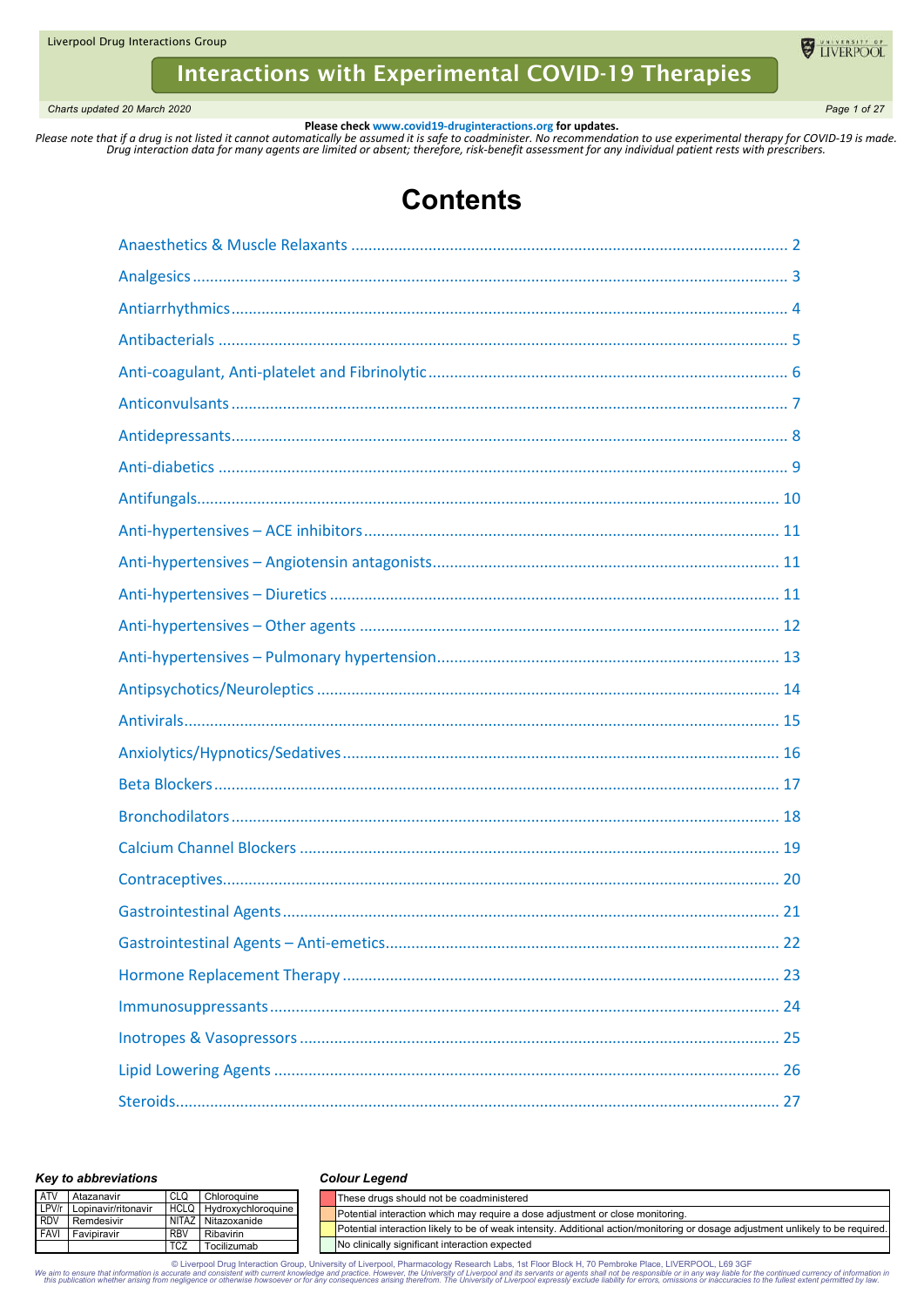

<span id="page-1-0"></span>*Charts updated 20 March 2020 Page 2 of 27*

**DE TIVERPOOL** 

**Please check www.covid19-druginteractions.org for updates.**<br>.Please note that if a drug is not listed it cannot automatically be assumed it is safe to coadminister. No recommendation to use experimental therapy for COVID-

# **Anaesthetics & Muscle Relaxants**

|                                 | <b>ATV</b>          | LPV/r                 | <b>RDV</b>        | <b>FAVI</b>       | <b>CLQ</b>          | <b>HCLQ</b>         | <b>NITAZ</b>      | <b>RBV</b>        | <b>TCZ</b>        |
|---------------------------------|---------------------|-----------------------|-------------------|-------------------|---------------------|---------------------|-------------------|-------------------|-------------------|
| Alcuronium                      | $\leftrightarrow$   | $\leftrightarrow$     | $\leftrightarrow$ | ↑                 | $\leftrightarrow$   | $\leftrightarrow$   | $\leftrightarrow$ | $\leftrightarrow$ | $\leftrightarrow$ |
| <b>Bupivacaine</b>              | ↑                   | $\uparrow$            | $\leftrightarrow$ | $\leftrightarrow$ | $\leftrightarrow$   | $\leftrightarrow$   | $\leftrightarrow$ | $\leftrightarrow$ | $\downarrow$      |
| Cisatracurium                   | $\leftrightarrow$   | $\leftrightarrow$     | $\leftrightarrow$ | $\leftrightarrow$ | $\leftrightarrow$   | $\leftrightarrow$   | $\leftrightarrow$ | $\leftrightarrow$ | $\leftrightarrow$ |
| Desflurane                      | $\leftrightarrow$   | $\leftrightarrow$     | $\leftrightarrow$ | $\leftrightarrow$ | $\leftrightarrow$   | $\leftrightarrow$   | $\leftrightarrow$ | $\leftrightarrow$ | $\leftrightarrow$ |
| Dexmedetomidine                 | $\leftrightarrow$   | ↓                     | $\leftrightarrow$ | $\leftrightarrow$ | $\leftrightarrow$   | $\leftrightarrow$   | $\leftrightarrow$ | $\leftrightarrow$ | $\leftrightarrow$ |
| Enflurane                       | $\leftrightarrow$   | $\leftrightarrow$     | $\leftrightarrow$ | $\leftrightarrow$ | $\leftrightarrow$   | $\leftrightarrow$   | $\leftrightarrow$ | $\leftrightarrow$ | $\leftrightarrow$ |
| Ephedrine                       | $\leftrightarrow$   | $\leftrightarrow$     | $\leftrightarrow$ | $\leftrightarrow$ | $\leftrightarrow$   | $\leftrightarrow$   | $\leftrightarrow$ | $\leftrightarrow$ | $\leftrightarrow$ |
| Etidocaine                      | $\uparrow$          | $\uparrow$            | $\leftrightarrow$ | $\leftrightarrow$ | $\leftrightarrow$   | $\leftrightarrow$   | $\leftrightarrow$ | $\leftrightarrow$ | $\downarrow$      |
| Halothane                       | $\leftrightarrow$   | $\leftrightarrow$     | $\leftrightarrow$ | $\leftrightarrow$ | $\leftrightarrow$   | $\leftrightarrow$   | $\leftrightarrow$ | $\leftrightarrow$ | $\leftrightarrow$ |
| <b>Isoflurane</b>               | $\leftrightarrow$   | $\leftrightarrow$     | $\leftrightarrow$ | $\leftrightarrow$ | $\leftrightarrow$   | $\leftrightarrow$   | $\leftrightarrow$ | $\leftrightarrow$ | $\leftrightarrow$ |
| Ketamine                        | ↑                   | ↑                     | $\leftrightarrow$ | $\leftrightarrow$ | $\leftrightarrow$   | $\leftrightarrow$   | $\leftrightarrow$ | $\leftrightarrow$ | ↓                 |
| Minaxolone                      | $\uparrow$          | $\overline{\uparrow}$ | $\leftrightarrow$ | $\leftrightarrow$ | $\leftrightarrow$   | $\leftrightarrow$   | $\leftrightarrow$ | $\leftrightarrow$ | $\leftrightarrow$ |
| Nitrous oxide                   | $\leftrightarrow$   | $\leftrightarrow$     | $\leftrightarrow$ | $\leftrightarrow$ | $\leftrightarrow$   | $\leftrightarrow$   | $\leftrightarrow$ | $\leftrightarrow$ | $\leftrightarrow$ |
| Propofol                        | $\leftrightarrow$ Y | $\downarrow \bullet$  | $\leftrightarrow$ | $\leftrightarrow$ | $\leftrightarrow$ Y | $\leftrightarrow$ Y | $\leftrightarrow$ | $\leftrightarrow$ | $\leftrightarrow$ |
| Rocuronium                      | ↑                   | $\uparrow$            | $\leftrightarrow$ | $\leftrightarrow$ | $\leftrightarrow$   | $\leftrightarrow$   | $\leftrightarrow$ | $\leftrightarrow$ | $\leftrightarrow$ |
| Sevoflurane                     | $\leftrightarrow$ Y | $\leftrightarrow$ Y   | $\leftrightarrow$ | $\leftrightarrow$ | $\leftrightarrow$ Y | $\leftrightarrow$ Y | $\leftrightarrow$ | $\leftrightarrow$ | $\leftrightarrow$ |
| Sufentanil                      | ↑                   | ↑                     | $\leftrightarrow$ | $\leftrightarrow$ | $\leftrightarrow$   | $\leftrightarrow$   | $\leftrightarrow$ | $\leftrightarrow$ | ↓                 |
| Suxamethonium (succinylcholine) | $\leftrightarrow$   | $\leftrightarrow$     | $\leftrightarrow$ | $\leftrightarrow$ | $\leftrightarrow$   | $\leftrightarrow$   | $\leftrightarrow$ | $\leftrightarrow$ | $\leftrightarrow$ |
| Tetracaine                      | $\leftrightarrow$   | $\leftrightarrow$     | $\leftrightarrow$ | $\leftrightarrow$ | $\leftrightarrow$   | $\leftrightarrow$   | $\leftrightarrow$ | $\leftrightarrow$ | $\leftrightarrow$ |
| Thiopental                      | $\leftrightarrow$   | $\leftrightarrow$     | $\leftrightarrow$ | $\leftrightarrow$ | $\leftrightarrow$   | $\leftrightarrow$   | $\leftrightarrow$ | $\leftrightarrow$ | $\leftrightarrow$ |
| Tizanidine                      | $\leftrightarrow$ Y | ↓♥                    | $\leftrightarrow$ | $\leftrightarrow$ | $\leftrightarrow$ Y | $\leftrightarrow$ Y | $\leftrightarrow$ | $\leftrightarrow$ | $\leftrightarrow$ |
| Vecuronium                      | $\leftrightarrow$   | $\leftrightarrow$     | $\leftrightarrow$ | $\leftrightarrow$ | $\leftrightarrow$   | $\leftrightarrow$   | $\leftrightarrow$ | $\leftrightarrow$ | $\leftrightarrow$ |

# **Text Legend**

- $\uparrow$  Potential increased exposure of the comedication  $\downarrow$  Potential decreased exposure of the comedication
- $\downarrow$  Potential decreased exposure of the comedication  $\hat{\parallel}$  Potential increased exposure of COVID drug
- $\hat{\parallel}$  Potential increased exposure of COVID drug<br>  $\downarrow$  Potential decreased exposure of COVID drug
- Potential decreased exposure of COVID drug
- **↔** No significant effect

♥ One or both drugs may cause QT and/or PR prolongation. ECG monitoring is advised if coadministered.

Numbers refer to increase or decrease in AUC as observed in drug-drug interaction studies.

#### *Key to abbreviations*

#### *Colour Legend*

| <b>ATV</b> | l Atazanavir              |                 | Chloroguine             | These drugs should not be coadministered                                                                                         |
|------------|---------------------------|-----------------|-------------------------|----------------------------------------------------------------------------------------------------------------------------------|
|            | LPV/r Lopinavir/ritonavir |                 | HCLQ Hydroxychloroquine | Potential interaction which may require a dose adjustment or close monitoring.                                                   |
|            | <b>RDV</b> Remdesivir     |                 | NITAZ Nitazoxanide      |                                                                                                                                  |
|            | <b>FAVI</b> Favipiravir   | RB <sub>V</sub> | Ribavirin               | Potential interaction likely to be of weak intensity. Additional action/monitoring or dosage adjustment unlikely to be required. |
|            |                           | <b>TCZ</b>      | Tocilizumab             | No clinically significant interaction expected                                                                                   |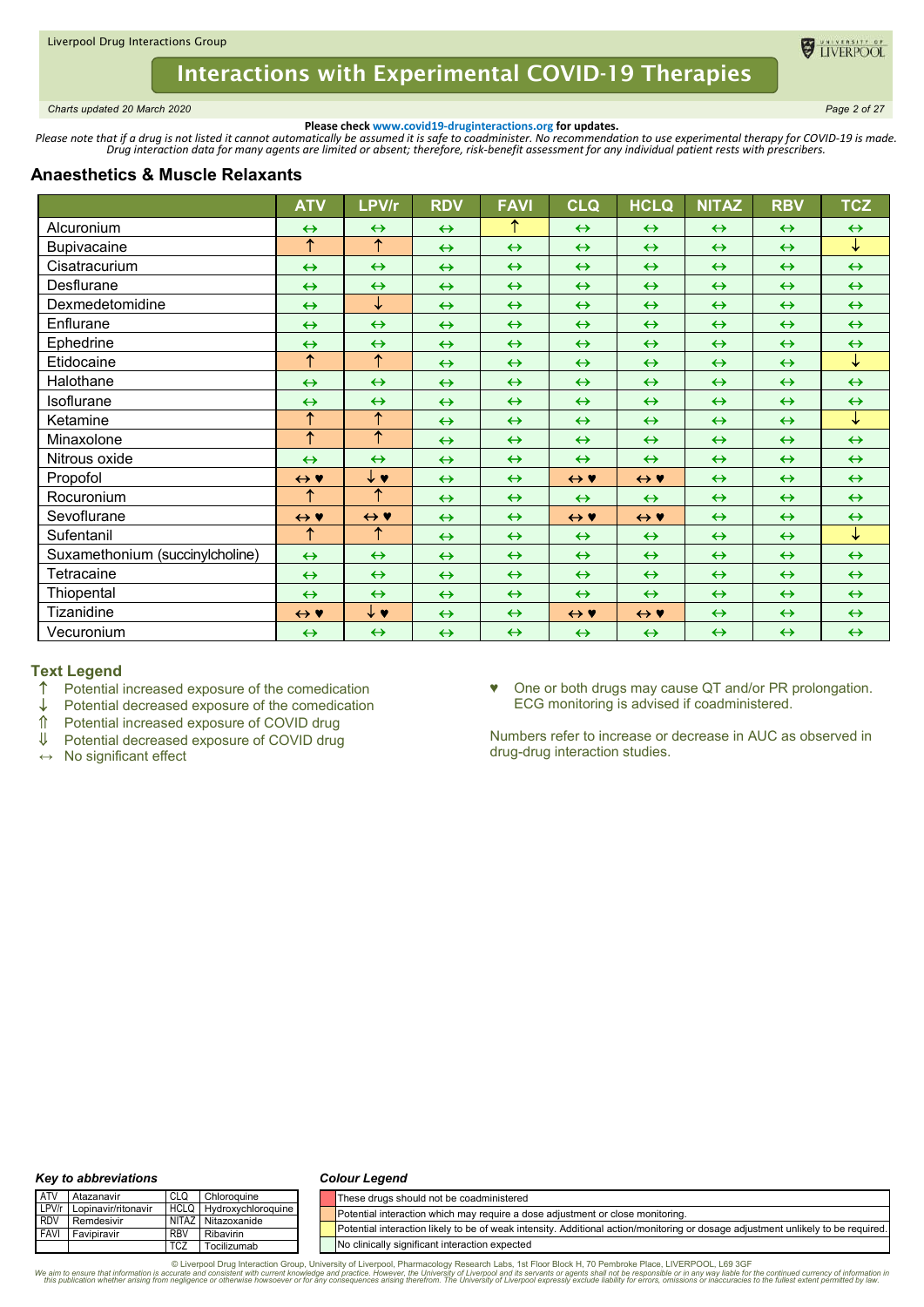

<span id="page-2-0"></span>*Charts updated 20 March 2020 Page 3 of 27*

**Please check www.covid19-druginteractions.org for updates.**<br>.Please note that if a drug is not listed it cannot automatically be assumed it is safe to coadminister. No recommendation to use experimental therapy for COVID-

# **Analgesics**

|                                | <b>ATV</b>                         | LPV/r                                 | <b>RDV</b>        | <b>FAVI</b>       | <b>CLQ</b>            | <b>HCLQ</b>           | <b>NITAZ</b>      | <b>RBV</b>        | <b>TCZ</b>        |
|--------------------------------|------------------------------------|---------------------------------------|-------------------|-------------------|-----------------------|-----------------------|-------------------|-------------------|-------------------|
| Alfentanil                     | ↑                                  | ↑                                     | $\leftrightarrow$ | $\leftrightarrow$ | $\leftrightarrow$     | $\leftrightarrow$     | $\leftrightarrow$ | $\leftrightarrow$ | ↓                 |
| Aspirin                        | $\leftrightarrow$                  | $\leftrightarrow$                     | $\leftrightarrow$ | $\leftrightarrow$ | $\leftrightarrow$     | $\leftrightarrow$     | $\leftrightarrow$ | $\leftrightarrow$ | $\leftrightarrow$ |
| Buprenorphine                  | $\uparrow$                         | ↑<br>$~2\%$                           | $\leftrightarrow$ | $\leftrightarrow$ | $\leftrightarrow$     | $\leftrightarrow$     | $\leftrightarrow$ | $\leftrightarrow$ | ↓                 |
| Celecoxib                      | $\leftrightarrow$                  | $\leftrightarrow$                     | $\leftrightarrow$ | $\leftrightarrow$ | $\leftrightarrow$     | $\leftrightarrow$     | $\leftrightarrow$ | $\leftrightarrow$ | $\leftrightarrow$ |
| Codeine                        | $\leftrightarrow$                  | $\uparrow$                            | $\leftrightarrow$ | $\leftrightarrow$ | $\leftrightarrow$     | $\leftrightarrow$     | $\leftrightarrow$ | $\leftrightarrow$ | $\leftrightarrow$ |
| Dextropropoxyphene             | ↑                                  | ↑                                     | $\leftrightarrow$ | $\leftrightarrow$ | $\leftrightarrow$ Y   | $\leftrightarrow$ Y   | $\leftrightarrow$ | $\leftrightarrow$ | ↓                 |
| Diamorphine (diacetylmorphine) | $\leftrightarrow$                  | ↓                                     | $\leftrightarrow$ | $\leftrightarrow$ | $\leftrightarrow$     | $\leftrightarrow$     | $\leftrightarrow$ | $\leftrightarrow$ | $\leftrightarrow$ |
| Diclofenac                     | $\leftrightarrow$                  | $\leftrightarrow$                     | $\leftrightarrow$ | $\leftrightarrow$ | $\leftrightarrow$     | $\leftrightarrow$     | $\leftrightarrow$ | $\leftrightarrow$ | $\leftrightarrow$ |
| Dihydrocodeine                 | ↑                                  | $\overline{\overline{\mathcal{F}}}$   | $\leftrightarrow$ | $\leftrightarrow$ | $\leftrightarrow$     | $\leftrightarrow$     | $\leftrightarrow$ | $\leftrightarrow$ | $\leftrightarrow$ |
| Fentanvl                       | $\overline{\uparrow}$              | $\overline{\uparrow}$                 | $\leftrightarrow$ | $\leftrightarrow$ | $\leftrightarrow$     | $\leftrightarrow$     | $\leftrightarrow$ | $\leftrightarrow$ | ↓                 |
| Hydrocodone                    | $\overline{\overline{\mathsf{t}}}$ | $\overline{\uparrow\downarrow}$       | $\leftrightarrow$ | $\leftrightarrow$ | $\overline{\uparrow}$ | $\overline{\uparrow}$ | $\leftrightarrow$ | $\leftrightarrow$ | $\leftrightarrow$ |
| Hydromorphone                  | $\leftrightarrow$                  | ↓                                     | $\leftrightarrow$ | $\leftrightarrow$ | $\leftrightarrow$     | $\leftrightarrow$     | $\leftrightarrow$ | $\leftrightarrow$ | $\leftrightarrow$ |
| Ibuprofen                      | $\leftrightarrow$                  | $\leftrightarrow$                     | $\leftrightarrow$ | $\leftrightarrow$ | $\leftrightarrow$     | $\leftrightarrow$     | $\leftrightarrow$ | $\leftrightarrow$ | $\leftrightarrow$ |
| Mefenamic acid                 | $\leftrightarrow$                  | $\leftrightarrow$                     | $\leftrightarrow$ | $\leftrightarrow$ | $\leftrightarrow$     | $\leftrightarrow$     | $\leftrightarrow$ | $\leftrightarrow$ | $\leftrightarrow$ |
| Methadone                      | $\leftrightarrow$ Y                | $\downarrow$ 53% $\blacktriangledown$ | $\leftrightarrow$ | $\leftrightarrow$ | $\leftrightarrow$ Y   | $\leftrightarrow$ Y   | $\leftrightarrow$ | $\leftrightarrow$ | $\leftrightarrow$ |
| Morphine                       | $\leftrightarrow$                  | ↓                                     | $\leftrightarrow$ | $\leftrightarrow$ | $\leftrightarrow$     | $\leftrightarrow$     | $\leftrightarrow$ | $\leftrightarrow$ | $\leftrightarrow$ |
| Naproxen                       | $\leftrightarrow$                  | $\leftrightarrow$                     | $\leftrightarrow$ | $\leftrightarrow$ | $\leftrightarrow$     | $\leftrightarrow$     | $\leftrightarrow$ | $\leftrightarrow$ | $\leftrightarrow$ |
| Nimesulide                     | $\leftrightarrow$                  | $\leftrightarrow$                     | $\leftrightarrow$ | $\leftrightarrow$ | $\leftrightarrow$     | $\leftrightarrow$     | $\leftrightarrow$ | $\leftrightarrow$ | $\leftrightarrow$ |
| Oxycodone                      | $\uparrow$                         | 1 160%                                | $\leftrightarrow$ | $\leftrightarrow$ | $\leftrightarrow$     | $\leftrightarrow$     | $\leftrightarrow$ | $\leftrightarrow$ | ↓                 |
| Paracetamol (Acetaminophen)    | $\leftrightarrow$                  | $\leftrightarrow$                     | $\leftrightarrow$ | <b>114-16%</b>    | $\leftrightarrow$     | $\leftrightarrow$     | $\leftrightarrow$ | $\leftrightarrow$ | $\leftrightarrow$ |
| Pethidine (Meperidine)         | ↑                                  | ↓                                     | $\leftrightarrow$ | $\leftrightarrow$ | $\leftrightarrow$     | $\leftrightarrow$     | $\leftrightarrow$ | $\leftrightarrow$ | $\leftrightarrow$ |
| Piroxicam                      | $\leftrightarrow$                  | $\leftrightarrow$                     | $\leftrightarrow$ | $\leftrightarrow$ | $\leftrightarrow$     | $\leftrightarrow$     | $\leftrightarrow$ | $\leftrightarrow$ | $\leftrightarrow$ |
| Remifentanil                   | $\leftrightarrow$                  | $\leftrightarrow$                     | $\leftrightarrow$ | $\leftrightarrow$ | $\leftrightarrow$     | $\leftrightarrow$     | $\leftrightarrow$ | $\leftrightarrow$ | $\leftrightarrow$ |
| Tapentadol                     | $\leftrightarrow$                  | $\leftrightarrow$                     | $\leftrightarrow$ | $\leftrightarrow$ | $\leftrightarrow$     | $\leftrightarrow$     | $\leftrightarrow$ | $\leftrightarrow$ | $\leftrightarrow$ |
| Tramadol                       | $\overline{\uparrow}$              | ↑                                     | $\leftrightarrow$ | $\leftrightarrow$ | $\leftrightarrow$     | $\leftrightarrow$     | $\leftrightarrow$ | $\leftrightarrow$ | $\leftrightarrow$ |

## **Text Legend**

- Potential increased exposure of the comedication
- Potential decreased exposure of the comedication
- Potential increased exposure of COVID drug
- ↓ Potential decreased exposure of COVID drug
- **↔** No significant effect
- **Notes:**

*Codeine and Tramadol + LPV/r*

Potential decrease of the analgesic effect due to the reduced conversion to the active metabolite.

### *Diamorphine and Morphine + ATV*

No effect on systemic exposure but inhibition of P-gp by atazanavir at the blood-brain barrier could potentiate the opiate effect in the CNS.

♥ One or both drugs may cause QT and/or PR prolongation.

Numbers refer to increase or decrease in AUC as observed in

ECG monitoring is advised if coadministered.

drug-drug interaction studies.

### *Diamorphine and Morphine + LPV/r*

Ritonavir could reduce systemic exposure of diamorphine and morphine due to induction of glucuronidation. Ritonavir also inhibits P-gp at the blood-brain barrier and could potentiate the opiate effect in the CNS.

### *Hydrocodone + ATV or LPV/r*

Hydrocodone concentrations are increased, but concentrations of the metabolite hydromorphone (which has also analgesic activity) are reduced.

*Paracetamol + FAVI*

The daily dose of paracetamol in adults should be no more than 3000 mg/day (rather than 4000 mg/day).

### *Key to abbreviations*

#### *Colour Legend*

| <b>LATV</b> | Atazanavir                |            | Chloroquine               |  | These drugs should not be coadministered                                                                                         |
|-------------|---------------------------|------------|---------------------------|--|----------------------------------------------------------------------------------------------------------------------------------|
|             | LPV/r Lopinavir/ritonavir |            | HCLQ   Hydroxychloroquine |  | Potential interaction which may require a dose adjustment or close monitoring.                                                   |
| <b>RDV</b>  | Remdesivir                |            | NITAZ Nitazoxanide        |  |                                                                                                                                  |
| <b>FAVI</b> | l Favipiravir             | <b>RBV</b> | Ribavirin                 |  | Potential interaction likely to be of weak intensity. Additional action/monitoring or dosage adjustment unlikely to be required. |
|             |                           | <b>TCZ</b> | Tocilizumab               |  | No clinically significant interaction expected                                                                                   |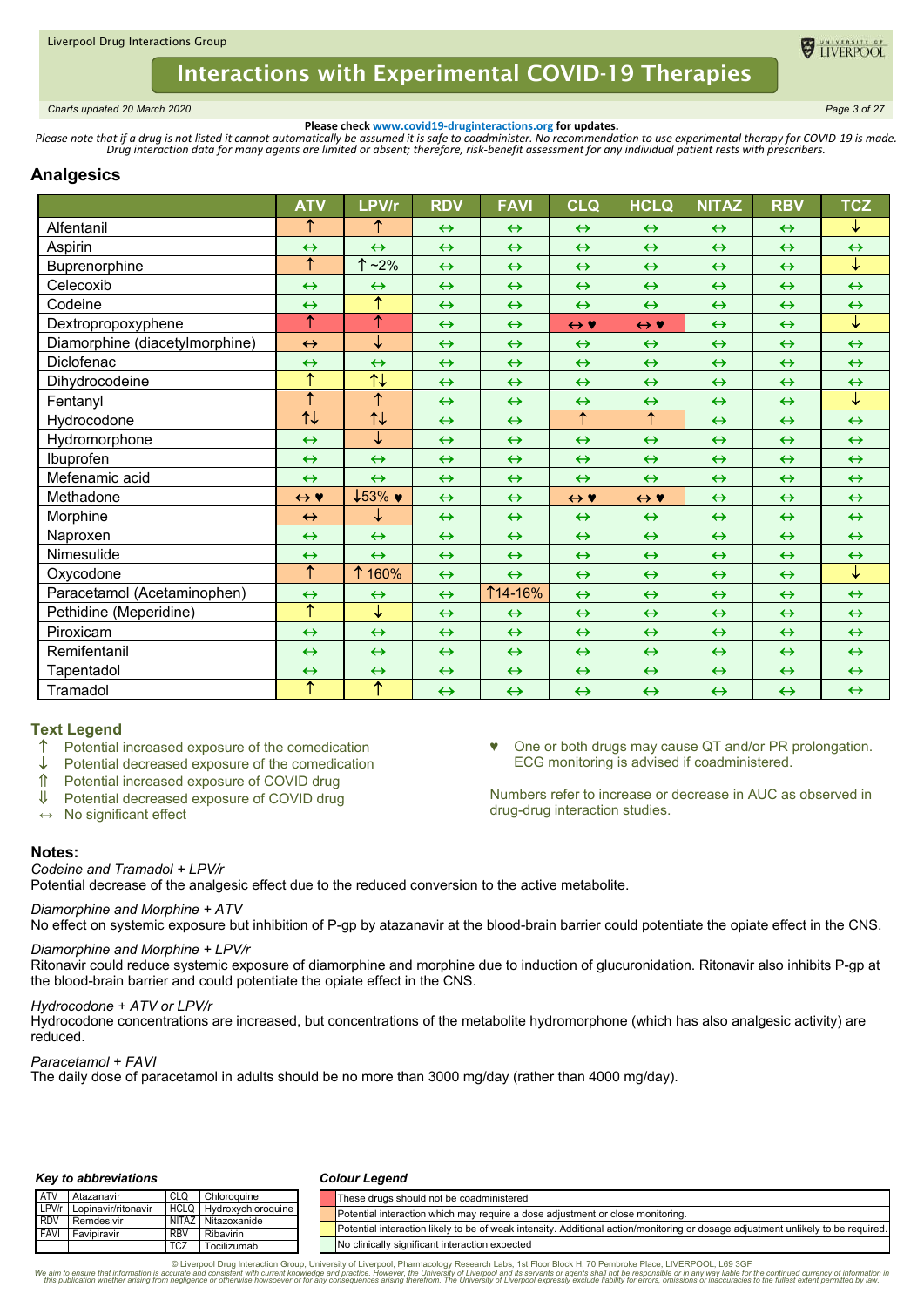<span id="page-3-0"></span>*Charts updated 20 March 2020 Page 4 of 27*

**ELIVERPOO** 

**Please check www.covid19-druginteractions.org for updates.**<br>.Please note that if a drug is not listed it cannot automatically be assumed it is safe to coadminister. No recommendation to use experimental therapy for COVID-

# **Antiarrhythmics**

|                        | <b>ATV</b>        | LPV/r | <b>RDV</b>        | <b>FAVI</b>       | <b>CLQ</b>          | <b>HCLQ</b>         | <b>NITAZ</b>      | <b>RBV</b>        | <b>TCZ</b>        |
|------------------------|-------------------|-------|-------------------|-------------------|---------------------|---------------------|-------------------|-------------------|-------------------|
| Amiodarone             | T.                | ↑♥    | $\leftrightarrow$ | $\leftrightarrow$ | ↑♥                  | ↑♥                  | $\leftrightarrow$ | $\leftrightarrow$ | ₩                 |
| Bepridil               | T.                | ↑♥    | $\leftrightarrow$ | $\leftrightarrow$ | ↑♥                  | ↑♥                  | $\leftrightarrow$ | $\leftrightarrow$ | $\leftrightarrow$ |
| Disopyramide           | TV.               | ↑♥    | $\leftrightarrow$ | $\leftrightarrow$ | $\leftrightarrow$ Y | $\leftrightarrow$ Y | $\leftrightarrow$ | $\leftrightarrow$ | $\leftrightarrow$ |
| Dofetilide             | ↑♥                | ↑♥    | $\leftrightarrow$ | $\leftrightarrow$ | $\leftrightarrow$ Y | $\leftrightarrow$ Y | $\leftrightarrow$ | $\leftrightarrow$ | $\leftrightarrow$ |
| Flecainide             | T.                | ↑♥    | $\leftrightarrow$ | $\leftrightarrow$ | ↑∙                  | ↑∙                  | $\leftrightarrow$ | $\leftrightarrow$ | $\leftrightarrow$ |
| Lidocaine (Lignocaine) | ́                 |       | $\leftrightarrow$ | $\leftrightarrow$ | $\leftrightarrow$   | $\leftrightarrow$   | $\leftrightarrow$ | $\leftrightarrow$ | $\leftrightarrow$ |
| Mexiletine             | $\leftrightarrow$ | 灬     | $\leftrightarrow$ | $\leftrightarrow$ | ↑♥                  | ↑♥                  | $\leftrightarrow$ | $\leftrightarrow$ | $\leftrightarrow$ |
| Propafenone            |                   |       | $\leftrightarrow$ | $\leftrightarrow$ | $\leftrightarrow$ Y | $\leftrightarrow$ Y | $\leftrightarrow$ | $\leftrightarrow$ | $\leftrightarrow$ |
| Quinidine              |                   |       | $\leftrightarrow$ | $\leftrightarrow$ | $\leftrightarrow$ Y | $\leftrightarrow$ Y | $\leftrightarrow$ | $\leftrightarrow$ | V                 |

# **Text Legend**

- $\uparrow$  Potential increased exposure of the comedication  $\downarrow$  Potential decreased exposure of the comedication
- Potential decreased exposure of the comedication
- ↑ Potential increased exposure of COVID drug<br>↓ Potential decreased exposure of COVID drug
- Potential decreased exposure of COVID drug
- **↔** No significant effect

♥ One or both drugs may cause QT and/or PR prolongation. ECG monitoring is advised if coadministered.

Numbers refer to increase or decrease in AUC as observed in drug-drug interaction studies.

# **Notes:**

*Amiodarone + LPV/r* The European product label for LPV/r contraindicates coadministration but the US product label suggests caution and concentration monitoring of amiodarone.

#### *Key to abbreviations*

#### *Colour Legend*

| <b>ATV</b>  | Atazanavir          | CLG                   | Chloroquine               | These drugs should not be coadministered                                                                                         |
|-------------|---------------------|-----------------------|---------------------------|----------------------------------------------------------------------------------------------------------------------------------|
| LPV/r       | Lopinavir/ritonavir | <b>HCLQ</b>           | <b>Hydroxychloroguine</b> | Potential interaction which may require a dose adiustment or close monitoring.                                                   |
| <b>RDV</b>  | Remdesivir          | <b>NITAZ</b>          | Nitazoxanide              |                                                                                                                                  |
| <b>FAVI</b> | Favipiravir         | <b>RBV</b>            | Ribavirin                 | Potential interaction likely to be of weak intensity. Additional action/monitoring or dosage adjustment unlikely to be required. |
|             |                     | <b>TC<sub>Z</sub></b> | Tocilizumab               | No clinically significant interaction expected                                                                                   |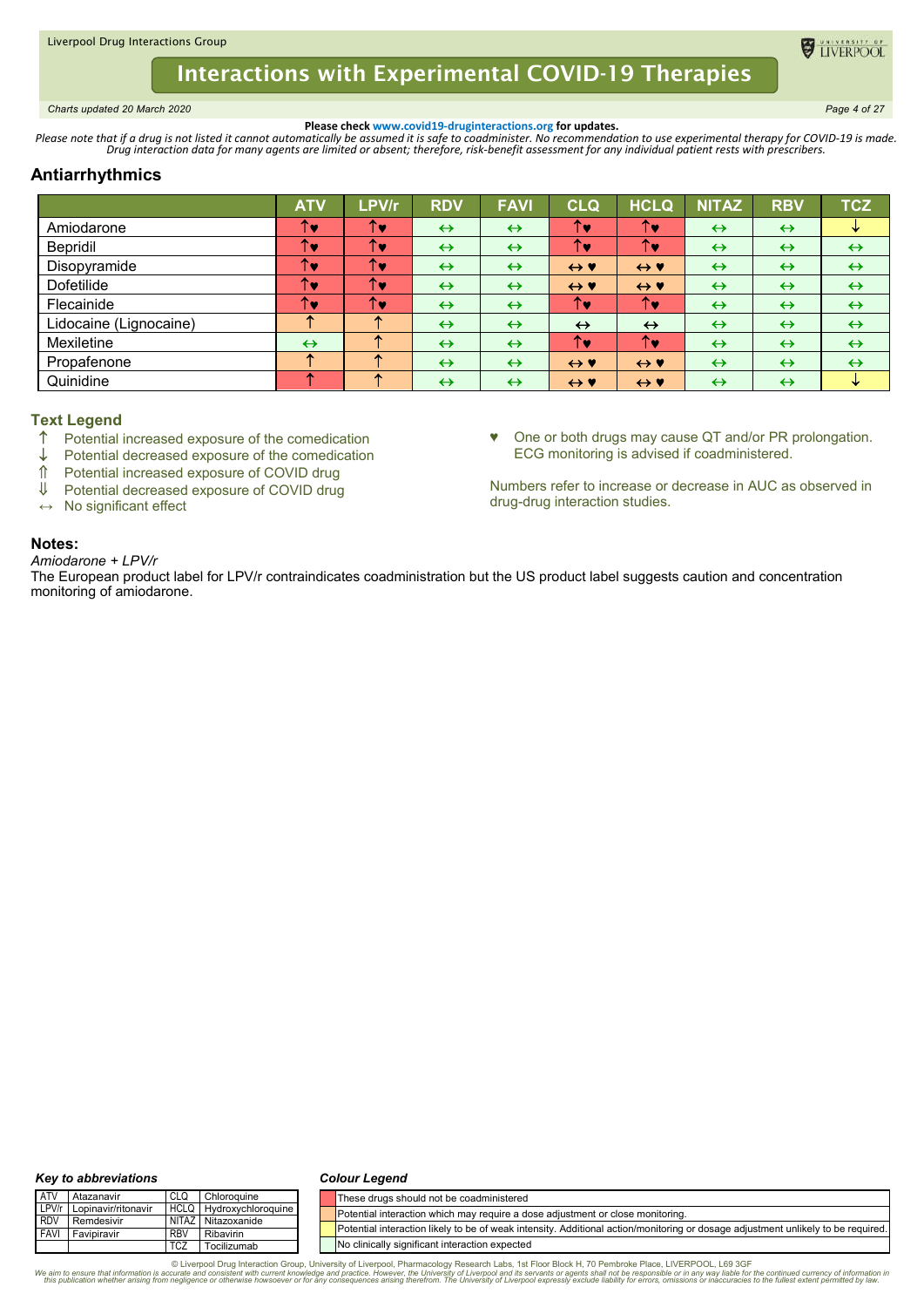

<span id="page-4-0"></span>*Charts updated 20 March 2020 Page 5 of 27*

**Please check www.covid19-druginteractions.org for updates.**<br>.Please note that if a drug is not listed it cannot automatically be assumed it is safe to coadminister. No recommendation to use experimental therapy for COVID-

# **Antibacterials**

|                | <b>ATV</b>          | LPV/r                     | <b>RDV</b>        | <b>FAVI</b>       | <b>CLQ</b>          | <b>HCLQ</b>         | <b>NITAZ</b>      | <b>RBV</b>        | <b>TCZ</b>        |
|----------------|---------------------|---------------------------|-------------------|-------------------|---------------------|---------------------|-------------------|-------------------|-------------------|
| Azithromycin   | ↑▼                  | $\leftrightarrow$ Y       | $\leftrightarrow$ | $\leftrightarrow$ | $\leftrightarrow$ Y | $\leftrightarrow$ Y | $\leftrightarrow$ | $\leftrightarrow$ | $\leftrightarrow$ |
| Bedaquiline    | ↑<br>$\bullet$      | $122\%$ ♥                 | $\leftrightarrow$ | $\leftrightarrow$ | $\leftrightarrow$ Y | $\leftrightarrow$ Y | $\leftrightarrow$ | $\leftrightarrow$ | $\leftrightarrow$ |
| Cefalexin      | $\leftrightarrow$   | $\leftrightarrow$         | $\leftrightarrow$ | $\uparrow$        | $\leftrightarrow$   | $\leftrightarrow$   | $\leftrightarrow$ | $\leftrightarrow$ | $\leftrightarrow$ |
| Clarithromycin | ተ ሰ<br>$\bullet$    | ↑♥                        | $\leftrightarrow$ | $\leftrightarrow$ | $\leftrightarrow$ Y | $\leftrightarrow$ Y | $\leftrightarrow$ | $\leftrightarrow$ | $\leftrightarrow$ |
| Clindamycin    | ↑                   | ↑                         | $\leftrightarrow$ | $\leftrightarrow$ | $\leftrightarrow$   | $\leftrightarrow$   | $\leftrightarrow$ | $\leftrightarrow$ | $\leftrightarrow$ |
| Clofazimine    | $\leftrightarrow$ Y | $\leftrightarrow \bullet$ | $\leftrightarrow$ | $\leftrightarrow$ | $\leftrightarrow$ Y | $\leftrightarrow$ Y | $\leftrightarrow$ | $\leftrightarrow$ | $\leftrightarrow$ |
| Delamanid      | ↑<br>$\bullet$      | ↑<br>$\bullet$            | $\leftrightarrow$ | $\leftrightarrow$ | $\leftrightarrow$ Y | $\leftrightarrow$ Y | $\leftrightarrow$ | $\leftrightarrow$ | $\leftrightarrow$ |
| Erythromycin   | ↑<br>$\bullet$      | 不了                        | $\leftrightarrow$ | $\leftrightarrow$ | $\leftrightarrow$ Y | $\leftrightarrow$ Y | $\leftrightarrow$ | $\leftrightarrow$ | $\leftrightarrow$ |
| Flucloxacillin | $\leftrightarrow$   | $\leftrightarrow$         | $\leftrightarrow$ | $\uparrow$        | $\leftrightarrow$   | $\leftrightarrow$   | $\leftrightarrow$ | $\leftrightarrow$ | $\leftrightarrow$ |
| Isoniazid      | $\leftrightarrow$   | $\leftrightarrow$         | $\leftrightarrow$ | $\leftrightarrow$ | $\leftrightarrow$   | $\leftrightarrow$   | $\leftrightarrow$ | $\leftrightarrow$ | $\leftrightarrow$ |
| Levofloxacin   | $\leftrightarrow$ Y | $\leftrightarrow$ Y       | $\leftrightarrow$ | $\leftrightarrow$ | $\leftrightarrow$ Y | $\leftrightarrow$ Y | $\leftrightarrow$ | $\leftrightarrow$ | $\leftrightarrow$ |
| Linezolid      | $\leftrightarrow$   | $\leftrightarrow$         | $\leftrightarrow$ | $\leftrightarrow$ | $\leftrightarrow$   | $\leftrightarrow$   | $\leftrightarrow$ | $\leftrightarrow$ | $\leftrightarrow$ |
| Metronidazole  | $\leftrightarrow$   | $\leftrightarrow$         | $\leftrightarrow$ | $\leftrightarrow$ | $\leftrightarrow$   | $\leftrightarrow$   | $\leftrightarrow$ | $\leftrightarrow$ | $\leftrightarrow$ |
| Moxifloxacin   | ↑▼                  | ↓♥                        | $\leftrightarrow$ | $\leftrightarrow$ | $\leftrightarrow$ Y | $\leftrightarrow$ Y | $\leftrightarrow$ | $\leftrightarrow$ | $\leftrightarrow$ |
| Ofloxacin      | $\leftrightarrow$ Y | $\leftrightarrow$ Y       | $\leftrightarrow$ | $\leftrightarrow$ | $\leftrightarrow$ Y | $\leftrightarrow$ Y | $\leftrightarrow$ | $\leftrightarrow$ | $\leftrightarrow$ |
| Penicillins    | $\leftrightarrow$   | $\leftrightarrow$         | $\leftrightarrow$ | ↑                 | $\leftrightarrow$   | $\leftrightarrow$   | $\leftrightarrow$ | $\leftrightarrow$ | $\leftrightarrow$ |
| Piperacillin   | $\leftrightarrow$   | $\leftrightarrow$         | $\leftrightarrow$ | ት                 | $\leftrightarrow$   | $\leftrightarrow$   | $\leftrightarrow$ | $\leftrightarrow$ | $\leftrightarrow$ |
| Pyrazinamide   | $\leftrightarrow$   | $\leftrightarrow$         | $\leftrightarrow$ | $\leftrightarrow$ | $\leftrightarrow$   | $\leftrightarrow$   | $\leftrightarrow$ | $\leftrightarrow$ | $\leftrightarrow$ |
| Rifabutin      | ↑                   | $\uparrow$                | ⇓                 | $\leftrightarrow$ | ⇓                   | ⇓                   | $\leftrightarrow$ | $\leftrightarrow$ | $\leftrightarrow$ |
| Rifampicin     | ⇓                   | $\sqrt{75\%}$             | ⇓                 | $\leftrightarrow$ | ⇓                   | ⇓                   | $\leftrightarrow$ | $\leftrightarrow$ | $\leftrightarrow$ |
| Rifapentine    | ⇓                   | ⇓                         | ⇓                 | $\leftrightarrow$ | ⇓                   | ⇓                   | $\leftrightarrow$ | $\leftrightarrow$ | $\leftrightarrow$ |
| Sulfadiazine   | $\leftrightarrow$   | ↓                         | $\leftrightarrow$ | $\leftrightarrow$ | $\leftrightarrow$   | $\leftrightarrow$   | $\leftrightarrow$ | $\leftrightarrow$ | $\leftrightarrow$ |
| Tazobactam     | $\leftrightarrow$   | $\leftrightarrow$         | $\leftrightarrow$ | $\uparrow$        | $\leftrightarrow$   | $\leftrightarrow$   | $\leftrightarrow$ | $\leftrightarrow$ | $\leftrightarrow$ |
| Telithromycin  | 个介<br>$\bullet$     | ↑⇑♥                       | $\leftrightarrow$ | $\leftrightarrow$ | $\leftrightarrow$ Y | $\leftrightarrow$ Y | $\leftrightarrow$ | $\leftrightarrow$ | $\leftrightarrow$ |
| Tinidazole     | ᠰ                   | ᠰ                         | $\leftrightarrow$ | $\leftrightarrow$ | $\leftrightarrow$   | $\leftrightarrow$   | $\leftrightarrow$ | $\leftrightarrow$ | $\leftrightarrow$ |

## **Text Legend**

- Potential increased exposure of the comedication
- $\downarrow$  Potential decreased exposure of the comedication<br>  $\hat{\mathbb{I}}$  Potential increased exposure of COVID drug
- Potential increased exposure of COVID drug
- ↓ Potential decreased exposure of COVID drug
- **↔** No significant effect

One or both drugs may cause QT and/or PR prolongation. ECG monitoring is advised if coadministered.

Numbers refer to increase or decrease in AUC as observed in drug-drug interaction studies.

# **Notes:**

No interactions are expected with the COVID-19 therapies listed and the following antibacterials: *amikacin, amoxicillin, ampicillin, capreomycin, cefazolin, cefixime, cefotaxime, ceftazidime, ceftriaxone, chloramphenicol, ciprofloxacin, clavulanic acid, cloxacillin, cycloserine, dapsone, doxycycline, ertapenem, ethambutol, ethionamide, gentamicin, imipenem/cilastatin, kanamycin, meropenem, nitrofurantoin, para-aminosalicylic acid, rifaximin, spectinomycin, streptomycin, tetracyclines, trimethoprim/sulfamethoxazole, vancomycin.*

# *Clarithromycin + ATV or LPV/r*

A dose reduction of clarithromycin may be required for patients with impaired renal function. Refer to product labels for details. *Delamanid + ATV or LPV/r*

Coadministration is expected to increase concentrations of DM-6705, a delamanid metabolite which is associated with QT prolongation. Frequent ECG monitoring is recommended.

### *Isoniazid + RBV*

Use of isoniazid should be carefully monitored with patients with current chronic liver disease. Severe and sometimes fatal hepatitis associated with isoniazid therapy may occur and may develop even after many months of treatment.

### *Linezolid + RBV*

Myelosuppression has been reported with both linezolid and ribavirin. Close monitoring of blood counts is recommended.

#### *Linezolid + TCZ*

Caution is required due to potential additive haematological toxicity.

#### *Metronidazole and Tinidazole + LPV/r*

No interaction is expected with lopinavir tablets. Coadministration is not recommended with lopinavir oral solution as it contains alcohol. *Pyrazinamide + FAVI*

No effect on pyrazinamide concentrations but coadministration increased blood uric acid concentrations. Monitor uric acid.

### *Key to abbreviations*

#### *Colour Legend*

| <b>ATV</b> | Atazanavir                |            | Chloroguine                    |  |  | These drugs should not be coadministered                                                                                         |  |  |  |  |  |  |
|------------|---------------------------|------------|--------------------------------|--|--|----------------------------------------------------------------------------------------------------------------------------------|--|--|--|--|--|--|
|            | LPV/r Lopinavir/ritonavir |            | <b>HCLQ Hydroxychloroquine</b> |  |  | Potential interaction which may require a dose adjustment or close monitoring.                                                   |  |  |  |  |  |  |
| <b>RDV</b> | Remdesivir                |            | NITAZ Nitazoxanide             |  |  |                                                                                                                                  |  |  |  |  |  |  |
| FAVI       | Favipiravir               | <b>RBV</b> | Ribavirin                      |  |  | Potential interaction likely to be of weak intensity. Additional action/monitoring or dosage adiustment unlikely to be required. |  |  |  |  |  |  |
|            |                           | <b>TCZ</b> | Tocilizumab                    |  |  | No clinically significant interaction expected                                                                                   |  |  |  |  |  |  |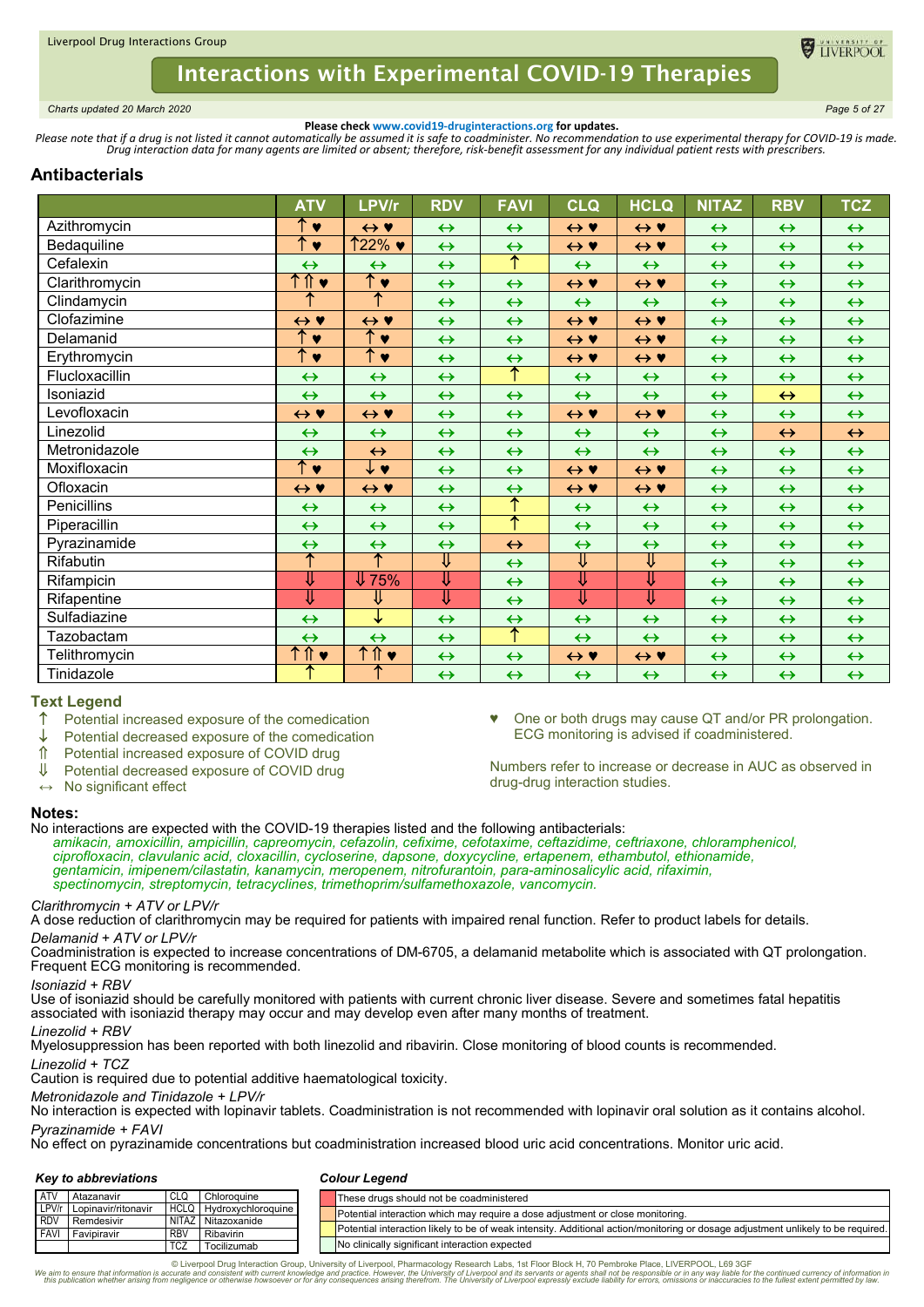<span id="page-5-0"></span>*Charts updated 20 March 2020 Page 6 of 27*

**ELIVERPOC** 

**Please check www.covid19-druginteractions.org for updates.**<br>.Please note that if a drug is not listed it cannot automatically be assumed it is safe to coadminister. No recommendation to use experimental therapy for COVID-

# **Anti-coagulant, Anti-platelet and Fibrinolytic**

|                         | <b>ATV</b>                              | LPV/r                             | <b>RDV</b>        | <b>FAVI</b>       | CLQ                   | <b>HCLQ</b>       | <b>NITAZ</b>      | <b>RBV</b>        | <b>TCZ</b>        |
|-------------------------|-----------------------------------------|-----------------------------------|-------------------|-------------------|-----------------------|-------------------|-------------------|-------------------|-------------------|
| Acenocoumarol           | $\leftrightarrow$                       | ↓                                 | $\leftrightarrow$ | $\leftrightarrow$ | $\leftrightarrow$     | $\leftrightarrow$ | ↑                 | $\leftrightarrow$ | ↓                 |
| Apixaban                | ↑                                       | $\uparrow$                        | $\leftrightarrow$ | $\leftrightarrow$ | ↑                     | ↑                 | $\leftrightarrow$ | $\leftrightarrow$ | ↓                 |
| Argatroban              | $\leftrightarrow$                       | $\leftrightarrow$                 | $\leftrightarrow$ | $\leftrightarrow$ | $\leftrightarrow$     | $\leftrightarrow$ | $\leftrightarrow$ | $\leftrightarrow$ | $\leftrightarrow$ |
| Aspirin (anti-platelet) | $\leftrightarrow$                       | $\leftrightarrow$                 | $\leftrightarrow$ | $\leftrightarrow$ | $\leftrightarrow$     | $\leftrightarrow$ | $\leftrightarrow$ | $\leftrightarrow$ | $\leftrightarrow$ |
| Betrixaban              | $\overline{\uparrow\blacktriangledown}$ | $\overline{\uparrow}$             | $\leftrightarrow$ | $\leftrightarrow$ | $\overline{\uparrow}$ | $\uparrow$        | $\leftrightarrow$ | $\leftrightarrow$ | $\leftrightarrow$ |
| Clopidogrel             | ↓                                       | ↓                                 | $\leftrightarrow$ | $\leftrightarrow$ | $\leftrightarrow$     | $\leftrightarrow$ | $\leftrightarrow$ | $\leftrightarrow$ | $\downarrow$      |
| Dabigatran              | ↑                                       | $\leftrightarrow$ or $\downarrow$ | $\leftrightarrow$ | $\leftrightarrow$ | $\uparrow$            | $\uparrow$        | $\leftrightarrow$ | $\leftrightarrow$ | $\leftrightarrow$ |
| Dalteparin              | $\leftrightarrow$                       | $\leftrightarrow$                 | $\leftrightarrow$ | $\leftrightarrow$ | $\leftrightarrow$     | $\leftrightarrow$ | $\leftrightarrow$ | $\leftrightarrow$ | $\leftrightarrow$ |
| Dipyridamole            | $\uparrow$                              | ↓                                 | $\leftrightarrow$ | $\leftrightarrow$ | $\leftrightarrow$     | $\leftrightarrow$ | $\leftrightarrow$ | $\leftrightarrow$ | $\leftrightarrow$ |
| Edoxaban                | $\uparrow$                              | $\uparrow$                        | $\leftrightarrow$ | $\leftrightarrow$ | $\uparrow$            | $\uparrow$        | $\leftrightarrow$ | $\leftrightarrow$ | $\leftrightarrow$ |
| Eltrombopag             | $\leftrightarrow$                       | $\downarrow$ 17%                  | $\leftrightarrow$ | $\leftrightarrow$ | $\leftrightarrow$     | $\leftrightarrow$ | $\leftrightarrow$ | $\leftrightarrow$ | $\leftrightarrow$ |
| Enoxaparin              | $\leftrightarrow$                       | $\leftrightarrow$                 | $\leftrightarrow$ | $\leftrightarrow$ | $\leftrightarrow$     | $\leftrightarrow$ | $\leftrightarrow$ | $\leftrightarrow$ | $\leftrightarrow$ |
| Fondaparinux            | $\leftrightarrow$                       | $\leftrightarrow$                 | $\leftrightarrow$ | $\leftrightarrow$ | $\leftrightarrow$     | $\leftrightarrow$ | $\leftrightarrow$ | $\leftrightarrow$ | $\leftrightarrow$ |
| Heparin                 | $\leftrightarrow$                       | $\leftrightarrow$                 | $\leftrightarrow$ | $\leftrightarrow$ | $\leftrightarrow$     | $\leftrightarrow$ | $\leftrightarrow$ | $\leftrightarrow$ | $\leftrightarrow$ |
| Phenprocoumon           | ↑                                       | $\uparrow\downarrow$              | $\leftrightarrow$ | $\leftrightarrow$ | $\leftrightarrow$     | $\leftrightarrow$ | ↑                 | $\leftrightarrow$ | ↓                 |
| Prasugrel               | $\leftrightarrow$                       | $\leftrightarrow$                 | $\leftrightarrow$ | $\leftrightarrow$ | $\leftrightarrow$     | $\leftrightarrow$ | $\leftrightarrow$ | $\leftrightarrow$ | ↓                 |
| Rivaroxaban             | ↑                                       | $\uparrow$                        | $\leftrightarrow$ | $\leftrightarrow$ | ↑                     | ↑                 | $\leftrightarrow$ | $\leftrightarrow$ | ↓                 |
| Streptokinase           | $\leftrightarrow$                       | $\leftrightarrow$                 | $\leftrightarrow$ | $\leftrightarrow$ | $\leftrightarrow$     | $\leftrightarrow$ | $\leftrightarrow$ | $\leftrightarrow$ | $\leftrightarrow$ |
| Ticagrelor              | ↑                                       | ↑                                 | $\leftrightarrow$ | $\leftrightarrow$ | $\leftrightarrow$     | $\leftrightarrow$ | $\leftrightarrow$ | $\leftrightarrow$ | $\downarrow$      |
| Warfarin                | ↑                                       | ↓                                 | $\leftrightarrow$ | $\leftrightarrow$ | $\leftrightarrow$     | $\leftrightarrow$ | $\uparrow$        | ↓                 | $\downarrow$      |

## **Text Legend**

- $\uparrow$  Potential increased exposure of the comedication
- $\downarrow$  Potential decreased exposure of the comedication
- Potential increased exposure of COVID drug
- Potential decreased exposure of COVID drug
- **↔** No significant effect
- **Notes:**

### *Apixaban + LPV/r*

The US product label for apixaban suggests to use apixaban at a reduced dose (2.5 mg twice daily) if needed.

### *Betrixaban + ATV or LPV/r*

The US product label for betrixaban recommends for patients receiving or starting a strong P-gp inhibitor to reduce betrixaban dose and use an initial dose of 80 mg followed by 40 mg once daily.

# *Clopidogrel + ATV or LPV/r*

Decreased conversion to active metabolite leading to non-responsiveness to clopidogrel. Prasugrel should be preferred to clopidogrel with ATV or LPV/r.

### *Edoxaban + ATV or LPV/r*

The European product label for edoxaban states to consider a dose reduction of edoxaban from 60 mg to 30 mg with strong P-gp inhibitors, however, the US product label recommends no dose modification.

## *Prasugrel + ATV or LPV/r*

Concentrations of active metabolite are reduced but without a significant reduction in prasugrel activity.

### *Vitamin K antagonists + ATV, LPV/r or NITAZ*

Monitor INR with vitamin K antagonists (e.g., acenocoumarol, phenprocoumon, warfarin).

# *Key to abbreviations*

#### *Colour Legend*

| <b>ATV</b> | Atazanavir           | CLQ        | Chloroquine                    |  | These drugs should not be coadministered                                                                                         |
|------------|----------------------|------------|--------------------------------|--|----------------------------------------------------------------------------------------------------------------------------------|
| LPV/r      | Lopinavir/ritonavir_ |            | <b>HCLQ</b> Hydroxychloroquine |  | Potential interaction which may require a dose adjustment or close monitoring.                                                   |
| 1 RDV      | <b>Remdesivir</b>    |            | NITAZ Nitazoxanide             |  |                                                                                                                                  |
| FAVI       | <b>Favipiravir</b>   | <b>RBV</b> | Ribavirin                      |  | Potential interaction likely to be of weak intensity. Additional action/monitoring or dosage adjustment unlikely to be required. |
|            |                      | <b>TCZ</b> | Tocilizumab                    |  | No clinically significant interaction expected                                                                                   |

© Liverpool Drug Interaction Group, University of Liverpool, Pharmacology Research Labs, 1st Floor Block H, 70 Pembroke Place, LIVERPOOL, L69 3GF (@Starmachor sequence that information is contract on the virant the virant

One or both drugs may cause QT and/or PR prolongation. ECG monitoring is advised if coadministered.

Numbers refer to increase or decrease in AUC as observed in drug-drug interaction studies.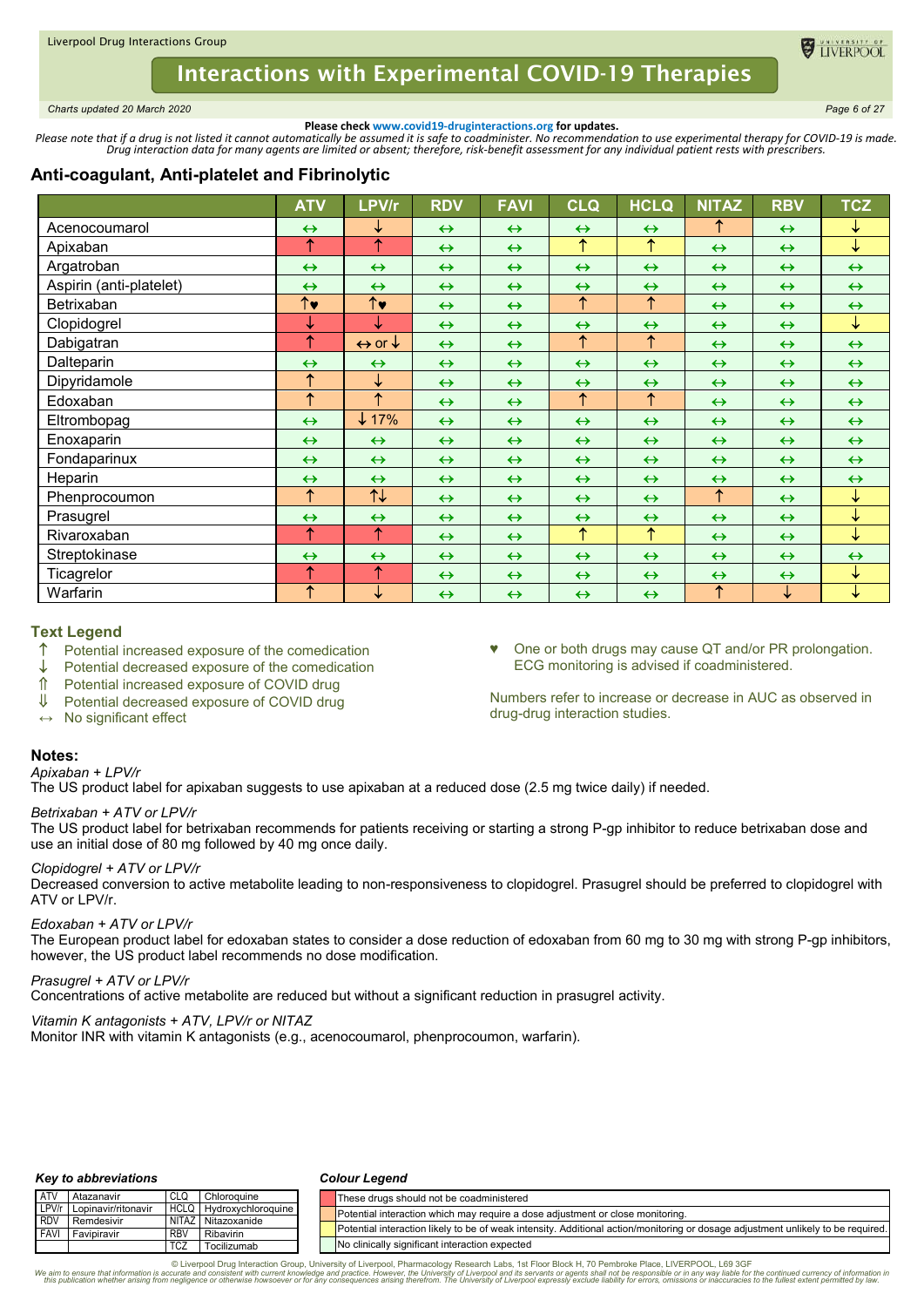

<span id="page-6-0"></span>*Charts updated 20 March 2020 Page 7 of 27*

**Please check www.covid19-druginteractions.org for updates.**<br>.Please note that if a drug is not listed it cannot automatically be assumed it is safe to coadminister. No recommendation to use experimental therapy for COVID-

# **Anticonvulsants**

|                                | <b>ATV</b>          | LPV/r                     | <b>RDV</b>              | <b>FAVI</b>       | <b>CLQ</b>        | <b>HCLQ</b>             | <b>NITAZ</b>      | <b>RBV</b>        | <b>TCZ</b>        |
|--------------------------------|---------------------|---------------------------|-------------------------|-------------------|-------------------|-------------------------|-------------------|-------------------|-------------------|
| Carbamazepine                  | 1↓                  | 1↓                        | ⇓                       | $\leftrightarrow$ | ⇓                 | ⇓                       | $\leftrightarrow$ | $\leftrightarrow$ | ↓                 |
| Clonazepam                     | ↑                   | ↑                         | $\leftrightarrow$       | $\leftrightarrow$ | $\leftrightarrow$ | $\leftrightarrow$       | $\leftrightarrow$ | $\leftrightarrow$ | $\leftrightarrow$ |
| Eslicarbazepine                |                     | $\overline{\Downarrow}$ v | $\overline{\Downarrow}$ | $\leftrightarrow$ | ⇓                 | ⇓                       | $\leftrightarrow$ | $\leftrightarrow$ | $\leftrightarrow$ |
| Ethosuximide                   | ↑                   | ↑                         | $\leftrightarrow$       | $\leftrightarrow$ | $\leftrightarrow$ | $\leftrightarrow$       | $\leftrightarrow$ | $\leftrightarrow$ | $\leftrightarrow$ |
| Gabapentin                     | $\leftrightarrow$   | $\leftrightarrow$         | $\leftrightarrow$       | $\leftrightarrow$ | $\leftrightarrow$ | $\leftrightarrow$       | $\leftrightarrow$ | $\leftrightarrow$ | $\leftrightarrow$ |
| Lacosamide                     | $\leftrightarrow$ Y | $\leftrightarrow$ Y       | $\leftrightarrow$       | $\leftrightarrow$ | $\leftrightarrow$ | $\leftrightarrow$       | $\leftrightarrow$ | $\leftrightarrow$ | $\leftrightarrow$ |
| Lamotrigine                    | $\leftrightarrow$   | $\downarrow$ 50%          | $\leftrightarrow$       | $\leftrightarrow$ | $\leftrightarrow$ | $\leftrightarrow$       | $\leftrightarrow$ | $\leftrightarrow$ | $\leftrightarrow$ |
| Levetiracetam                  | $\leftrightarrow$   | $\leftrightarrow$         | $\leftrightarrow$       | $\leftrightarrow$ | $\leftrightarrow$ | $\leftrightarrow$       | $\leftrightarrow$ | $\leftrightarrow$ | $\leftrightarrow$ |
| Oxcarbazepine                  | ⇓                   | $\overline{\mathsf{U}}$   | ⇓                       | $\leftrightarrow$ | ⇓                 | ⇓                       | $\leftrightarrow$ | $\leftrightarrow$ | $\leftrightarrow$ |
| Perampanel                     | ↑                   | ↑                         | $\leftrightarrow$       | $\leftrightarrow$ | $\leftrightarrow$ | $\leftrightarrow$       | $\leftrightarrow$ | $\leftrightarrow$ | $\leftrightarrow$ |
| Phenobarbital (Phenobarbitone) | ⇓                   | ⇓                         | ⇓                       | $\leftrightarrow$ | Ų                 | ⇓                       | $\leftrightarrow$ | $\leftrightarrow$ | ↓                 |
| Phenytoin                      | ⇓                   | ⇓                         | U                       | $\leftrightarrow$ | ⇓                 | ₩                       | $\uparrow$        | $\leftrightarrow$ | $\downarrow$      |
| Pregabalin                     | $\leftrightarrow$   | $\leftrightarrow$         | $\leftrightarrow$       | $\leftrightarrow$ | $\leftrightarrow$ | $\leftrightarrow$       | $\leftrightarrow$ | $\leftrightarrow$ | $\leftrightarrow$ |
| Primidone                      | ⇓                   | ↓↓                        | ⇓                       | $\leftrightarrow$ | ⇓                 | $\overline{\mathsf{U}}$ | $\leftrightarrow$ | $\leftrightarrow$ | $\downarrow$      |
| Retigabine                     | $\leftrightarrow$   | $\leftrightarrow$         | $\leftrightarrow$       | $\leftrightarrow$ | $\leftrightarrow$ | $\leftrightarrow$       | $\leftrightarrow$ | $\leftrightarrow$ | $\leftrightarrow$ |
| Rufinamide                     | ⇓                   | ⇓                         | ⇓                       | $\leftrightarrow$ | ⇓                 | ⇓                       | $\leftrightarrow$ | $\leftrightarrow$ | $\leftrightarrow$ |
| Sultiame                       | ↑                   | $\uparrow$                | $\leftrightarrow$       | $\leftrightarrow$ | $\leftrightarrow$ | $\leftrightarrow$       | $\leftrightarrow$ | $\leftrightarrow$ | $\leftrightarrow$ |
| Tiagabine                      | $\uparrow$          | $\uparrow$                | $\leftrightarrow$       | $\leftrightarrow$ | $\leftrightarrow$ | $\leftrightarrow$       | $\leftrightarrow$ | $\leftrightarrow$ | $\leftrightarrow$ |
| Topiramate                     | $\leftrightarrow$   | $\leftrightarrow$         | $\leftrightarrow$       | $\leftrightarrow$ | $\leftrightarrow$ | $\leftrightarrow$       | $\leftrightarrow$ | $\leftrightarrow$ | $\leftrightarrow$ |
| Valproate (Divalproex)         | $\leftrightarrow$   | 1 38%                     | $\leftrightarrow$       | $\leftrightarrow$ | $\leftrightarrow$ | $\leftrightarrow$       | $\leftrightarrow$ | $\leftrightarrow$ | $\leftrightarrow$ |
| Vigabatrin                     | $\leftrightarrow$   | $\leftrightarrow$         | $\leftrightarrow$       | $\leftrightarrow$ | $\leftrightarrow$ | $\leftrightarrow$       | $\leftrightarrow$ | $\leftrightarrow$ | $\leftrightarrow$ |
| Zonisamide                     | $\leftrightarrow$   | $\leftrightarrow$         | $\leftrightarrow$       | $\leftrightarrow$ | $\leftrightarrow$ | $\leftrightarrow$       | $\leftrightarrow$ | $\leftrightarrow$ | $\leftrightarrow$ |

# **Text Legend**

- ↑ Potential increased exposure of the comedication
- $\downarrow$  Potential decreased exposure of the comedication<br>  $\uparrow$  Potential increased exposure of COVID drug
- 1 Potential increased exposure of COVID drug<br>↓ Potential decreased exposure of COVID drug
- Potential decreased exposure of COVID drug
- **↔** No significant effect

♥ One or both drugs may cause QT and/or PR prolongation. ECG monitoring is advised if coadministered.

Numbers refer to increase or decrease in AUC as observed in drug-drug interaction studies.

### **Notes:**

#### *Valproate + LPV/r*

Case report of a 48% decrease in valproate concentration in previously stable patient who developed exacerbated mania on starting lopinavir/ritonavir; dose increase of valproate was required.

#### *Key to abbreviations*

#### *Colour Legend*

| ATV        | Atazanavir                | CLG        | Chloroguine             | These drugs should not be coadministered                                                                                         |
|------------|---------------------------|------------|-------------------------|----------------------------------------------------------------------------------------------------------------------------------|
|            | LPV/r Lopinavir/ritonavir |            | HCLQ Hydroxychloroquine | Potential interaction which may require a dose adjustment or close monitoring.                                                   |
| <b>RDV</b> | Remdesivir                |            | NITAZ Nitazoxanide      | Potential interaction likely to be of weak intensity. Additional action/monitoring or dosage adjustment unlikely to be required. |
|            | <b>FAVI</b> Favipiravir   | <b>RBV</b> | Ribavirin               |                                                                                                                                  |
|            |                           | <b>TCZ</b> | Tocilizumab             | No clinically significant interaction expected                                                                                   |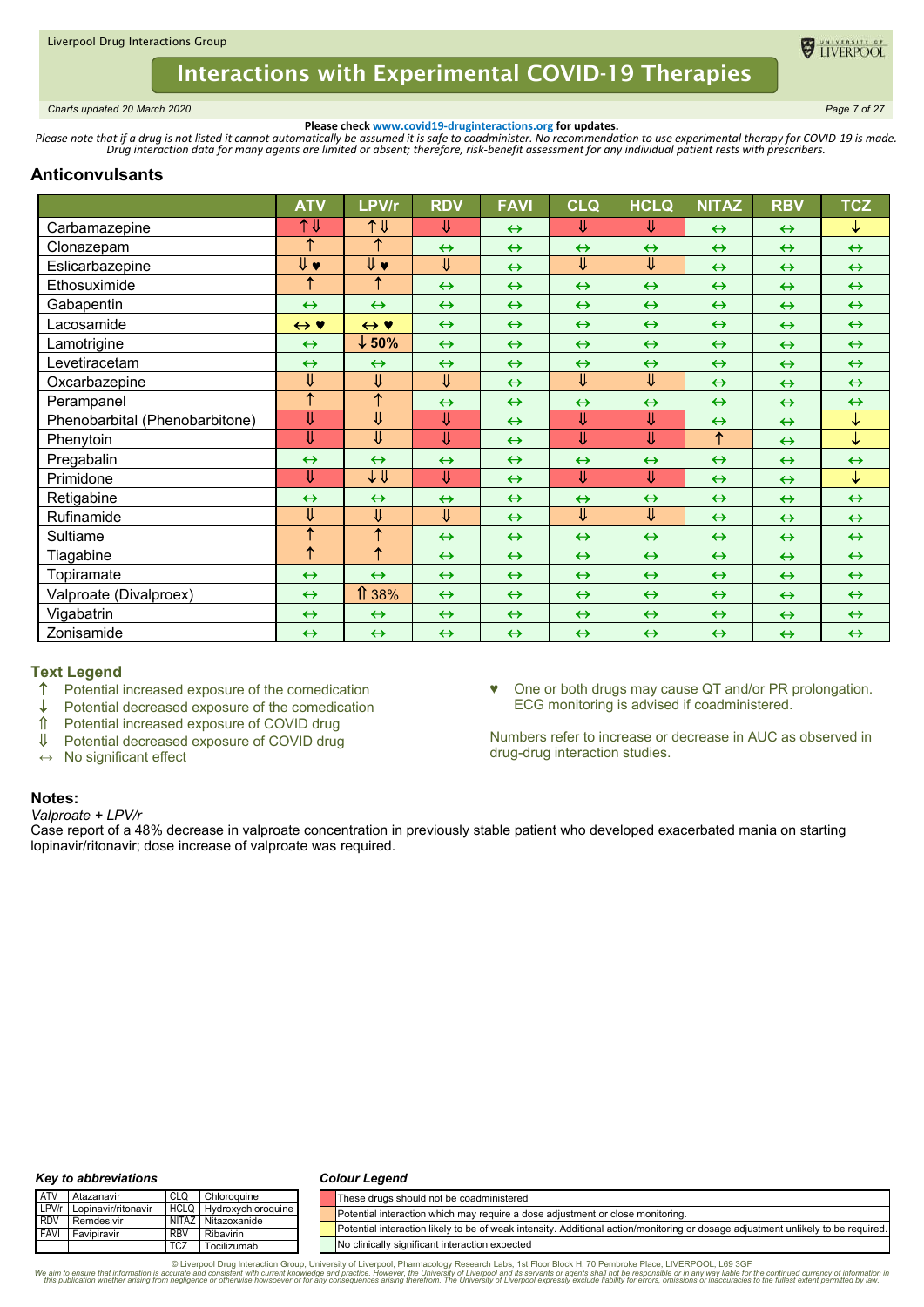

<span id="page-7-0"></span>*Charts updated 20 March 2020 Page 8 of 27*

**Please check www.covid19-druginteractions.org for updates.**<br>.Please note that if a drug is not listed it cannot automatically be assumed it is safe to coadminister. No recommendation to use experimental therapy for COVID-

## **Antidepressants**

|                 | <b>ATV</b>                      | LPV/r                           | <b>RDV</b>              | <b>FAVI</b>       | <b>CLQ</b>                      | <b>HCLQ</b>                     | <b>NITAZ</b>      | <b>RBV</b>        | <b>TCZ</b>        |
|-----------------|---------------------------------|---------------------------------|-------------------------|-------------------|---------------------------------|---------------------------------|-------------------|-------------------|-------------------|
| Agomelatine     | $\leftrightarrow$               | ↓                               | $\leftrightarrow$       | $\leftrightarrow$ | $\leftrightarrow$               | $\leftrightarrow$               | $\leftrightarrow$ | $\leftrightarrow$ | $\leftrightarrow$ |
| Amitriptyline   | $\leftrightarrow$ Y             | $\overline{\uparrow\downarrow}$ | $\leftrightarrow$       | $\leftrightarrow$ | $\overline{\uparrow}$           | $\overline{\uparrow\downarrow}$ | $\leftrightarrow$ | $\leftrightarrow$ | $\leftrightarrow$ |
| Bupropion       | $\leftrightarrow$               | $\downarrow$ 57%                | $\leftrightarrow$       | $\leftrightarrow$ | $\leftrightarrow$               | $\leftrightarrow$               | $\leftrightarrow$ | $\leftrightarrow$ | $\leftrightarrow$ |
| Citalopram      | $\hat{\uparrow}$ v              | $\uparrow\downarrow$            | $\leftrightarrow$       | $\leftrightarrow$ | $\leftrightarrow$ Y             | $\leftrightarrow$ Y             | $\leftrightarrow$ | $\leftrightarrow$ | $\leftrightarrow$ |
| Clomipramine    | $\overline{\uparrow\downarrow}$ | $\overline{\uparrow\downarrow}$ | $\leftrightarrow$       | $\leftrightarrow$ | $\leftrightarrow$ Y             | $\leftrightarrow$ Y             | $\leftrightarrow$ | $\leftrightarrow$ | $\leftrightarrow$ |
| Desipramine     | $\leftrightarrow$ Y             | ↑5%♥                            | $\leftrightarrow$       | $\leftrightarrow$ | $\overline{\uparrow\downarrow}$ | $\overline{\uparrow\downarrow}$ | $\leftrightarrow$ | $\leftrightarrow$ | $\leftrightarrow$ |
| Doxepin         | $\leftrightarrow$               | ↑                               | $\leftrightarrow$       | $\leftrightarrow$ | $\leftrightarrow$               | $\leftrightarrow$               | $\leftrightarrow$ | $\leftrightarrow$ | $\leftrightarrow$ |
| Duloxetine      | $\leftrightarrow$               | $\overline{\uparrow\downarrow}$ | $\leftrightarrow$       | $\leftrightarrow$ | $\overline{\uparrow}$           | $\overline{\uparrow}$           | $\leftrightarrow$ | $\leftrightarrow$ | $\leftrightarrow$ |
| Escitalopram    | $\uparrow\downarrow$            | $\overline{\uparrow}$           | $\leftrightarrow$       | $\leftrightarrow$ | $\leftrightarrow$ Y             | $\leftrightarrow$ Y             | $\leftrightarrow$ | $\leftrightarrow$ | $\leftrightarrow$ |
| Fluoxetine      | $\leftrightarrow$               | $\uparrow$                      | $\leftrightarrow$       | $\leftrightarrow$ | $\uparrow$                      | $\uparrow$                      | $\leftrightarrow$ | $\leftrightarrow$ | $\leftrightarrow$ |
| Fluvoxamine     | $\leftrightarrow$               | ተ                               | $\leftrightarrow$       | $\leftrightarrow$ | $\overline{\uparrow}$           | $\overline{\uparrow}$           | $\leftrightarrow$ | $\leftrightarrow$ | $\leftrightarrow$ |
| Imipramine      | $\overline{\uparrow}$           | $\overline{\uparrow\downarrow}$ | $\leftrightarrow$       | $\leftrightarrow$ | $\leftrightarrow$ Y             | $\leftrightarrow$ Y             | $\leftrightarrow$ | $\leftrightarrow$ | $\leftrightarrow$ |
| Lithium         | $\leftrightarrow$ Y             | $\leftrightarrow$ Y             | $\leftrightarrow$       | $\leftrightarrow$ | $\leftrightarrow$ Y             | $\leftrightarrow$ Y             | $\leftrightarrow$ | $\leftrightarrow$ | $\leftrightarrow$ |
| Maprotiline     | $\leftrightarrow$ Y             | $\overline{\uparrow\downarrow}$ | $\leftrightarrow$       | $\leftrightarrow$ | $\overline{\uparrow\downarrow}$ | $\overline{\uparrow}$           | $\leftrightarrow$ | $\leftrightarrow$ | $\leftrightarrow$ |
| Mianserin       | $\overline{\uparrow}$           | $\overline{\uparrow}$           | $\leftrightarrow$       | $\leftrightarrow$ | $\overline{\uparrow}$           | $\overline{\uparrow}$           | $\leftrightarrow$ | $\leftrightarrow$ | $\leftrightarrow$ |
| Milnacipran     | $\leftrightarrow$               | $\leftrightarrow$               | $\leftrightarrow$       | $\leftrightarrow$ | $\leftrightarrow$               | $\leftrightarrow$               | $\leftrightarrow$ | $\leftrightarrow$ | $\leftrightarrow$ |
| Mirtazapine     | $\overline{\uparrow}$           | $\overline{\uparrow}$           | $\leftrightarrow$       | $\leftrightarrow$ | $\overline{\uparrow}$           | $\overline{\uparrow}$           | $\leftrightarrow$ | $\leftrightarrow$ | $\leftrightarrow$ |
| Nefazodone      | 个介                              | $\overline{\uparrow}$           | $\leftrightarrow$       | $\leftrightarrow$ | $\leftrightarrow$               | $\leftrightarrow$               | $\leftrightarrow$ | $\leftrightarrow$ | $\leftrightarrow$ |
| Nortriptyline   | $\leftrightarrow$ Y             | $\overline{\uparrow\downarrow}$ | $\leftrightarrow$       | $\leftrightarrow$ | $\overline{\uparrow\downarrow}$ | $\overline{\uparrow\downarrow}$ | $\leftrightarrow$ | $\leftrightarrow$ | $\leftrightarrow$ |
| Paroxetine      | TV?                             | 11.2                            | $\leftrightarrow$       | $\leftrightarrow$ | ↑                               | $\overline{\uparrow}$           | $\leftrightarrow$ | $\leftrightarrow$ | $\leftrightarrow$ |
| Phenelzine      | $\leftrightarrow$               | $\leftrightarrow$               | $\leftrightarrow$       | $\leftrightarrow$ | $\leftrightarrow$               | $\leftrightarrow$               | $\leftrightarrow$ | $\leftrightarrow$ | $\leftrightarrow$ |
| Reboxetine      | ↑                               | ↑                               | $\leftrightarrow$       | $\leftrightarrow$ | $\leftrightarrow$               | $\leftrightarrow$               | $\leftrightarrow$ | $\leftrightarrow$ | $\leftrightarrow$ |
| Sertraline      | $\overline{\uparrow}$           | ↓                               | $\leftrightarrow$       | $\leftrightarrow$ | $\leftrightarrow$               | $\leftrightarrow$               | $\leftrightarrow$ | $\leftrightarrow$ | $\leftrightarrow$ |
| St John's wort  | ⇓                               | ⇓                               | $\overline{\Downarrow}$ | $\leftrightarrow$ | $\overline{\mathsf{U}}$         | $\overline{\mathsf{U}}$         | $\leftrightarrow$ | $\leftrightarrow$ | $\leftrightarrow$ |
| Tranylcypromine | ↑                               | ↑                               | $\leftrightarrow$       | $\leftrightarrow$ | $\leftrightarrow$               | $\leftrightarrow$               | $\leftrightarrow$ | $\leftrightarrow$ | $\leftrightarrow$ |
| Trazodone       | $\overline{\uparrow\downarrow}$ | $\overline{\uparrow\downarrow}$ | $\leftrightarrow$       | $\leftrightarrow$ | $\leftrightarrow$ Y             | $\leftrightarrow$ Y             | $\leftrightarrow$ | $\leftrightarrow$ | $\leftrightarrow$ |
| Trimipramine    | $\leftrightarrow$               | ↑                               | $\leftrightarrow$       | $\leftrightarrow$ | $\uparrow$                      | $\uparrow$                      | $\leftrightarrow$ | $\leftrightarrow$ | $\leftrightarrow$ |
| Venlafaxine     | ↑                               | $\overline{\uparrow}$           | $\leftrightarrow$       | $\leftrightarrow$ | $\overline{\uparrow}$           | $\overline{\uparrow}$           | $\leftrightarrow$ | $\leftrightarrow$ | $\leftrightarrow$ |
| Vortioxetine    | $\leftrightarrow$               | ↑                               | $\leftrightarrow$       | $\leftrightarrow$ | $\uparrow$                      | $\overline{\uparrow}$           | $\leftrightarrow$ | $\leftrightarrow$ | $\leftrightarrow$ |

# Text Legend<br> **1** Potential

- $\uparrow$  Potential increased exposure of the comedication  $\downarrow$  Potential decreased exposure of the comedication
- $\downarrow$  Potential decreased exposure of the comedication  $\hat{\parallel}$  Potential increased exposure of COVID drug
- $\hat{\parallel}$  Potential increased exposure of COVID drug<br>U Potential decreased exposure of COVID drug
- Potential decreased exposure of COVID drug
- **↔** No significant effect

♥ One or both drugs may cause QT and/or PR prolongation. ECG monitoring is advised if coadministered.

Numbers refer to increase or decrease in AUC as observed in drug-drug interaction studies.

#### *Key to abbreviations*

#### *Colour Legend*

| <b>ATV</b> | <b>Atazanavir</b>         |            | Chloroguine             | These drugs should not be coadministered                                                                                         |
|------------|---------------------------|------------|-------------------------|----------------------------------------------------------------------------------------------------------------------------------|
|            | LPV/r Lopinavir/ritonavir |            | HCLQ Hydroxychloroquine | Potential interaction which may require a dose adjustment or close monitoring.                                                   |
|            | <b>RDV</b> Remdesivir     |            | NITAZ Nitazoxanide      |                                                                                                                                  |
|            | <b>FAVI</b> Favipiravir   | <b>RBV</b> | Ribavirin               | Potential interaction likely to be of weak intensity. Additional action/monitoring or dosage adjustment unlikely to be required. |
|            |                           | TCZ        | Tocilizumab             | No clinically significant interaction expected                                                                                   |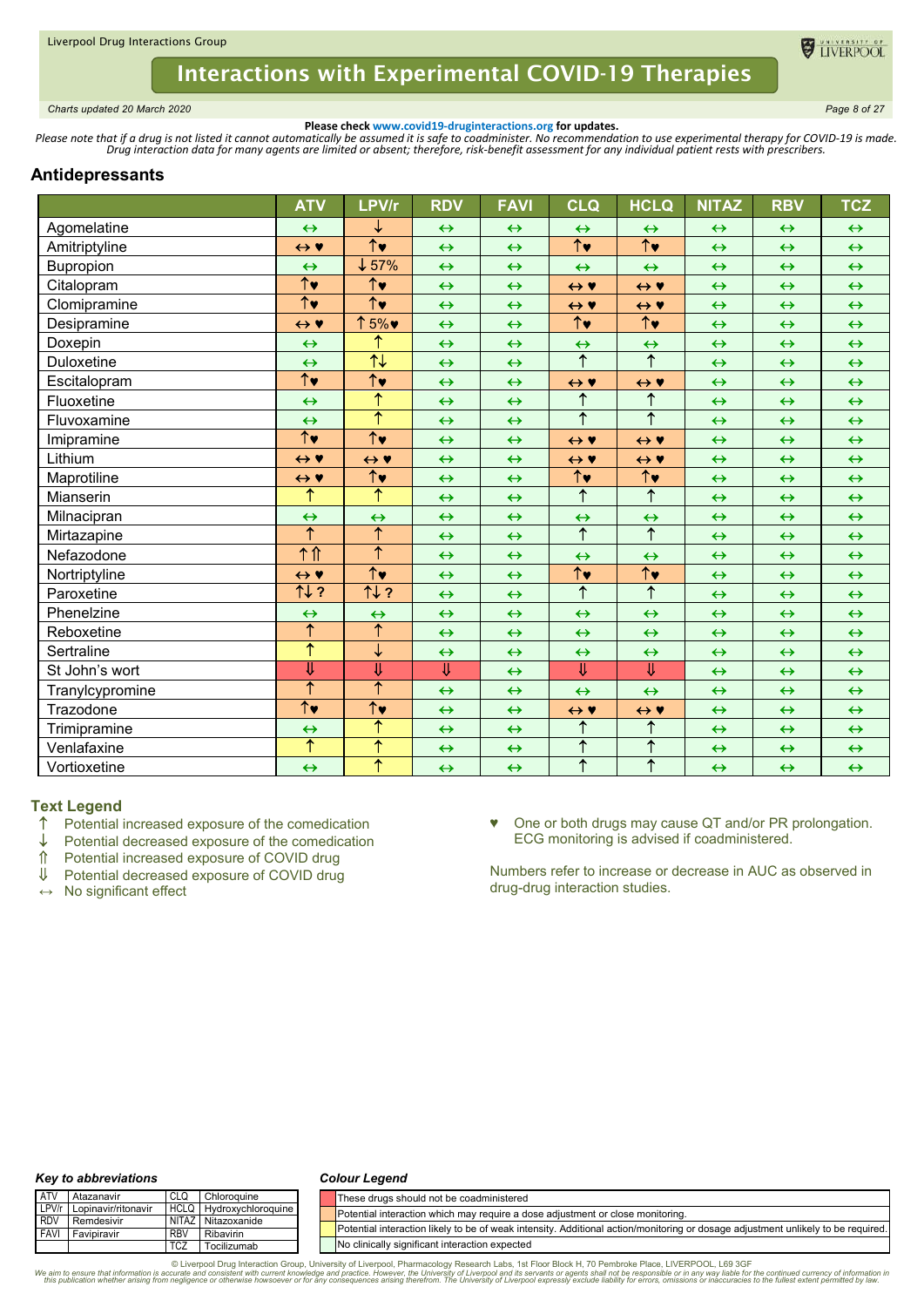

<span id="page-8-0"></span>*Charts updated 20 March 2020 Page 9 of 27*

**Please check www.covid19-druginteractions.org for updates.**<br>.Please note that if a drug is not listed it cannot automatically be assumed it is safe to coadminister. No recommendation to use experimental therapy for COVID-

# **Anti-diabetics**

|                           | <b>ATV</b>              | LPV/r                           | <b>RDV</b>        | <b>FAVI</b>       | <b>CLQ</b>        | <b>HCLQ</b>       | <b>NITAZ</b>      | <b>RBV</b>        | <b>TCZ</b>        |
|---------------------------|-------------------------|---------------------------------|-------------------|-------------------|-------------------|-------------------|-------------------|-------------------|-------------------|
| Acarbose                  | $\leftrightarrow$       | $\leftrightarrow$               | $\leftrightarrow$ | $\leftrightarrow$ | $\leftrightarrow$ | $\leftrightarrow$ | $\leftrightarrow$ | $\leftrightarrow$ | $\leftrightarrow$ |
| Canagliflozin             | $\leftrightarrow$       | ↓                               | $\leftrightarrow$ | $\leftrightarrow$ | $\leftrightarrow$ | $\leftrightarrow$ | $\leftrightarrow$ | $\leftrightarrow$ | $\leftrightarrow$ |
| Dapagliflozin             | $\leftrightarrow$       | $\leftrightarrow$               | $\leftrightarrow$ | $\leftrightarrow$ | $\leftrightarrow$ | $\leftrightarrow$ | $\leftrightarrow$ | $\leftrightarrow$ | $\leftrightarrow$ |
| Dulaglutide               | $\overline{\mathsf{U}}$ | $\leftrightarrow$               | $\leftrightarrow$ | $\leftrightarrow$ | $\leftrightarrow$ | $\leftrightarrow$ | $\leftrightarrow$ | $\leftrightarrow$ | $\leftrightarrow$ |
| Empagliflozin             | $\leftrightarrow$       | $\leftrightarrow$               | $\leftrightarrow$ | $\leftrightarrow$ | $\leftrightarrow$ | $\leftrightarrow$ | $\leftrightarrow$ | $\leftrightarrow$ | $\leftrightarrow$ |
| Exanatide                 | ⇓                       | $\leftrightarrow$               | $\leftrightarrow$ | $\leftrightarrow$ | $\leftrightarrow$ | $\leftrightarrow$ | $\leftrightarrow$ | $\leftrightarrow$ | $\leftrightarrow$ |
| Glibenclamide (Glyburide) | $\uparrow$              | $\uparrow$                      | $\leftrightarrow$ | $\leftrightarrow$ | $\leftrightarrow$ | $\leftrightarrow$ | $\leftrightarrow$ | $\leftrightarrow$ | $\leftrightarrow$ |
| Gliclazide                | $\leftrightarrow$       | ↓                               | $\leftrightarrow$ | $\leftrightarrow$ | $\leftrightarrow$ | $\leftrightarrow$ | $\leftrightarrow$ | $\leftrightarrow$ | $\leftrightarrow$ |
| Glimepiride               | $\leftrightarrow$       | ↓                               | $\leftrightarrow$ | $\leftrightarrow$ | $\leftrightarrow$ | $\leftrightarrow$ | $\leftrightarrow$ | $\leftrightarrow$ | $\leftrightarrow$ |
| Glipizide                 | $\leftrightarrow$       | ↓                               | $\leftrightarrow$ | $\leftrightarrow$ | $\leftrightarrow$ | $\leftrightarrow$ | $\leftrightarrow$ | $\leftrightarrow$ | $\leftrightarrow$ |
| Insulin                   | $\leftrightarrow$       | $\leftrightarrow$               | $\leftrightarrow$ | $\leftrightarrow$ | $\leftrightarrow$ | $\leftrightarrow$ | $\leftrightarrow$ | $\leftrightarrow$ | $\leftrightarrow$ |
| Linagliptin               | $\leftrightarrow$       | $\uparrow$                      | $\leftrightarrow$ | $\leftrightarrow$ | $\leftrightarrow$ | $\leftrightarrow$ | $\leftrightarrow$ | $\leftrightarrow$ | $\leftrightarrow$ |
| Liraglutide               | $\overline{\Downarrow}$ | $\leftrightarrow$               | $\leftrightarrow$ | $\leftrightarrow$ | $\leftrightarrow$ | $\leftrightarrow$ | $\leftrightarrow$ | $\leftrightarrow$ | $\leftrightarrow$ |
| Metformin                 | $\leftrightarrow$       | $\leftrightarrow$               | $\leftrightarrow$ | $\leftrightarrow$ | $\leftrightarrow$ | $\leftrightarrow$ | $\leftrightarrow$ | $\leftrightarrow$ | $\leftrightarrow$ |
| Nateglinide               | $\uparrow$              | $\overline{\uparrow\downarrow}$ | $\leftrightarrow$ | $\leftrightarrow$ | $\leftrightarrow$ | $\leftrightarrow$ | $\leftrightarrow$ | $\leftrightarrow$ | $\leftrightarrow$ |
| Pioglitazone              | $\uparrow$              | ↑                               | $\leftrightarrow$ | ↑                 | $\leftrightarrow$ | $\leftrightarrow$ | $\leftrightarrow$ | $\leftrightarrow$ | $\leftrightarrow$ |
| Repaglinide               | $\uparrow$              | $\overline{\uparrow}$           | $\leftrightarrow$ | ↑<br>52%          | $\leftrightarrow$ | $\leftrightarrow$ | $\leftrightarrow$ | $\leftrightarrow$ | $\leftrightarrow$ |
| Rosiglitazone             | $\leftrightarrow$       | ↓                               | $\leftrightarrow$ | ↑                 | $\leftrightarrow$ | $\leftrightarrow$ | $\leftrightarrow$ | $\leftrightarrow$ | $\leftrightarrow$ |
| Saxagliptin               | $\uparrow$              | ↑                               | $\leftrightarrow$ | $\leftrightarrow$ | $\leftrightarrow$ | $\leftrightarrow$ | $\leftrightarrow$ | $\leftrightarrow$ | $\leftrightarrow$ |
| Sitagliptin               | $\overline{\uparrow}$   | $\overline{\uparrow}$           | $\leftrightarrow$ | $\leftrightarrow$ | $\leftrightarrow$ | $\leftrightarrow$ | $\leftrightarrow$ | $\leftrightarrow$ | $\leftrightarrow$ |
| Tolbutamide               | $\leftrightarrow$       | ↓                               | $\leftrightarrow$ | $\leftrightarrow$ | $\leftrightarrow$ | $\leftrightarrow$ | $\leftrightarrow$ | $\leftrightarrow$ | $\leftrightarrow$ |
| Vildagliptin              | $\leftrightarrow$       | $\leftrightarrow$               | $\leftrightarrow$ | $\leftrightarrow$ | $\leftrightarrow$ | $\leftrightarrow$ | $\leftrightarrow$ | $\leftrightarrow$ | $\leftrightarrow$ |

# **Text Legend**

- ↑ Potential increased exposure of the comedication<br>↓ Potential decreased exposure of the comedication
- $\downarrow$  Potential decreased exposure of the comedication  $\hat{\parallel}$  Potential increased exposure of COVID drug
- Potential increased exposure of COVID drug
- Potential decreased exposure of COVID drug
- **↔** No significant effect

♥ One or both drugs may cause QT and/or PR prolongation. ECG monitoring is advised if coadministered.

Numbers refer to increase or decrease in AUC as observed in drug-drug interaction studies.

## **Notes:**

### *Canagliflozin +LPV/r*

If coadministration is deemed necessary, increasing canagliflozin to 300 mg once daily may be considered if patients are currently tolerating canagliflozin 100 mg once daily, have an eGFR ≥60 mL/min/1.73m2 or CrCl ≥60 mL/min, and require additional glycaemic control. Other glucose-lowering therapies should be considered for patients with an eGFR 45 mL/min/1.73m<sup>2</sup> to <60 mL/min/1.73m<sup>2</sup> or CrCl 45 mL/min to <60 mL/min taking canagliflozin 100 mg who are receiving concurrent therapy with a UGT enzyme inducer and who require additional glycaemic control.

### *Linagliptin + LPV/r*

The increase in linagliptin exposure is not considered clinically significant as it is mainly eliminated unchanged and has a large safety window.

### *Saxagliptin + ATV or LPV/r:*

The US product label for saxagliptin states the recommended dose of saxagliptin to be 2.5 mg once daily when coadministered with strong CYP3A4/5 inhibitors.

### *Sitagliptin + ATV or LPV/r*

The increase in sitagliptin exposure is not considered clinically significant as it is mainly eliminated unchanged and has a large safety window.

#### *Key to abbreviations*

#### *Colour Legend*

| <b>ATV</b> | Atazanavir          | CLG        | Chloroquine        | These drugs should not be coadministered                                                                                         |
|------------|---------------------|------------|--------------------|----------------------------------------------------------------------------------------------------------------------------------|
| LPV/r      | Lopinavir/ritonavir | HCLQ       | Hydroxychloroguine | Potential interaction which may require a dose adjustment or close monitoring.                                                   |
| RDV        | Remdesivir          |            | NITAZ Nitazoxanide |                                                                                                                                  |
| FAVI       | Favipiravir         | <b>RBV</b> | Ribavirin          | Potential interaction likely to be of weak intensity. Additional action/monitoring or dosage adjustment unlikely to be required. |
|            |                     | <b>TCZ</b> | Tocilizumab        | No clinically significant interaction expected                                                                                   |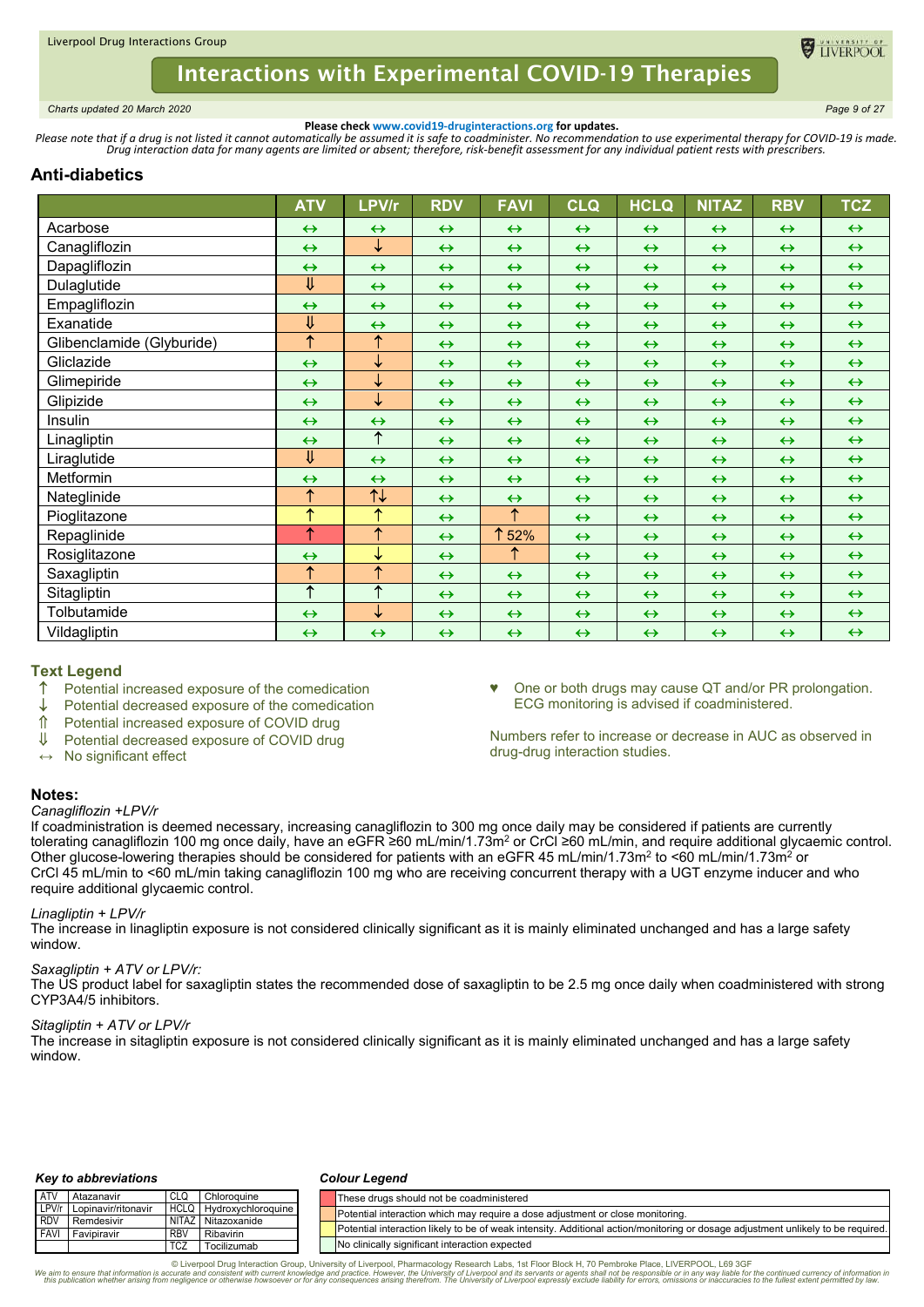

<span id="page-9-0"></span>*Charts updated 20 March 2020 Page 10 of 27*

**ELIVERPOC** 

**Please check www.covid19-druginteractions.org for updates.**<br>.Please note that if a drug is not listed it cannot automatically be assumed it is safe to coadminister. No recommendation to use experimental therapy for COVID-

# **Antifungals**

|                                   | <b>ATV</b>              | LPV/r                   | <b>RDV</b>        | <b>FAVI</b>       | <b>CLQ</b>         | <b>HCLQ</b>             | <b>NITAZ</b>      | <b>RBV</b>        | <b>TCZ</b>        |
|-----------------------------------|-------------------------|-------------------------|-------------------|-------------------|--------------------|-------------------------|-------------------|-------------------|-------------------|
| Amphotericin B                    | $\leftrightarrow$       | $\leftrightarrow$       | $\leftrightarrow$ | $\leftrightarrow$ | $\leftrightarrow$  | $\leftrightarrow$       | $\leftrightarrow$ | $\leftrightarrow$ | $\leftrightarrow$ |
| Anidulafungin                     | $\leftrightarrow$       | $\leftrightarrow$       | $\leftrightarrow$ | $\leftrightarrow$ | $\leftrightarrow$  | $\leftrightarrow$       | $\leftrightarrow$ | $\leftrightarrow$ | $\leftrightarrow$ |
| Caspofungin                       | ↑                       | $\leftrightarrow$       | $\leftrightarrow$ | $\leftrightarrow$ | $\leftrightarrow$  | $\leftrightarrow$       | $\leftrightarrow$ | $\leftrightarrow$ | $\leftrightarrow$ |
| Fluconazole                       | $\leftrightarrow$       | $\leftrightarrow$       | $\leftrightarrow$ | $\leftrightarrow$ | $\hat{\mathbb{r}}$ | ⇑                       | $\leftrightarrow$ | $\leftrightarrow$ | $\leftrightarrow$ |
| Flucytosine                       | $\leftrightarrow$       | $\leftrightarrow$       | $\leftrightarrow$ | $\leftrightarrow$ | $\leftrightarrow$  | $\leftrightarrow$       | $\leftrightarrow$ | $\leftrightarrow$ | $\leftrightarrow$ |
| Griseofulvin                      | ⇓                       | $\overline{\mathsf{U}}$ | $\leftrightarrow$ | $\leftrightarrow$ | $\sqrt{2}$         | $\overline{\mathsf{U}}$ | $\leftrightarrow$ | $\leftrightarrow$ | $\leftrightarrow$ |
| Isavuconazole                     | $\uparrow$              | 196%                    | $\leftrightarrow$ | $\leftrightarrow$ | $\hat{\mathbb{r}}$ | ⇑                       | $\leftrightarrow$ | $\leftrightarrow$ | $\leftrightarrow$ |
| <i><u><b>Itraconazole</b></u></i> | $\uparrow$              | $\uparrow$              | $\leftrightarrow$ | $\leftrightarrow$ | $\hat{\mathbb{r}}$ | ⇑                       | $\leftrightarrow$ | $\leftrightarrow$ | $\leftrightarrow$ |
| Ketoconazole                      | $\uparrow$              | $\uparrow$              | $\leftrightarrow$ | $\leftrightarrow$ | $\hat{\mathbb{r}}$ | ⇑                       | $\leftrightarrow$ | $\leftrightarrow$ | $\leftrightarrow$ |
| Micafungin                        | $\leftrightarrow$       | $\leftrightarrow$       | $\leftrightarrow$ | $\leftrightarrow$ | $\leftrightarrow$  | $\leftrightarrow$       | $\leftrightarrow$ | $\leftrightarrow$ | $\leftrightarrow$ |
| Miconazole                        | $\leftrightarrow$       | $\leftrightarrow$       | $\leftrightarrow$ | $\leftrightarrow$ | $\leftrightarrow$  | $\leftrightarrow$       | $\leftrightarrow$ | $\leftrightarrow$ | $\leftrightarrow$ |
| Nystatin                          | $\leftrightarrow$       | $\leftrightarrow$       | $\leftrightarrow$ | $\leftrightarrow$ | $\leftrightarrow$  | $\leftrightarrow$       | $\leftrightarrow$ | $\leftrightarrow$ | $\leftrightarrow$ |
| Posaconazole                      | ↑ 270%                  | ⇑                       | $\leftrightarrow$ | $\leftrightarrow$ | $\hat{\mathbb{r}}$ | ⇑                       | $\leftrightarrow$ | $\leftrightarrow$ | $\leftrightarrow$ |
| Terbinafine                       | ↑                       | ↑                       | $\leftrightarrow$ | $\leftrightarrow$ | $\leftrightarrow$  | $\leftrightarrow$       | $\leftrightarrow$ | $\leftrightarrow$ | $\leftrightarrow$ |
| Voriconazole                      | $\downarrow \Downarrow$ | 11 T                    | $\leftrightarrow$ | $\leftrightarrow$ | ⇑                  | ⇑                       | $\leftrightarrow$ | $\leftrightarrow$ | $\leftrightarrow$ |

## **Text Legend**

- Potential increased exposure of the comedication
- Potential decreased exposure of the comedication
- Potential increased exposure of COVID drug
- Potential decreased exposure of COVID drug
- **↔** No significant effect

One or both drugs may cause QT and/or PR prolongation. ECG monitoring is advised if coadministered.

Numbers refer to increase or decrease in AUC as observed in drug-drug interaction studies.

### **Notes:**

### *Amphotericin B + RBV*

Amphotericin B, particularly conventional formulations, can be associated with anaemia and myelosuppression which may be intensified when coadministered with ribavirin. Consider monitoring haematological parameters during treatment.

### *Griseofulvin + LPV/r*

LPV/r oral solution contains alcohol. Consumption of alcohol in association with griseofulvin can result in a 'disulfram-like' type reaction. No such interaction is expected with LPV/r tablets.

### *Itraconazole or Ketoconazole + ATV or LPV/r*

The daily dose of itraconazole or ketoconazole should not exceed 200 mg.

### *Voriconazole + ATV*

The effect of atazanavir on voriconazole exposure is dependent on CYP2C19 metaboliser status. In the majority of patients decreases in both voriconazole and atazanavir exposures may be expected, leading to loss of therapeutic effect and possible development of resistance. The European SmPC for atazanavir recommends a patient's CYP2C19 genotype should be performed if feasible. In patients without a functional CYP2C19 allele, increased voriconazole exposures are expected.

### *Voriconazole + LPV/r*

Coadministration may result in bidirectional interactions leading to increased concentrations of lopinavir/ritonavir and an increase or decrease in voriconazole. Administration of voriconazole with ritonavir (100 mg twice daily) decreased voriconazole AUC by 39%.

#### *Key to abbreviations*

#### *Colour Legend*

| <b>ATV</b>  | Atazanavir          | CLO         | Chloroquine        |  | These drugs should not be coadministered                                                                                         |
|-------------|---------------------|-------------|--------------------|--|----------------------------------------------------------------------------------------------------------------------------------|
| LPV/r       | Lopinavir/ritonavir | <b>HCLQ</b> | Hydroxychloroguine |  | Potential interaction which may require a dose adjustment or close monitoring.                                                   |
| <b>RDV</b>  | Remdesivir          |             | NITAZ Nitazoxanide |  |                                                                                                                                  |
| <b>FAVI</b> | Favipiravir         | <b>RBV</b>  | Ribavirin          |  | Potential interaction likely to be of weak intensity. Additional action/monitoring or dosage adjustment unlikely to be required. |
|             |                     | <b>TCZ</b>  | Tocilizumab        |  | No clinically significant interaction expected                                                                                   |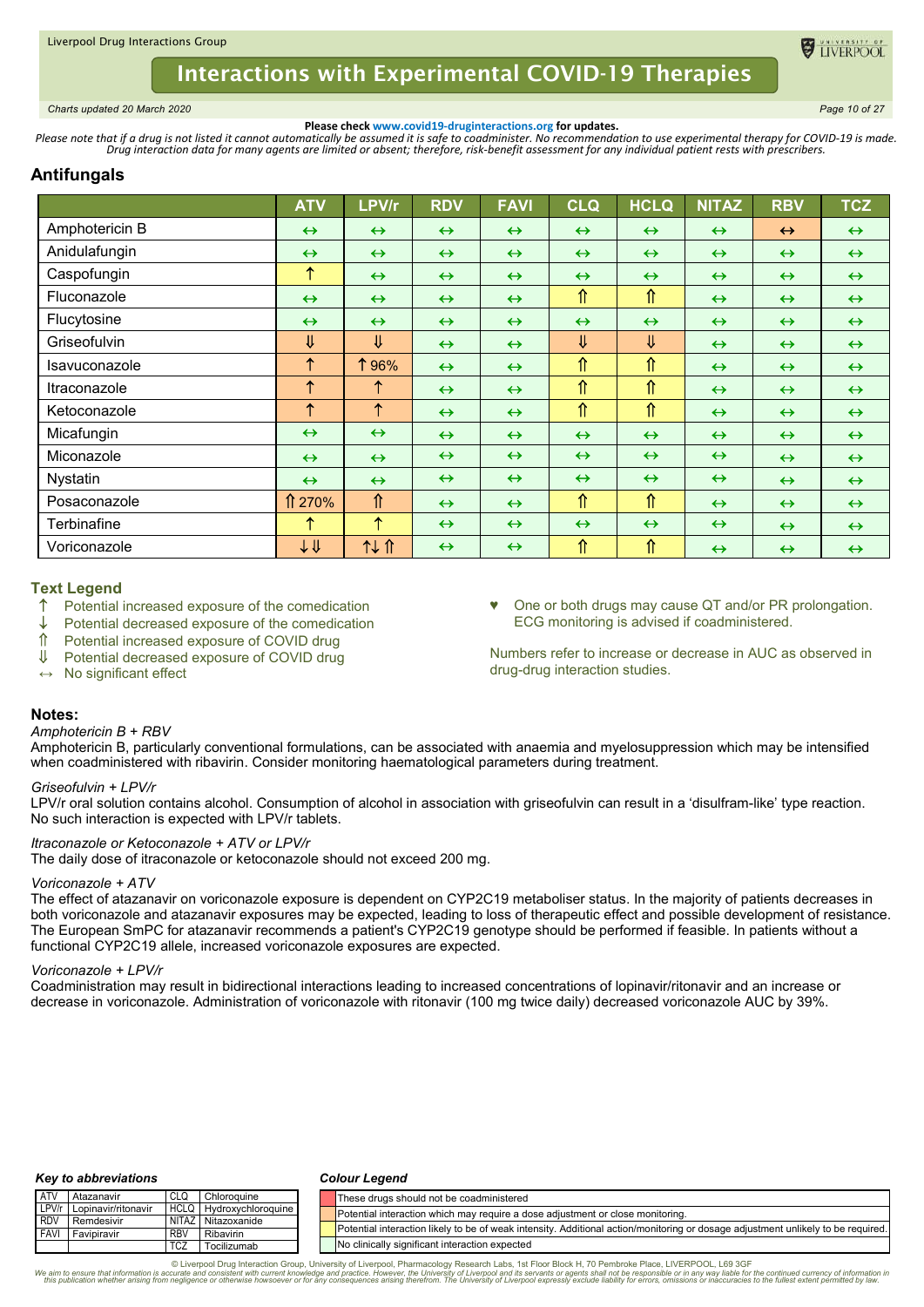<span id="page-10-0"></span>*Charts updated 20 March 2020 Page 11 of 27*

**O** TIVERPOO

**Please check www.covid19-druginteractions.org for updates.**<br>.Please note that if a drug is not listed it cannot automatically be assumed it is safe to coadminister. No recommendation to use experimental therapy for COVID-

# **Anti-hypertensives – ACE inhibitors**

|              | <b>ATV</b>        | LPV/r             | <b>RDV</b>        | <b>FAVI</b>       | <b>CLQ</b>        | <b>HCLQ</b>       | <b>NITAZ</b>      | <b>RBV</b>        | <b>TCZ</b>        |
|--------------|-------------------|-------------------|-------------------|-------------------|-------------------|-------------------|-------------------|-------------------|-------------------|
| Benazepril   | ́                 | $\leftrightarrow$ | $\leftrightarrow$ | $\leftrightarrow$ | $\leftrightarrow$ | $\leftrightarrow$ | $\leftrightarrow$ | $\leftrightarrow$ | $\leftrightarrow$ |
| Captopril    | $\leftrightarrow$ | $\leftrightarrow$ | $\leftrightarrow$ | $\leftrightarrow$ | $\leftrightarrow$ | $\leftrightarrow$ | $\leftrightarrow$ | $\leftrightarrow$ | $\leftrightarrow$ |
| Cilazapril   | $\leftrightarrow$ | $\leftrightarrow$ | $\leftrightarrow$ | $\leftrightarrow$ | $\leftrightarrow$ | $\leftrightarrow$ | $\leftrightarrow$ | $\leftrightarrow$ | $\leftrightarrow$ |
| Enalapril    | $\leftrightarrow$ | $\leftrightarrow$ | $\leftrightarrow$ | $\leftrightarrow$ | $\leftrightarrow$ | $\leftrightarrow$ | $\leftrightarrow$ | $\leftrightarrow$ | $\leftrightarrow$ |
| Fosinopril   | $\leftrightarrow$ | Æ.                | $\leftrightarrow$ | $\leftrightarrow$ | $\leftrightarrow$ | $\leftrightarrow$ | $\leftrightarrow$ | $\leftrightarrow$ | $\leftrightarrow$ |
| Lisinopril   | $\leftrightarrow$ | $\leftrightarrow$ | $\leftrightarrow$ | $\leftrightarrow$ | $\leftrightarrow$ | $\leftrightarrow$ | $\leftrightarrow$ | $\leftrightarrow$ | $\leftrightarrow$ |
| Perindopril  | $\leftrightarrow$ | $\leftrightarrow$ | $\leftrightarrow$ | $\leftrightarrow$ | $\leftrightarrow$ | $\leftrightarrow$ | $\leftrightarrow$ | $\leftrightarrow$ | $\leftrightarrow$ |
| Quinapril    | $\leftrightarrow$ | $\leftrightarrow$ | $\leftrightarrow$ | $\leftrightarrow$ | $\leftrightarrow$ | $\leftrightarrow$ | $\leftrightarrow$ | $\leftrightarrow$ | $\leftrightarrow$ |
| Ramipril     | $\leftrightarrow$ | $\leftrightarrow$ | $\leftrightarrow$ | $\leftrightarrow$ | $\leftrightarrow$ | $\leftrightarrow$ | $\leftrightarrow$ | $\leftrightarrow$ | $\leftrightarrow$ |
| Trandolapril | $\leftrightarrow$ | $\leftrightarrow$ | $\leftrightarrow$ | $\leftrightarrow$ | $\leftrightarrow$ | $\leftrightarrow$ | $\leftrightarrow$ | $\leftrightarrow$ | $\leftrightarrow$ |

# **Anti-hypertensives – Angiotensin antagonists**

|             | <b>ATV</b>        | LPV/r             | <b>RDV</b>        | <b>FAVI</b>       | <b>CLQ</b>        | <b>HCLQ</b>       | <b>NITAZ</b>      | <b>RBV</b>        | <b>TCZ</b>        |
|-------------|-------------------|-------------------|-------------------|-------------------|-------------------|-------------------|-------------------|-------------------|-------------------|
| Candesartan | $\leftrightarrow$ | $\leftrightarrow$ | $\leftrightarrow$ | $\leftrightarrow$ | $\leftrightarrow$ | $\leftrightarrow$ | $\leftrightarrow$ | $\leftrightarrow$ | $\leftrightarrow$ |
| Eprosartan  | $\leftrightarrow$ | $\leftrightarrow$ | $\leftrightarrow$ | $\leftrightarrow$ | $\leftrightarrow$ | $\leftrightarrow$ | $\leftrightarrow$ | $\leftrightarrow$ | $\leftrightarrow$ |
| Irbesartan  | $\leftrightarrow$ | s.                | $\leftrightarrow$ | $\leftrightarrow$ | $\leftrightarrow$ | $\leftrightarrow$ | $\leftrightarrow$ | $\leftrightarrow$ | $\leftrightarrow$ |
| Losartan    | $\leftrightarrow$ | w                 | $\leftrightarrow$ | $\leftrightarrow$ | $\leftrightarrow$ | $\leftrightarrow$ | $\leftrightarrow$ | $\leftrightarrow$ | $\leftrightarrow$ |
| Olmesartan  | $\leftrightarrow$ | $\leftrightarrow$ | $\leftrightarrow$ | $\leftrightarrow$ | $\leftrightarrow$ | $\leftrightarrow$ | $\leftrightarrow$ | $\leftrightarrow$ | $\leftrightarrow$ |
| Telmisartan | $\leftrightarrow$ | $\leftrightarrow$ | $\leftrightarrow$ | $\leftrightarrow$ | $\leftrightarrow$ | $\leftrightarrow$ | $\leftrightarrow$ | $\leftrightarrow$ | $\leftrightarrow$ |
| Valsartan   |                   |                   | $\leftrightarrow$ | $\leftrightarrow$ | $\leftrightarrow$ | $\leftrightarrow$ | $\leftrightarrow$ | $\leftrightarrow$ | $\leftrightarrow$ |

# **Anti-hypertensives – Diuretics**

|                     | <b>ATV</b>        | LPV/r             | <b>RDV</b>        | <b>FAVI</b>       | <b>CLQ</b>        | <b>HCLQ</b>       | <b>NITAZ</b>      | <b>RBV</b>        | <b>TCZ</b>        |
|---------------------|-------------------|-------------------|-------------------|-------------------|-------------------|-------------------|-------------------|-------------------|-------------------|
| Amiloride           | $\leftrightarrow$ | $\leftrightarrow$ | $\leftrightarrow$ | $\leftrightarrow$ | $\leftrightarrow$ | $\leftrightarrow$ | $\leftrightarrow$ | $\leftrightarrow$ | $\leftrightarrow$ |
| Bendroflumethiazide | $\leftrightarrow$ | $\leftrightarrow$ | $\leftrightarrow$ | $\leftrightarrow$ | $\leftrightarrow$ | $\leftrightarrow$ | $\leftrightarrow$ | $\leftrightarrow$ | $\leftrightarrow$ |
| Chlortalidone       | $\leftrightarrow$ | $\leftrightarrow$ | $\leftrightarrow$ | $\leftrightarrow$ | $\leftrightarrow$ | $\leftrightarrow$ | $\leftrightarrow$ | $\leftrightarrow$ | $\leftrightarrow$ |
| Furosemide          | $\leftrightarrow$ | $\leftrightarrow$ | $\leftrightarrow$ | $\leftrightarrow$ | $\leftrightarrow$ | $\leftrightarrow$ | $\leftrightarrow$ | $\leftrightarrow$ | $\leftrightarrow$ |
| Hydrochlorothiazide | $\leftrightarrow$ | $\leftrightarrow$ | $\leftrightarrow$ | $\leftrightarrow$ | $\leftrightarrow$ | $\leftrightarrow$ | $\leftrightarrow$ | $\leftrightarrow$ | $\leftrightarrow$ |
| Indapamide          | ́                 | 灬                 | $\leftrightarrow$ | $\leftrightarrow$ | $\leftrightarrow$ | $\leftrightarrow$ | $\leftrightarrow$ | $\leftrightarrow$ | $\leftrightarrow$ |
| Metolazone          | $\leftrightarrow$ | $\leftrightarrow$ | $\leftrightarrow$ | $\leftrightarrow$ | $\leftrightarrow$ | $\leftrightarrow$ | $\leftrightarrow$ | $\leftrightarrow$ | $\leftrightarrow$ |
| Torasemide          | $\leftrightarrow$ | v                 | $\leftrightarrow$ | $\leftrightarrow$ | $\leftrightarrow$ | $\leftrightarrow$ | $\leftrightarrow$ | $\leftrightarrow$ | $\leftrightarrow$ |
| Xipamide            | $\leftrightarrow$ | $\leftrightarrow$ | $\leftrightarrow$ | $\leftrightarrow$ | $\leftrightarrow$ | $\leftrightarrow$ | $\leftrightarrow$ | $\leftrightarrow$ | $\leftrightarrow$ |

### **Text Legend**

- $\uparrow$  Potential increased exposure of the comedication  $\downarrow$  Potential decreased exposure of the comedication
- Potential decreased exposure of the comedication
- ↑ Potential increased exposure of COVID drug<br>Ⅱ Potential decreased exposure of COVID drug
- Potential decreased exposure of COVID drug

**↔** No significant effect

♥ One or both drugs may cause QT and/or PR prolongation. ECG monitoring is advised if coadministered.

Numbers refer to increase or decrease in AUC as observed in drug-drug interaction studies.

#### *Key to abbreviations*

#### *Colour Legend*

| <b>ATV</b> | Atazanavir                |            | Chloroguine             | These drugs should not be coadministered                                                                                         |
|------------|---------------------------|------------|-------------------------|----------------------------------------------------------------------------------------------------------------------------------|
|            | LPV/r Lopinavir/ritonavir |            | HCLQ Hydroxychloroquine | Potential interaction which may require a dose adjustment or close monitoring.                                                   |
| <b>RDV</b> | Remdesivir                |            | NITAZ Nitazoxanide      |                                                                                                                                  |
|            | <b>FAVI</b> Favipiravir   | <b>RBV</b> | Ribavirin               | Potential interaction likely to be of weak intensity. Additional action/monitoring or dosage adjustment unlikely to be required. |
|            |                           | <b>TCZ</b> | Tocilizumab             | No clinically significant interaction expected                                                                                   |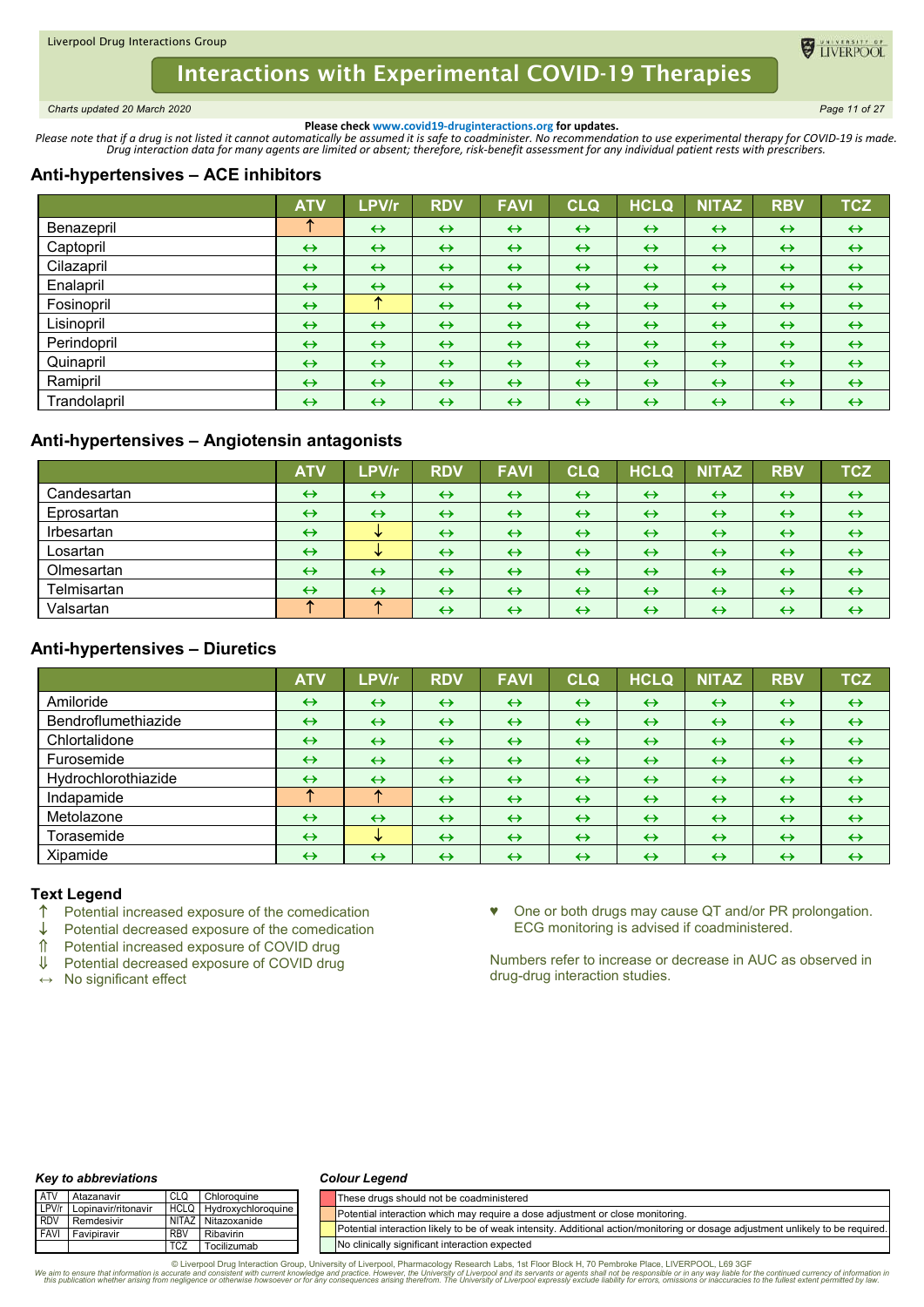<span id="page-11-0"></span>*Charts updated 20 March 2020 Page 12 of 27*

TIVERPOO

**Please check www.covid19-druginteractions.org for updates.**<br>.Please note that if a drug is not listed it cannot automatically be assumed it is safe to coadminister. No recommendation to use experimental therapy for COVID-

# **Anti-hypertensives – Other agents**

|                      | <b>ATV</b>              | LPV/r                 | <b>RDV</b>        | <b>FAVI</b>       | <b>CLQ</b>          | <b>HCLQ</b>         | <b>NITAZ</b>      | <b>RBV</b>        | <b>TCZ</b>        |
|----------------------|-------------------------|-----------------------|-------------------|-------------------|---------------------|---------------------|-------------------|-------------------|-------------------|
| Aliskiren            | ↑                       | ↑                     | $\leftrightarrow$ | $\leftrightarrow$ | $\leftrightarrow$   | $\leftrightarrow$   | $\leftrightarrow$ | $\leftrightarrow$ | $\leftrightarrow$ |
| Clonidine            | $\leftrightarrow$       | $\leftrightarrow$     | $\leftrightarrow$ | $\leftrightarrow$ | $\leftrightarrow$   | $\leftrightarrow$   | $\leftrightarrow$ | $\leftrightarrow$ | $\leftrightarrow$ |
| Digoxin              | $\overline{\uparrow}$   | $\uparrow\downarrow$  | $\leftrightarrow$ | $\leftrightarrow$ | $\uparrow$          | $\uparrow$          | $\leftrightarrow$ | $\leftrightarrow$ | $\leftrightarrow$ |
| Dopamine             | $\leftrightarrow$       | $\leftrightarrow$     | $\leftrightarrow$ | $\leftrightarrow$ | $\leftrightarrow$   | $\leftrightarrow$   | $\leftrightarrow$ | $\leftrightarrow$ | $\leftrightarrow$ |
| Doxazosin            | ↑                       | $\uparrow$            | $\leftrightarrow$ | $\leftrightarrow$ | $\leftrightarrow$   | $\leftrightarrow$   | $\leftrightarrow$ | $\leftrightarrow$ | $\leftrightarrow$ |
| Eplerenone           | ↑                       | $\uparrow$            | $\leftrightarrow$ | $\leftrightarrow$ | $\leftrightarrow$   | $\leftrightarrow$   | $\leftrightarrow$ | $\leftrightarrow$ | $\leftrightarrow$ |
| Hydralazine          | $\leftrightarrow$       | $\leftrightarrow$     | $\leftrightarrow$ | $\leftrightarrow$ | $\leftrightarrow$   | $\leftrightarrow$   | $\leftrightarrow$ | $\leftrightarrow$ | $\leftrightarrow$ |
| Isosorbide dinitrate | ↑                       | $\uparrow$            | $\leftrightarrow$ | $\leftrightarrow$ | $\leftrightarrow$   | $\leftrightarrow$   | $\leftrightarrow$ | $\leftrightarrow$ | $\leftrightarrow$ |
| Ivabradine           | ↑                       | $\uparrow$            | $\leftrightarrow$ | $\leftrightarrow$ | $\leftrightarrow$ Y | $\leftrightarrow$ Y | $\leftrightarrow$ | $\leftrightarrow$ | $\leftrightarrow$ |
| Labetalol            | ↑                       | ↓                     | $\leftrightarrow$ | $\leftrightarrow$ | $\leftrightarrow$   | $\leftrightarrow$   | $\leftrightarrow$ | $\leftrightarrow$ | $\leftrightarrow$ |
| Lacidipine           | $\overline{\uparrow}$ v | $\uparrow \bullet$    | $\leftrightarrow$ | $\leftrightarrow$ | $\leftrightarrow$   | $\leftrightarrow$   | $\leftrightarrow$ | $\leftrightarrow$ | $\leftrightarrow$ |
| Lercanidipine        | ↑                       | ↑                     | $\leftrightarrow$ | $\leftrightarrow$ | $\leftrightarrow$   | $\leftrightarrow$   | $\leftrightarrow$ | $\leftrightarrow$ | $\leftrightarrow$ |
| Methyldopa           | $\leftrightarrow$       | $\leftrightarrow$     | $\leftrightarrow$ | $\leftrightarrow$ | $\leftrightarrow$   | $\leftrightarrow$   | $\leftrightarrow$ | $\leftrightarrow$ | $\leftrightarrow$ |
| Moxonidine           | $\leftrightarrow$       | $\leftrightarrow$     | $\leftrightarrow$ | $\uparrow$        | $\leftrightarrow$   | $\leftrightarrow$   | $\leftrightarrow$ | $\leftrightarrow$ | $\leftrightarrow$ |
| Prazosin             | $\uparrow$              | $\uparrow$            | $\leftrightarrow$ | $\leftrightarrow$ | $\leftrightarrow$   | $\leftrightarrow$   | $\leftrightarrow$ | $\leftrightarrow$ | $\leftrightarrow$ |
| Ranolazine           | $\uparrow$              | ↑                     | $\leftrightarrow$ | $\leftrightarrow$ | $\leftrightarrow$ Y | $\leftrightarrow$ Y | $\leftrightarrow$ | $\leftrightarrow$ | $\leftrightarrow$ |
| Sacubitril           | ↑                       | ↑                     | $\leftrightarrow$ | $\leftrightarrow$ | $\leftrightarrow$   | $\leftrightarrow$   | $\leftrightarrow$ | $\leftrightarrow$ | $\leftrightarrow$ |
| Sodium nitroprusside | $\leftrightarrow$       | $\leftrightarrow$     | $\leftrightarrow$ | $\leftrightarrow$ | $\leftrightarrow$   | $\leftrightarrow$   | $\leftrightarrow$ | $\leftrightarrow$ | $\leftrightarrow$ |
| Spironolactone       | $\leftrightarrow$       | $\leftrightarrow$     | $\leftrightarrow$ | $\leftrightarrow$ | $\leftrightarrow$   | $\leftrightarrow$   | $\leftrightarrow$ | $\leftrightarrow$ | $\leftrightarrow$ |
| Terazosin            | ↑                       | $\overline{\uparrow}$ | $\leftrightarrow$ | $\leftrightarrow$ | $\leftrightarrow$   | $\leftrightarrow$   | $\leftrightarrow$ | $\leftrightarrow$ | $\leftrightarrow$ |

### **Text Legend**

- $\uparrow$  Potential increased exposure of the comedication  $\downarrow$  Potential decreased exposure of the comedication
- Potential decreased exposure of the comedication
- Potential increased exposure of COVID drug
- Potential decreased exposure of COVID drug
- **↔** No significant effect

♥ One or both drugs may cause QT and/or PR prolongation. ECG monitoring is advised if coadministered.

Numbers refer to increase or decrease in AUC as observed in drug-drug interaction studies.

#### **Notes:**

*Doxazosin + ATV or LPV/r*

For patients already taking doxazosin, monitor blood pressure and reduce doxazosin dose as needed if hypotension occurs on starting ATV or LPV/r.

*Isosorbide nitrate + ATV or LPV/r* Decreased active metabolite.

*Sacubitril + ATV or LPV/r* Increased active metabolite.

*Terazosin + ATV or LPV/r*

For patients already taking terazosin, monitor blood pressure and reduce terazosin dose as needed if hypotension occurs on starting ATV or LPV/r.

#### *Key to abbreviations*

#### *Colour Legend*

| <b>ATV</b>                  | Atazanavir                | CLC                        | Chloroquine               | These drugs should not be coadministered                                                                                         |
|-----------------------------|---------------------------|----------------------------|---------------------------|----------------------------------------------------------------------------------------------------------------------------------|
| LPV/r                       | Lopinavir/ritonavir       |                            | HCLQ Hydroxychloroquine   | Potential interaction which may require a dose adjustment or close monitoring.                                                   |
| <b>RDV</b><br><b>I FAVI</b> | Remdesivir<br>Favipiravir | <b>NITAZ</b><br><b>RBV</b> | Nitazoxanide<br>Ribavirin | Potential interaction likely to be of weak intensity. Additional action/monitoring or dosage adjustment unlikely to be required. |
|                             |                           | <b>TC2</b>                 | Tocilizumab               | No clinically significant interaction expected                                                                                   |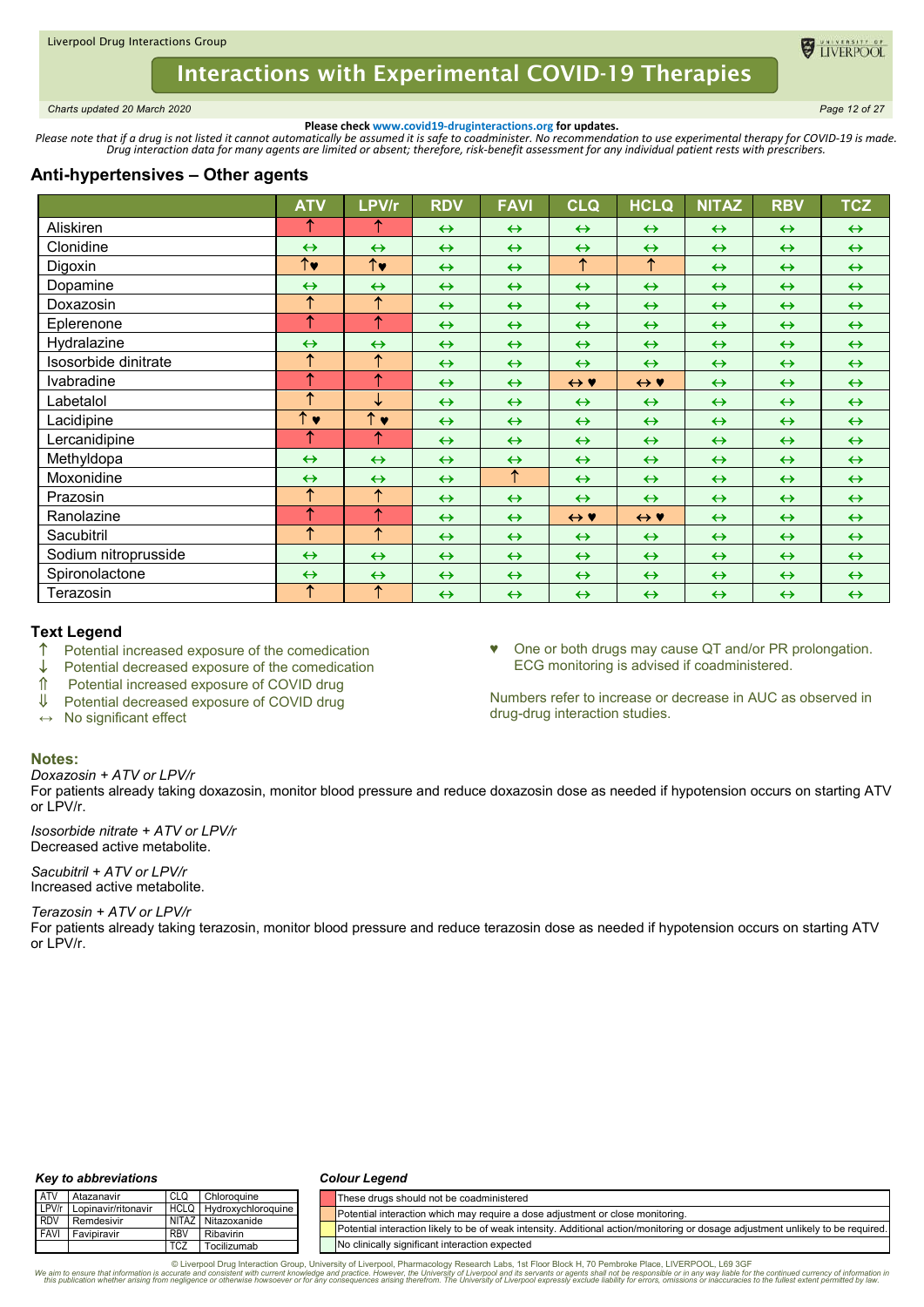<span id="page-12-0"></span>*Charts updated 20 March 2020 Page 13 of 27*

TIVERPO

One or both drugs may cause QT and/or PR prolongation.

Numbers refer to increase or decrease in AUC as observed in

ECG monitoring is advised if coadministered.

drug-drug interaction studies.

**Please check www.covid19-druginteractions.org for updates.**<br>.Please note that if a drug is not listed it cannot automatically be assumed it is safe to coadminister. No recommendation to use experimental therapy for COVID-

# **Anti-hypertensives – Pulmonary hypertension**

|                 | <b>ATV</b>                   | LPV/r             | <b>RDV</b>        | <b>FAVI</b>       | <b>CLQ</b>        | <b>HCLQ</b>       | <b>NITAZ</b>      | <b>RBV</b>        | <b>TCZ</b>        |
|-----------------|------------------------------|-------------------|-------------------|-------------------|-------------------|-------------------|-------------------|-------------------|-------------------|
| Ambrisentan     |                              |                   | $\leftrightarrow$ | $\leftrightarrow$ | $\leftrightarrow$ | $\leftrightarrow$ | $\leftrightarrow$ | $\leftrightarrow$ | $\leftrightarrow$ |
| <b>Bosentan</b> | ↑<br>$\overline{\mathsf{U}}$ | æ                 | ⇓                 | $\leftrightarrow$ | $\leftrightarrow$ | $\leftrightarrow$ | $\leftrightarrow$ | $\leftrightarrow$ | $\leftrightarrow$ |
| Epoprostenol    | $\leftrightarrow$            | $\leftrightarrow$ | $\leftrightarrow$ | $\leftrightarrow$ | $\leftrightarrow$ | $\leftrightarrow$ | $\leftrightarrow$ | $\leftrightarrow$ | $\leftrightarrow$ |
| <b>Iloprost</b> | $\leftrightarrow$            | $\leftrightarrow$ | $\leftrightarrow$ | $\leftrightarrow$ | $\leftrightarrow$ | $\leftrightarrow$ | $\leftrightarrow$ | $\leftrightarrow$ | $\leftrightarrow$ |
| Macitentan      | ́                            | ᠰ                 | $\leftrightarrow$ | $\leftrightarrow$ | $\leftrightarrow$ | $\leftrightarrow$ | $\leftrightarrow$ | $\leftrightarrow$ | $\leftrightarrow$ |
| Riociguat       |                              | æ                 | $\leftrightarrow$ | $\leftrightarrow$ | $\leftrightarrow$ | $\leftrightarrow$ | $\leftrightarrow$ | $\leftrightarrow$ | $\leftrightarrow$ |
| Selexipag       | $\leftrightarrow$            | $\leftrightarrow$ | $\leftrightarrow$ | $\leftrightarrow$ | $\leftrightarrow$ | $\leftrightarrow$ | $\leftrightarrow$ | $\leftrightarrow$ | $\leftrightarrow$ |
| Sildenafil      |                              | æ                 | $\leftrightarrow$ | $\leftrightarrow$ | $\leftrightarrow$ | $\leftrightarrow$ | $\leftrightarrow$ | $\leftrightarrow$ | $\leftrightarrow$ |
| Tadalafil       | 灬                            | æ                 | $\leftrightarrow$ | $\leftrightarrow$ | $\leftrightarrow$ | $\leftrightarrow$ | $\leftrightarrow$ | $\leftrightarrow$ | $\leftrightarrow$ |
| Treprostinil    | $\leftrightarrow$            | $\leftrightarrow$ | $\leftrightarrow$ | ᠰ                 | $\leftrightarrow$ | $\leftrightarrow$ | $\leftrightarrow$ | $\leftrightarrow$ | $\leftrightarrow$ |

## **Text Legend**

- Potential increased exposure of the comedication
- Potential decreased exposure of the comedication
- Potential increased exposure of COVID drug
- Potential decreased exposure of COVID drug
- **↔** No significant effect

## **Notes:**

## *Ambrisentan + ATV or LPV/r*

Start ambrisentan at 5 mg and closely monitor the patient for tolerability.

#### *Bosentan + LPV/r*

When coadministered patients should be closely observed for bosentan toxicity, especially during the first week of co-administration. For patients on bosentan, the US product label for LPV/r suggests to discontinue bosentan at least 36 hours prior to initiation of LPV/r and after at least 10 days of LPV/r, to resume bosentan at 62.5 mg once daily or every other day based upon individual tolerability.

### *Riociguat + ATV or LPV/r*

The European product label for riociguat does not recommend its use in presence of strong inhibitors of CYPs, P-gp and BCRP; the US product label recommends to start riociguat at a dose of 0.5 mg three times daily and to monitor for signs and symptoms of hypotension.

### *Tadalafil + ATV*

The US product label for ATV suggests for patients receiving atazanavir for at least one week, to start tadalafil at 20 mg once daily and increase to 40 mg once daily based on individual tolerability. For patients on tadalafil, avoid the use of tadalafil when starting atazanavir. Stop tadalafil at least 24 hours before starting atazanavir. At least one week after starting atazanavir, resume tadalafil at 20 mg once daily and increase to 40 mg once daily based on individual tolerability.

### *Tadalafil + LPV/r*

The European product label for LPV/r does not recommend tadalafil for the treatment of pulmonary arterial hypertension, but the US product label suggests for patients on tadalafil, to avoid use of tadalafil during the initiation of LPV/r and to stop tadalafil at least 24 hours prior to starting LPV/r. After at least one week following the initiation of LPV/r, resume tadalafil at 20 mg once daily. Increase to 40 mg once daily based upon individual tolerability.

#### *Key to abbreviations*

#### *Colour Legend*

| <b>ATV</b> | l Atazanavir              |     | Chloroguine             | These drugs should not be coadministered                                                                                         |
|------------|---------------------------|-----|-------------------------|----------------------------------------------------------------------------------------------------------------------------------|
|            | LPV/r Lopinavir/ritonavir |     | HCLQ Hydroxychloroquine | Potential interaction which may require a dose adjustment or close monitoring.                                                   |
| <b>RDV</b> | Hemdesivir                |     | NITAZ Nitazoxanide      |                                                                                                                                  |
|            | <b>FAVI Favipiravir</b>   | RB\ | Ribavirin               | Potential interaction likely to be of weak intensity. Additional action/monitoring or dosage adjustment unlikely to be required. |
|            |                           | TCZ | Tocilizumab             | No clinically significant interaction expected                                                                                   |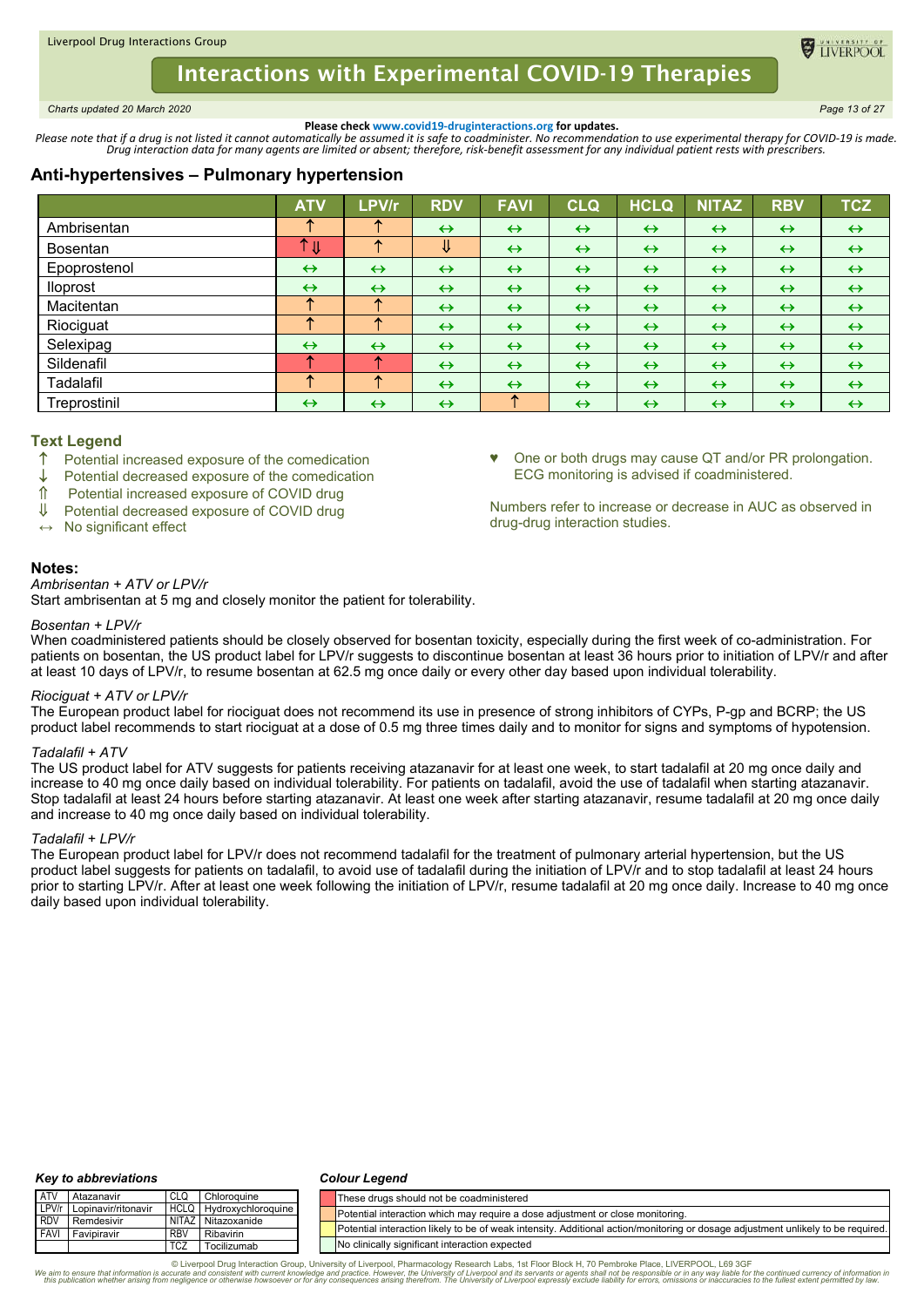

<span id="page-13-0"></span>*Charts updated 20 March 2020 Page 14 of 27*

TIVERPOO

**Please check www.covid19-druginteractions.org for updates.**<br>.Please note that if a drug is not listed it cannot automatically be assumed it is safe to coadminister. No recommendation to use experimental therapy for COVID-

# **Antipsychotics/Neuroleptics**

|                 | <b>ATV</b>                      | LPV/r                           | <b>RDV</b>        | <b>FAVI</b>       | <b>CLQ</b>                      | <b>HCLQ</b>           | <b>NITAZ</b>      | <b>RBV</b>        | <b>TCZ</b>        |
|-----------------|---------------------------------|---------------------------------|-------------------|-------------------|---------------------------------|-----------------------|-------------------|-------------------|-------------------|
| Amisulpride     | $\leftrightarrow$               | $\leftrightarrow$               | $\leftrightarrow$ | $\leftrightarrow$ | $\leftrightarrow$               | $\leftrightarrow$     | $\leftrightarrow$ | $\leftrightarrow$ | $\leftrightarrow$ |
| Aripiprazole    | $\overline{\uparrow}$           | $\overline{\uparrow}$           | $\leftrightarrow$ | $\leftrightarrow$ | $\leftrightarrow$               | $\leftrightarrow$     | $\leftrightarrow$ | $\leftrightarrow$ | $\leftrightarrow$ |
| Asenapine       | ↑                               | ↓                               | $\leftrightarrow$ | $\leftrightarrow$ | $\leftrightarrow$               | $\leftrightarrow$     | $\leftrightarrow$ | $\leftrightarrow$ | $\leftrightarrow$ |
| Chlorpromazine  | $\leftrightarrow$ Y             | $\overline{\uparrow\downarrow}$ | $\leftrightarrow$ | $\leftrightarrow$ | $\uparrow\downarrow$            | $\uparrow\downarrow$  | $\leftrightarrow$ | $\leftrightarrow$ | $\leftrightarrow$ |
| Clozapine       | $\overline{\uparrow}$           | $\overline{\uparrow\downarrow}$ | $\leftrightarrow$ | $\leftrightarrow$ | $\leftrightarrow$ Y             | $\leftrightarrow$ Y   | $\leftrightarrow$ | $\leftrightarrow$ | $\leftrightarrow$ |
| Fluphenazine    | $\leftrightarrow$ Y             | $\uparrow\downarrow$            | $\leftrightarrow$ | $\leftrightarrow$ | $\uparrow\downarrow$            | $\uparrow\downarrow$  | $\leftrightarrow$ | $\leftrightarrow$ | $\leftrightarrow$ |
| Haloperidol     | $\overline{\uparrow}$           | $\overline{\uparrow\downarrow}$ | $\leftrightarrow$ | $\leftrightarrow$ | $\leftrightarrow$ Y             | $\leftrightarrow$ Y   | $\leftrightarrow$ | $\leftrightarrow$ | $\leftrightarrow$ |
| lloperidone     | $\hat{\uparrow}$ v              | $\overline{\uparrow}$           | $\leftrightarrow$ | $\leftrightarrow$ | $\leftrightarrow$ Y             | $\leftrightarrow$ Y   | $\leftrightarrow$ | $\leftrightarrow$ | $\leftrightarrow$ |
| Levomepromazine | $\leftrightarrow$ Y             | $\overline{\uparrow}$           | $\leftrightarrow$ | $\leftrightarrow$ | $\overline{\uparrow\downarrow}$ | $\overline{\uparrow}$ | $\leftrightarrow$ | $\leftrightarrow$ | $\leftrightarrow$ |
| Olanzapine      | $\leftrightarrow$               | ↓                               | $\leftrightarrow$ | $\leftrightarrow$ | $\leftrightarrow$               | $\leftrightarrow$     | $\leftrightarrow$ | $\leftrightarrow$ | $\leftrightarrow$ |
| Paliperidone    | ↑                               | $\overline{\uparrow}$           | $\leftrightarrow$ | $\leftrightarrow$ | $\leftrightarrow$               | $\leftrightarrow$     | $\leftrightarrow$ | $\leftrightarrow$ | $\leftrightarrow$ |
| Perazine        | $\overline{\uparrow}$           | $\uparrow$                      | $\leftrightarrow$ | $\leftrightarrow$ | $\leftrightarrow$               | $\leftrightarrow$     | $\leftrightarrow$ | $\leftrightarrow$ | $\leftrightarrow$ |
| Periciazine     | ↑                               | $\overline{\uparrow}$           | $\leftrightarrow$ | $\leftrightarrow$ | $\leftrightarrow$               | $\leftrightarrow$     | $\leftrightarrow$ | $\leftrightarrow$ | $\leftrightarrow$ |
| Perphenazine    | $\overline{\uparrow\downarrow}$ | $\overline{\uparrow\downarrow}$ | $\leftrightarrow$ | $\leftrightarrow$ | $\uparrow\downarrow$            | $\uparrow\downarrow$  | $\leftrightarrow$ | $\leftrightarrow$ | $\leftrightarrow$ |
| Pimozide        | $\uparrow\downarrow$            | $\uparrow\downarrow$            | $\leftrightarrow$ | $\leftrightarrow$ | $\leftrightarrow$ Y             | $\leftrightarrow$ Y   | $\leftrightarrow$ | $\leftrightarrow$ | $\leftrightarrow$ |
| Pipotiazine     | $\leftrightarrow$ Y             | $\uparrow\downarrow$            | $\leftrightarrow$ | $\leftrightarrow$ | $\leftrightarrow$ Y             | $\leftrightarrow$ Y   | $\leftrightarrow$ | $\leftrightarrow$ | $\leftrightarrow$ |
| Quetiapine      | $\uparrow\downarrow$            | $\uparrow\downarrow$            | $\leftrightarrow$ | $\leftrightarrow$ | $\leftrightarrow$ Y             | $\leftrightarrow$ Y   | $\leftrightarrow$ | $\leftrightarrow$ | $\leftrightarrow$ |
| Risperidone     | $\uparrow$                      | $\uparrow\downarrow$            | $\leftrightarrow$ | $\leftrightarrow$ | $\uparrow\downarrow$            | $\uparrow\downarrow$  | $\leftrightarrow$ | $\leftrightarrow$ | $\leftrightarrow$ |
| Sulpiride       | $\leftrightarrow$ Y             | $\leftrightarrow$ Y             | $\leftrightarrow$ | $\leftrightarrow$ | $\leftrightarrow$ Y             | $\leftrightarrow$ Y   | $\leftrightarrow$ | $\leftrightarrow$ | $\leftrightarrow$ |
| Thioridazine    | $\hat{\uparrow}$ v              | $\overline{\uparrow}$           | $\leftrightarrow$ | $\leftrightarrow$ | $\overline{\uparrow}$           | $\overline{\uparrow}$ | $\leftrightarrow$ | $\leftrightarrow$ | $\leftrightarrow$ |
| Tiapride        | $\leftrightarrow$ Y             | $\leftrightarrow$ Y             | $\leftrightarrow$ | $\leftrightarrow$ | $\leftrightarrow$ Y             | $\leftrightarrow$ Y   | $\leftrightarrow$ | $\leftrightarrow$ | $\leftrightarrow$ |
| Ziprasidone     | $\overline{\uparrow}$ v         | $\uparrow$                      | $\leftrightarrow$ | $\leftrightarrow$ | $\leftrightarrow$ Y             | $\leftrightarrow$ Y   | $\leftrightarrow$ | $\leftrightarrow$ | $\leftrightarrow$ |
| Zotepine        | $\overline{\uparrow}$           | $\overline{\uparrow}$           | $\leftrightarrow$ | $\leftrightarrow$ | $\leftrightarrow$ Y             | $\leftrightarrow$ Y   | $\leftrightarrow$ | $\leftrightarrow$ | $\leftrightarrow$ |
| Zuclopenthixol  | $\overline{\uparrow}$           | $\uparrow\downarrow$            | $\leftrightarrow$ | $\leftrightarrow$ | $\uparrow\downarrow$            | $\uparrow\downarrow$  | $\leftrightarrow$ | $\leftrightarrow$ | $\leftrightarrow$ |

# **Text Legend**

- $\uparrow$  Potential increased exposure of the comedication
- Potential decreased exposure of the comedication
- $\hat{\parallel}$  Potential increased exposure of COVID drug<br>  $\downarrow$  Potential decreased exposure of COVID drug
- Potential decreased exposure of COVID drug
- **↔** No significant effect

### **Notes:**

### *Clozapine + RBV, CLQ or HCLQ*

The risk of haematological toxicity may be potentially increased as clozapine, ribavirin, chloroquine and hydroxychloroquine can cause myelosuppression. Closely monitor haematological parameters.

♥ One or both drugs may cause QT and/or PR prolongation.

Numbers refer to increase or decrease in AUC as observed in

ECG monitoring is advised if coadministered.

drug-drug interaction studies.

### *Clozapine + TCZ*

Caution is required due to potential additive haematological toxicity.

### *Quetiapine + ATV or LPV/r*

Coadministration contraindicated in the European product label for quetiapine, however, US product label recommends quetiapine should be reduced to one sixth of the original dose if coadministered with a potent CYP3A4 inhibitor.

#### *Key to abbreviations*

#### *Colour Legend*

| <b>ATV</b>   | Atazanavir                | <b>CLQ</b>  | Chloroquine        | These drugs should not be coadministered                                                                                         |
|--------------|---------------------------|-------------|--------------------|----------------------------------------------------------------------------------------------------------------------------------|
|              | LPV/r Lopinavir/ritonavir | <b>HCLQ</b> | Hydroxychloroquine | IPotential interaction which may require a dose adiustment or close monitoring.                                                  |
| <b>I RDV</b> | Remdesivir                |             | NITAZ Nitazoxanide |                                                                                                                                  |
| <b>FAVI</b>  | Favipiravir               | <b>RBV</b>  | Ribavirin          | Potential interaction likely to be of weak intensity. Additional action/monitoring or dosage adjustment unlikely to be required. |
|              |                           | <b>TCZ</b>  | Tocilizumab        | No clinically significant interaction expected                                                                                   |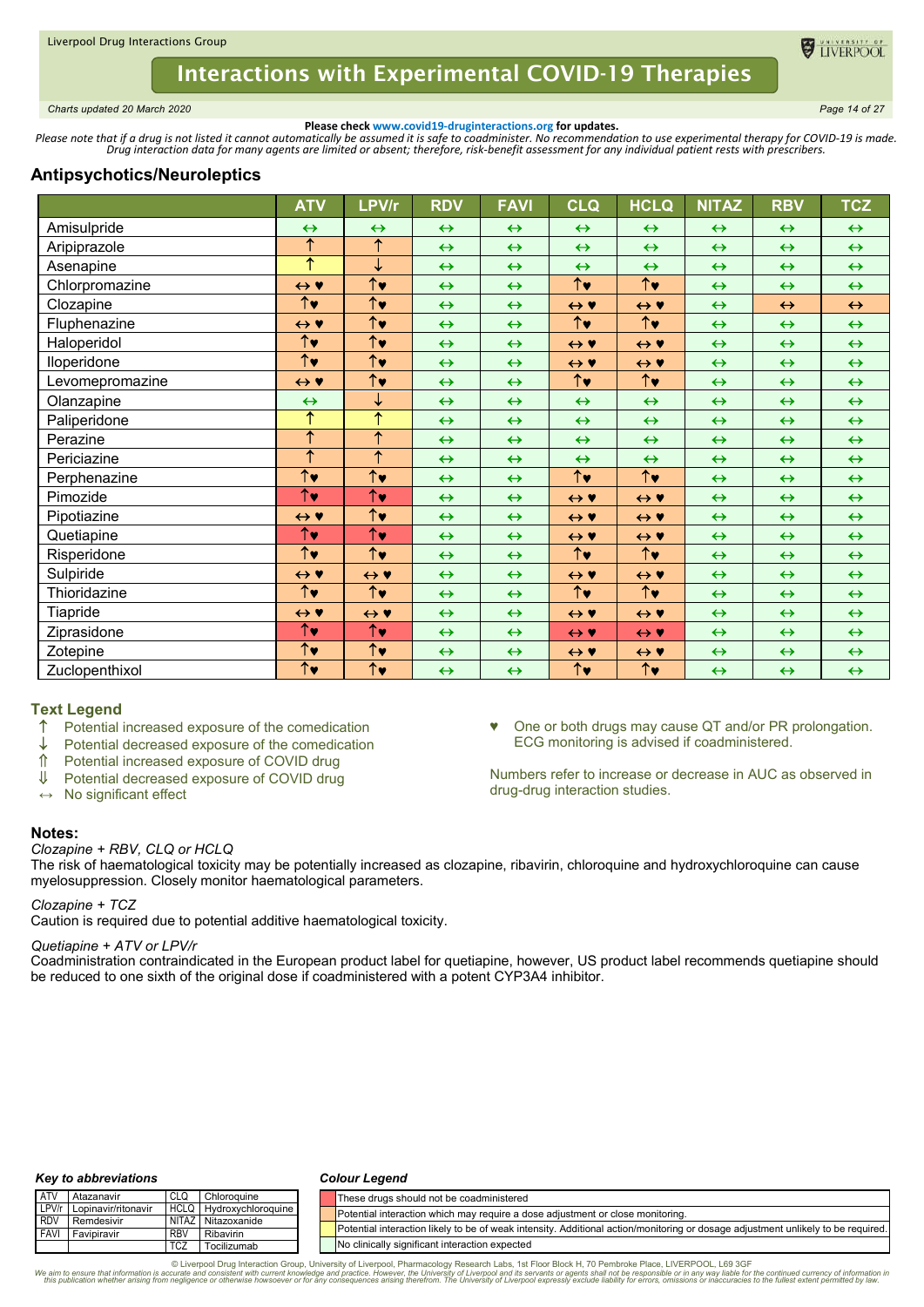<span id="page-14-0"></span>*Charts updated 20 March 2020 Page 15 of 27*

TIVERPOO

♥ One or both drugs may cause QT and/or PR prolongation.

Numbers refer to increase or decrease in AUC as observed in

ECG monitoring is advised if coadministered.

drug-drug interaction studies.

**Please check www.covid19-druginteractions.org for updates.**<br>.Please note that if a drug is not listed it cannot automatically be assumed it is safe to coadminister. No recommendation to use experimental therapy for COVID-

# **Antivirals**

|                     | <b>ATV</b>                | LPV/r                     | <b>RDV</b>        | <b>FAVI</b>       | <b>CLQ</b>                | <b>HCLQ</b>       | <b>NITAZ</b>      | <b>RBV</b>        | <b>TCZ</b>        |
|---------------------|---------------------------|---------------------------|-------------------|-------------------|---------------------------|-------------------|-------------------|-------------------|-------------------|
| Atazanavir          |                           | $\boldsymbol{\mathsf{x}}$ | $\leftrightarrow$ | $\leftrightarrow$ | ⇑♥                        | ↑ ♥               | $\leftrightarrow$ | $\leftrightarrow$ | $\leftrightarrow$ |
| Lopinavir/ritonavir | $\boldsymbol{\mathsf{x}}$ |                           | $\leftrightarrow$ | $\leftrightarrow$ | ↑ ♥                       | ⇑♥                | $\leftrightarrow$ | $\leftrightarrow$ | $\leftrightarrow$ |
| Remdesivir          | $\leftrightarrow$         | $\leftrightarrow$         |                   | $\leftrightarrow$ | $\leftrightarrow$         | $\leftrightarrow$ | $\leftrightarrow$ | $\leftrightarrow$ | $\leftrightarrow$ |
| Favipiravir         | $\leftrightarrow$         | $\leftrightarrow$         | $\leftrightarrow$ |                   | $\leftrightarrow$         | $\leftrightarrow$ | $\leftrightarrow$ | $\leftrightarrow$ | $\leftrightarrow$ |
| Chloroquine         | ᠰ<br>v                    | ᠰ<br>$\bullet$            | $\leftrightarrow$ | $\leftrightarrow$ |                           | ×                 | $\leftrightarrow$ | $\leftrightarrow$ | $\leftrightarrow$ |
| Hydroxychloroquine  | ́<br><b>IV</b>            | ÷.<br>$\bullet$           | $\leftrightarrow$ | $\leftrightarrow$ | $\boldsymbol{\mathsf{x}}$ |                   | $\leftrightarrow$ | $\leftrightarrow$ | $\leftrightarrow$ |
| Nitazoxanide        | $\leftrightarrow$         | $\leftrightarrow$         | $\leftrightarrow$ | $\leftrightarrow$ | $\leftrightarrow$         | $\leftrightarrow$ |                   | $\leftrightarrow$ | $\leftrightarrow$ |
| Ribavirin           | $\leftrightarrow$         | $\leftrightarrow$         | $\leftrightarrow$ | $\leftrightarrow$ | $\leftrightarrow$         | $\leftrightarrow$ | $\leftrightarrow$ |                   | $\leftrightarrow$ |
| Tocilizumab         | $\leftrightarrow$         | $\leftrightarrow$         | $\leftrightarrow$ | $\leftrightarrow$ | $\leftrightarrow$         | $\leftrightarrow$ | $\leftrightarrow$ | $\leftrightarrow$ |                   |
| Oseltamivir         | $\leftrightarrow$         | $\leftrightarrow$         | $\leftrightarrow$ | 14%               | $\leftrightarrow$         | $\leftrightarrow$ | $\leftrightarrow$ | $\leftrightarrow$ | $\leftrightarrow$ |

## **Text Legend**

- Potential increased exposure of the comedication
- $\downarrow$  Potential decreased exposure of the comedication
- Potential increased exposure of COVID drug
- Potential decreased exposure of COVID drug
- **↔** No significant effect

## **Notes:**

*ATV + LPV/r*

These drugs are not intended to be combined for the treatment of COVID-19.

*CLQ + HCLQ*

Chloroquine and hydroxychloroquine should not be coadministered as hydroxychloroquine is a metabolite of chloroquine.

### *Chloroquine or Hydroxychloroquine + LPV/r*

LPV/r may increase concentrations of chloroquine or hydroxychloroquine, but to a moderate extent. Since LPV/r and chloroquine or hydroxychloroquine can cause QT prolongation, ECG monitoring is recommended when coadministering these agents.

#### *Key to abbreviations*

#### *Colour Legend*

| <b>ATV</b> | Atazanavir                | ' CLQ      | Chloroquine                    | These drugs should not be coadministered                                                                                         |
|------------|---------------------------|------------|--------------------------------|----------------------------------------------------------------------------------------------------------------------------------|
|            | LPV/r Lopinavir/ritonavir |            | <b>HCLQ Hydroxychloroquine</b> | Potential interaction which may require a dose adjustment or close monitoring.                                                   |
|            | RDV Remdesivir            |            | NITAZ Nitazoxanide             |                                                                                                                                  |
|            | <b>FAVI</b> Favipiravir   | <b>RBV</b> | Ribavirin                      | Potential interaction likely to be of weak intensity. Additional action/monitoring or dosage adiustment unlikely to be required. |
|            |                           | <b>TCZ</b> | Tocilizumab                    | No clinically significant interaction expected                                                                                   |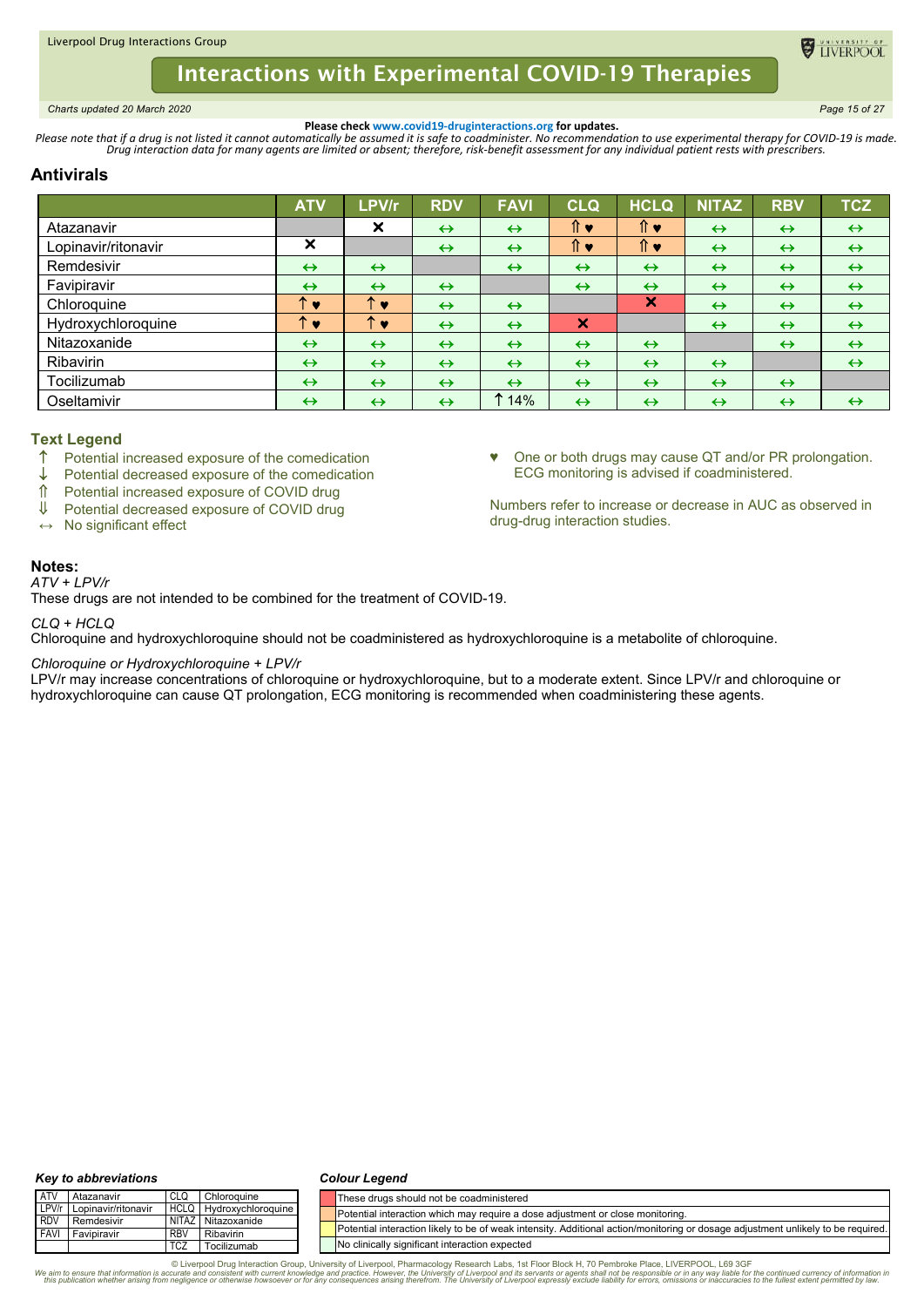

<span id="page-15-0"></span>*Charts updated 20 March 2020 Page 16 of 27*

**O** TIVERPOO

**Please check www.covid19-druginteractions.org for updates.**<br>.Please note that if a drug is not listed it cannot automatically be assumed it is safe to coadminister. No recommendation to use experimental therapy for COVID-

## **Anxiolytics/Hypnotics/Sedatives**

|                        | <b>ATV</b>         | LPV/r              | <b>RDV</b>        | <b>FAVI</b>       | <b>CLQ</b>          | <b>HCLQ</b>         | <b>NITAZ</b>      | <b>RBV</b>        | <b>TCZ</b>        |
|------------------------|--------------------|--------------------|-------------------|-------------------|---------------------|---------------------|-------------------|-------------------|-------------------|
| Alprazolam             | ↑                  | ↑                  | $\leftrightarrow$ | $\leftrightarrow$ | $\leftrightarrow$   | $\leftrightarrow$   | $\leftrightarrow$ | $\leftrightarrow$ | $\leftrightarrow$ |
| Bromazepam             | 个                  | $\uparrow$         | $\leftrightarrow$ | $\leftrightarrow$ | $\leftrightarrow$   | $\leftrightarrow$   | $\leftrightarrow$ | $\leftrightarrow$ | $\leftrightarrow$ |
| <b>Buspirone</b>       | ↑                  | $\uparrow$         | $\leftrightarrow$ | $\leftrightarrow$ | $\leftrightarrow$   | $\leftrightarrow$   | $\leftrightarrow$ | $\leftrightarrow$ | $\leftrightarrow$ |
| Chlordiazepoxide       | 个                  | $\uparrow$         | $\leftrightarrow$ | $\leftrightarrow$ | $\leftrightarrow$   | $\leftrightarrow$   | $\leftrightarrow$ | $\leftrightarrow$ | $\leftrightarrow$ |
| Clobazam               | 个                  | $\uparrow$         | $\leftrightarrow$ | $\leftrightarrow$ | $\leftrightarrow$   | $\leftrightarrow$   | $\leftrightarrow$ | $\leftrightarrow$ | $\leftrightarrow$ |
| Clorazepate            | ↑                  | $\uparrow$         | $\leftrightarrow$ | $\leftrightarrow$ | $\leftrightarrow$   | $\leftrightarrow$   | $\leftrightarrow$ | $\leftrightarrow$ | $\leftrightarrow$ |
| Diazepam               | 个                  | $\uparrow$         | $\leftrightarrow$ | $\leftrightarrow$ | $\leftrightarrow$   | $\leftrightarrow$   | $\leftrightarrow$ | $\leftrightarrow$ | $\leftrightarrow$ |
| Estazolam              | ↑                  | $\uparrow$         | $\leftrightarrow$ | $\leftrightarrow$ | $\leftrightarrow$   | $\leftrightarrow$   | $\leftrightarrow$ | $\leftrightarrow$ | $\leftrightarrow$ |
| Flunitrazepam          | ↑                  | ↑                  | $\leftrightarrow$ | $\leftrightarrow$ | $\leftrightarrow$   | $\leftrightarrow$   | $\leftrightarrow$ | $\leftrightarrow$ | $\leftrightarrow$ |
| Flurazepam             | 个                  | $\uparrow$         | $\leftrightarrow$ | $\leftrightarrow$ | $\leftrightarrow$   | $\leftrightarrow$   | $\leftrightarrow$ | $\leftrightarrow$ | $\leftrightarrow$ |
| Hydroxyzine            | $\uparrow \bullet$ | $\uparrow \bullet$ | $\leftrightarrow$ | $\leftrightarrow$ | $\leftrightarrow$ Y | $\leftrightarrow$ Y | $\leftrightarrow$ | $\leftrightarrow$ | $\leftrightarrow$ |
| Lorazepam              | $\leftrightarrow$  | $\leftrightarrow$  | $\leftrightarrow$ | $\leftrightarrow$ | $\leftrightarrow$   | $\leftrightarrow$   | $\leftrightarrow$ | $\leftrightarrow$ | $\leftrightarrow$ |
| Lormetazepam           | $\leftrightarrow$  | $\leftrightarrow$  | $\leftrightarrow$ | $\leftrightarrow$ | $\leftrightarrow$   | $\leftrightarrow$   | $\leftrightarrow$ | $\leftrightarrow$ | $\leftrightarrow$ |
| Midazolam (oral)       | ↑                  | ↑                  | $\leftrightarrow$ | $\leftrightarrow$ | $\leftrightarrow$   | $\leftrightarrow$   | $\leftrightarrow$ | $\leftrightarrow$ | $\leftrightarrow$ |
| Midazolam (parenteral) | $\uparrow$         | $\uparrow$         | $\leftrightarrow$ | $\leftrightarrow$ | $\leftrightarrow$   | $\leftrightarrow$   | $\leftrightarrow$ | $\leftrightarrow$ | $\leftrightarrow$ |
| Oxazepam               | $\leftrightarrow$  | $\leftrightarrow$  | $\leftrightarrow$ | $\leftrightarrow$ | $\leftrightarrow$   | $\leftrightarrow$   | $\leftrightarrow$ | $\leftrightarrow$ | $\leftrightarrow$ |
| Temazepam              | $\leftrightarrow$  | $\leftrightarrow$  | $\leftrightarrow$ | $\leftrightarrow$ | $\leftrightarrow$   | $\leftrightarrow$   | $\leftrightarrow$ | $\leftrightarrow$ | $\leftrightarrow$ |
| Triazolam              | ↑                  | ↑                  | $\leftrightarrow$ | $\leftrightarrow$ | $\leftrightarrow$   | $\leftrightarrow$   | $\leftrightarrow$ | $\leftrightarrow$ | $\leftrightarrow$ |
| Zaleplon               | 个                  | $\uparrow$         | $\leftrightarrow$ | $\leftrightarrow$ | $\leftrightarrow$   | $\leftrightarrow$   | $\leftrightarrow$ | $\leftrightarrow$ | $\leftrightarrow$ |
| Zolpidem               | ↑                  | $\uparrow$         | $\leftrightarrow$ | $\leftrightarrow$ | $\leftrightarrow$   | $\leftrightarrow$   | $\leftrightarrow$ | $\leftrightarrow$ | $\leftrightarrow$ |
| Zopiclone              | $\uparrow$         | $\uparrow$         | $\leftrightarrow$ | $\leftrightarrow$ | $\leftrightarrow$   | $\leftrightarrow$   | $\leftrightarrow$ | $\leftrightarrow$ | $\leftrightarrow$ |

### **Text Legend**

- $\uparrow$  Potential increased exposure of the comedication  $\downarrow$  Potential decreased exposure of the comedication
- $\downarrow$  Potential decreased exposure of the comedication  $\uparrow$  Potential increased exposure of COVID drug
- <del>f</del> Potential increased exposure of COVID drug<br>↓ Potential decreased exposure of COVID drug
- Potential decreased exposure of COVID drug
- **↔** No significant effect

♥ One or both drugs may cause QT and/or PR prolongation. ECG monitoring is advised if coadministered.

Numbers refer to increase or decrease in AUC as observed in drug-drug interaction studies.

#### *Key to abbreviations*

#### *Colour Legend*

| <b>ATV</b> | <b>Atazanavir</b>         |            | Chloroguine             | These drugs should not be coadministered                                                                                         |
|------------|---------------------------|------------|-------------------------|----------------------------------------------------------------------------------------------------------------------------------|
|            | LPV/r Lopinavir/ritonavir |            | HCLQ Hydroxychloroquine | Potential interaction which may require a dose adjustment or close monitoring.                                                   |
|            | <b>RDV</b> Remdesivir     |            | NITAZ Nitazoxanide      |                                                                                                                                  |
|            | <b>FAVI</b> Favipiravir   | <b>RBV</b> | Ribavirin               | Potential interaction likely to be of weak intensity. Additional action/monitoring or dosage adjustment unlikely to be required. |
|            |                           | TCZ        | Tocilizumab             | No clinically significant interaction expected                                                                                   |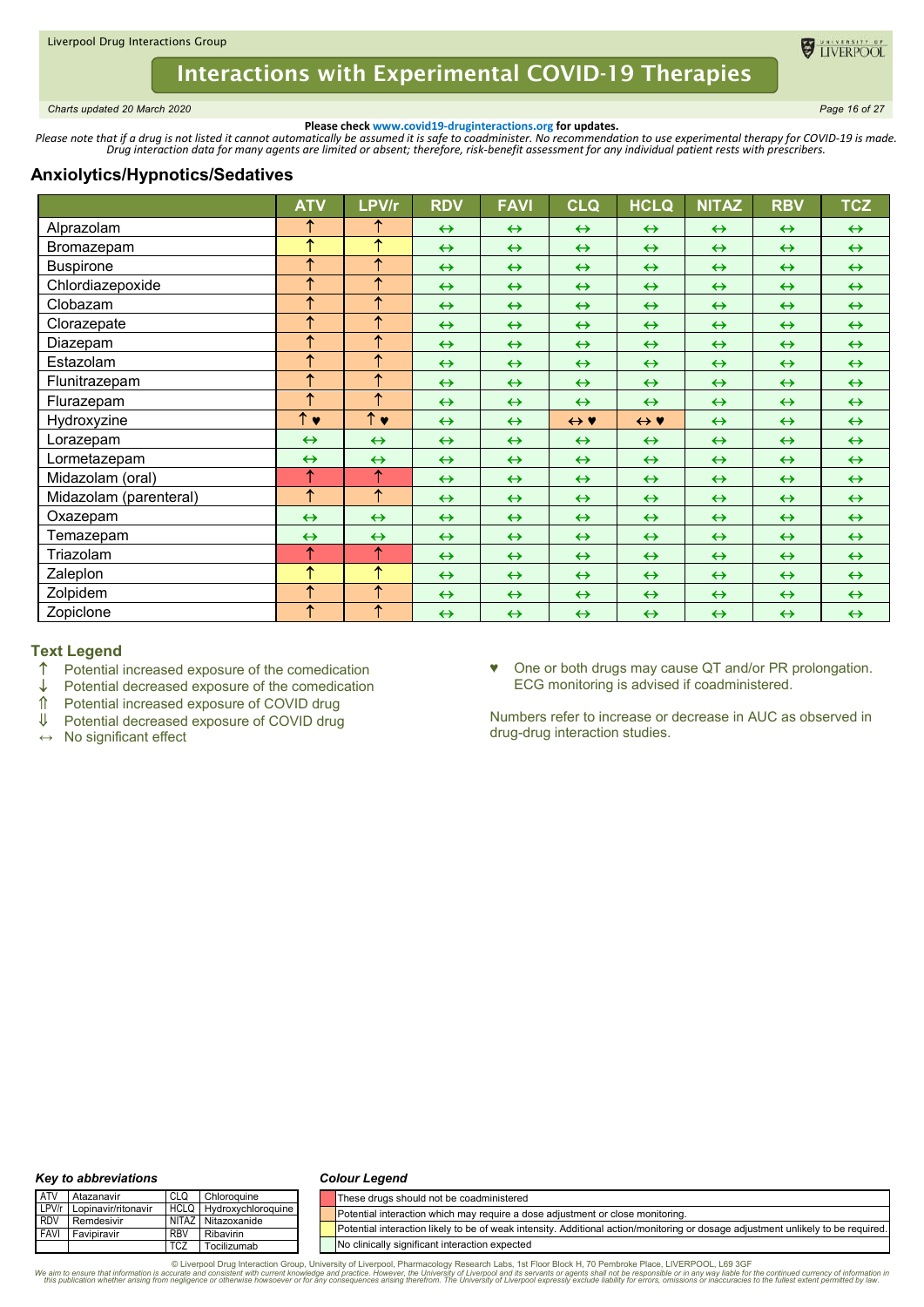<span id="page-16-0"></span>*Charts updated 20 March 2020 Page 17 of 27*

**DE TIVERPOOL** 

**Please check www.covid19-druginteractions.org for updates.**<br>.Please note that if a drug is not listed it cannot automatically be assumed it is safe to coadminister. No recommendation to use experimental therapy for COVID-

# **Beta Blockers**

|             | <b>ATV</b>          | LPV/r                | <b>RDV</b>        | <b>FAVI</b>       | <b>CLQ</b>          | <b>HCLQ</b>         | <b>NITAZ</b>      | <b>RBV</b>        | <b>TCZ</b>        |
|-------------|---------------------|----------------------|-------------------|-------------------|---------------------|---------------------|-------------------|-------------------|-------------------|
| Atenolol    | $\leftrightarrow$   | $\leftrightarrow$    | $\leftrightarrow$ | $\leftrightarrow$ | $\leftrightarrow$   | $\leftrightarrow$   | $\leftrightarrow$ | $\leftrightarrow$ | $\leftrightarrow$ |
| Bisoprolol  | ↑♥                  | ↑♥                   | $\leftrightarrow$ | $\leftrightarrow$ | $\leftrightarrow$   | $\leftrightarrow$   | $\leftrightarrow$ | $\leftrightarrow$ | $\leftrightarrow$ |
| Carvedilol  | ↑♥                  | ↑↓♥                  | $\leftrightarrow$ | $\leftrightarrow$ | $\leftrightarrow$   | $\leftrightarrow$   | $\leftrightarrow$ | $\leftrightarrow$ | $\leftrightarrow$ |
| Metoprolol  | $\leftrightarrow$ Y | $\uparrow\bullet$    | $\leftrightarrow$ | $\leftrightarrow$ | $\leftrightarrow$ Y | $\leftrightarrow$ Y | $\leftrightarrow$ | $\leftrightarrow$ | $\leftrightarrow$ |
| Nebivolol   | $\leftrightarrow$ Y | ↑♥                   | $\leftrightarrow$ | $\leftrightarrow$ | $\leftrightarrow$ Y | $\leftrightarrow$ Y | $\leftrightarrow$ | $\leftrightarrow$ | $\leftrightarrow$ |
| Oxprenolol  | ↑♥                  | ↓♥                   | $\leftrightarrow$ | $\leftrightarrow$ | $\leftrightarrow$   | $\leftrightarrow$   | $\leftrightarrow$ | $\leftrightarrow$ | $\leftrightarrow$ |
| Pindolol    | $\leftrightarrow$ Y | $\uparrow\downarrow$ | $\leftrightarrow$ | $\leftrightarrow$ | $\leftrightarrow$   | $\leftrightarrow$   | $\leftrightarrow$ | $\leftrightarrow$ | $\leftrightarrow$ |
| Propranolol | $\leftrightarrow$ Y | ↑♥                   | $\leftrightarrow$ | $\leftrightarrow$ | $\leftrightarrow$ Y | $\leftrightarrow$ Y | $\leftrightarrow$ | $\leftrightarrow$ | $\leftrightarrow$ |
| Timolol     | $\leftrightarrow$ Y | ↑♥                   | $\leftrightarrow$ | $\leftrightarrow$ | $\leftrightarrow$ Y | $\leftrightarrow$ Y | $\leftrightarrow$ | $\leftrightarrow$ | $\leftrightarrow$ |

## **Text Legend**

- $\uparrow$  Potential increased exposure of the comedication  $\downarrow$  Potential decreased exposure of the comedication
- $\downarrow$  Potential decreased exposure of the comedication<br>  $\uparrow$  Potential increased exposure of COVID drug
- $\hat{\parallel}$  Potential increased exposure of COVID drug<br> $\parallel$  Potential decreased exposure of COVID drug
- Potential decreased exposure of COVID drug

**↔** No significant effect

♥ One or both drugs may cause QT and/or PR prolongation. ECG monitoring is advised if coadministered.

Numbers refer to increase or decrease in AUC as observed in drug-drug interaction studies.

#### *Key to abbreviations*

#### *Colour Legend*

| <b>ATV</b> | Atazanavir                | CLC        | Chloroguine                    | These drugs should not be coadministered                                                                                         |
|------------|---------------------------|------------|--------------------------------|----------------------------------------------------------------------------------------------------------------------------------|
|            | LPV/r Lopinavir/ritonavir |            | <b>HCLQ</b> Hydroxychloroquine | Potential interaction which may require a dose adjustment or close monitoring.                                                   |
| <b>RDV</b> | Remdesivir                |            | NITAZ Nitazoxanide             |                                                                                                                                  |
|            | <b>FAVI</b> Favipiravir   | RB\        | Ribavirin                      | Potential interaction likely to be of weak intensity. Additional action/monitoring or dosage adjustment unlikely to be required. |
|            |                           | <b>TCZ</b> | Tocilizumab                    | No clinically significant interaction expected                                                                                   |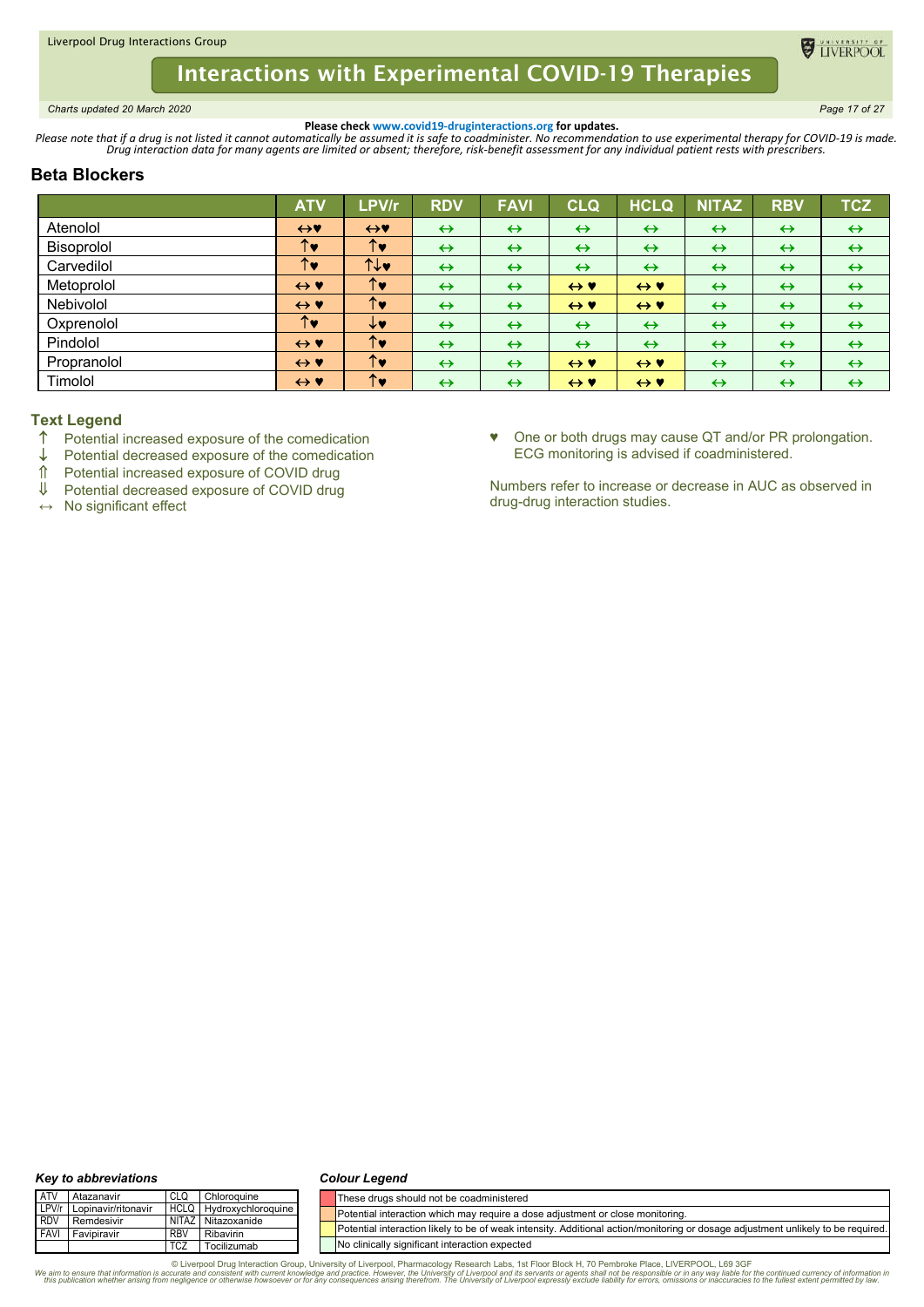<span id="page-17-0"></span>*Charts updated 20 March 2020 Page 18 of 27*

**ELIVERPOO** 

**Please check www.covid19-druginteractions.org for updates.**<br>.Please note that if a drug is not listed it cannot automatically be assumed it is safe to coadminister. No recommendation to use experimental therapy for COVID-

# **Bronchodilators**

|                        | <b>ATV</b>        | LPV/r             | <b>RDV</b>        | <b>FAVI</b>       | <b>CLQ</b>          | <b>HCLQ</b>         | <b>NITAZ</b>      | <b>RBV</b>        | <b>TCZ</b>        |
|------------------------|-------------------|-------------------|-------------------|-------------------|---------------------|---------------------|-------------------|-------------------|-------------------|
| Aclidinium bromide     | $\leftrightarrow$ | $\leftrightarrow$ | $\leftrightarrow$ | $\leftrightarrow$ | $\leftrightarrow$   | $\leftrightarrow$   | $\leftrightarrow$ | $\leftrightarrow$ | $\leftrightarrow$ |
| Aminophylline          | $\leftrightarrow$ | ↓                 | $\leftrightarrow$ | $\leftrightarrow$ | $\leftrightarrow$   | $\leftrightarrow$   | $\leftrightarrow$ | $\leftrightarrow$ | $\leftrightarrow$ |
| Formoterol             | $\leftrightarrow$ | $\leftrightarrow$ | $\leftrightarrow$ | $\leftrightarrow$ | $\leftrightarrow$   | $\leftrightarrow$   | $\leftrightarrow$ | $\leftrightarrow$ | $\leftrightarrow$ |
| Glycopyrronium bromide | $\leftrightarrow$ | $\leftrightarrow$ | $\leftrightarrow$ | $\leftrightarrow$ | $\leftrightarrow$   | $\leftrightarrow$   | $\leftrightarrow$ | $\leftrightarrow$ | $\leftrightarrow$ |
| Indacaterol            | ↑                 | ↑                 | $\leftrightarrow$ | $\leftrightarrow$ | $\leftrightarrow$   | $\leftrightarrow$   | $\leftrightarrow$ | $\leftrightarrow$ | $\leftrightarrow$ |
| Ipratropium bromide    | $\leftrightarrow$ | $\leftrightarrow$ | $\leftrightarrow$ | $\leftrightarrow$ | $\leftrightarrow$   | $\leftrightarrow$   | $\leftrightarrow$ | $\leftrightarrow$ | $\leftrightarrow$ |
| Montelukast            | ᠰ                 | ᠰ                 | $\leftrightarrow$ | ↑                 | $\leftrightarrow$   | $\leftrightarrow$   | $\leftrightarrow$ | $\leftrightarrow$ | $\leftrightarrow$ |
| Olodaterol             | ᠰ                 | ᠰ                 | $\leftrightarrow$ | $\leftrightarrow$ | $\leftrightarrow$   | $\leftrightarrow$   | $\leftrightarrow$ | $\leftrightarrow$ | $\leftrightarrow$ |
| Roflumilast            | ᠰ                 | ᠰ                 | $\leftrightarrow$ | $\leftrightarrow$ | $\leftrightarrow$   | $\leftrightarrow$   | $\leftrightarrow$ | $\leftrightarrow$ | $\leftrightarrow$ |
| Salbutamol             | $\leftrightarrow$ | $\leftrightarrow$ | $\leftrightarrow$ | $\leftrightarrow$ | $\leftrightarrow$   | $\leftrightarrow$   | $\leftrightarrow$ | $\leftrightarrow$ | $\leftrightarrow$ |
| Salmeterol             | ↑                 | ᠰ                 | $\leftrightarrow$ | $\leftrightarrow$ | $\leftrightarrow$ Y | $\leftrightarrow$ Y | $\leftrightarrow$ | $\leftrightarrow$ | $\leftrightarrow$ |
| Theophylline           | $\leftrightarrow$ | ↓                 | $\leftrightarrow$ | ↑17-27%           | $\leftrightarrow$   | $\leftrightarrow$   | $\leftrightarrow$ | $\leftrightarrow$ | ↓                 |
| Tiotropium bromide     | $\leftrightarrow$ | $\leftrightarrow$ | $\leftrightarrow$ | $\leftrightarrow$ | $\leftrightarrow$   | $\leftrightarrow$   | $\leftrightarrow$ | $\leftrightarrow$ | $\leftrightarrow$ |
| Umeclidinium bromide   | ᠰ                 | 个                 | $\leftrightarrow$ | $\leftrightarrow$ | ↑                   | ↑                   | $\leftrightarrow$ | $\leftrightarrow$ | $\leftrightarrow$ |
| Vilanterol             | ᠰ                 | ᠰ                 | $\leftrightarrow$ | $\leftrightarrow$ | $\leftrightarrow$   | $\leftrightarrow$   | $\leftrightarrow$ | $\leftrightarrow$ | $\leftrightarrow$ |

## **Text Legend**

- ↑ Potential increased exposure of the comedication<br>↓ Potential decreased exposure of the comedication
- $\downarrow$  Potential decreased exposure of the comedication<br>  $\uparrow$  Potential increased exposure of COVID drug
- Potential increased exposure of COVID drug
- ↓ Potential decreased exposure of COVID drug
- **↔** No significant effect

♥ One or both drugs may cause QT and/or PR prolongation. ECG monitoring is advised if coadministered.

Numbers refer to increase or decrease in AUC as observed in drug-drug interaction studies.

### **Notes:**

#### *Indacaterol + ATV or LPV/r*

Exposure can be increased by up to 2-fold with ritonavir (and may be similar with atazanavir), however, this increase does not raise any concerns based on indacaterol's safety data.

#### *Key to abbreviations*

#### *Colour Legend*

| <b>ATV</b> | Atazanavir                | CLQ        | Chloroguine             | These drugs should not be coadministered                                                                                         |
|------------|---------------------------|------------|-------------------------|----------------------------------------------------------------------------------------------------------------------------------|
|            | LPV/r Lopinavir/ritonavir |            | HCLQ Hydroxychloroquine | Potential interaction which may require a dose adjustment or close monitoring.                                                   |
| <b>RDV</b> | Remdesivir                |            | NITAZ Nitazoxanide      |                                                                                                                                  |
|            | <b>FAVI</b> Favipiravir   | <b>RBV</b> | Ribavirin               | Potential interaction likely to be of weak intensity. Additional action/monitoring or dosage adjustment unlikely to be required. |
|            |                           | <b>TCZ</b> | Tocilizumab             | No clinically significant interaction expected                                                                                   |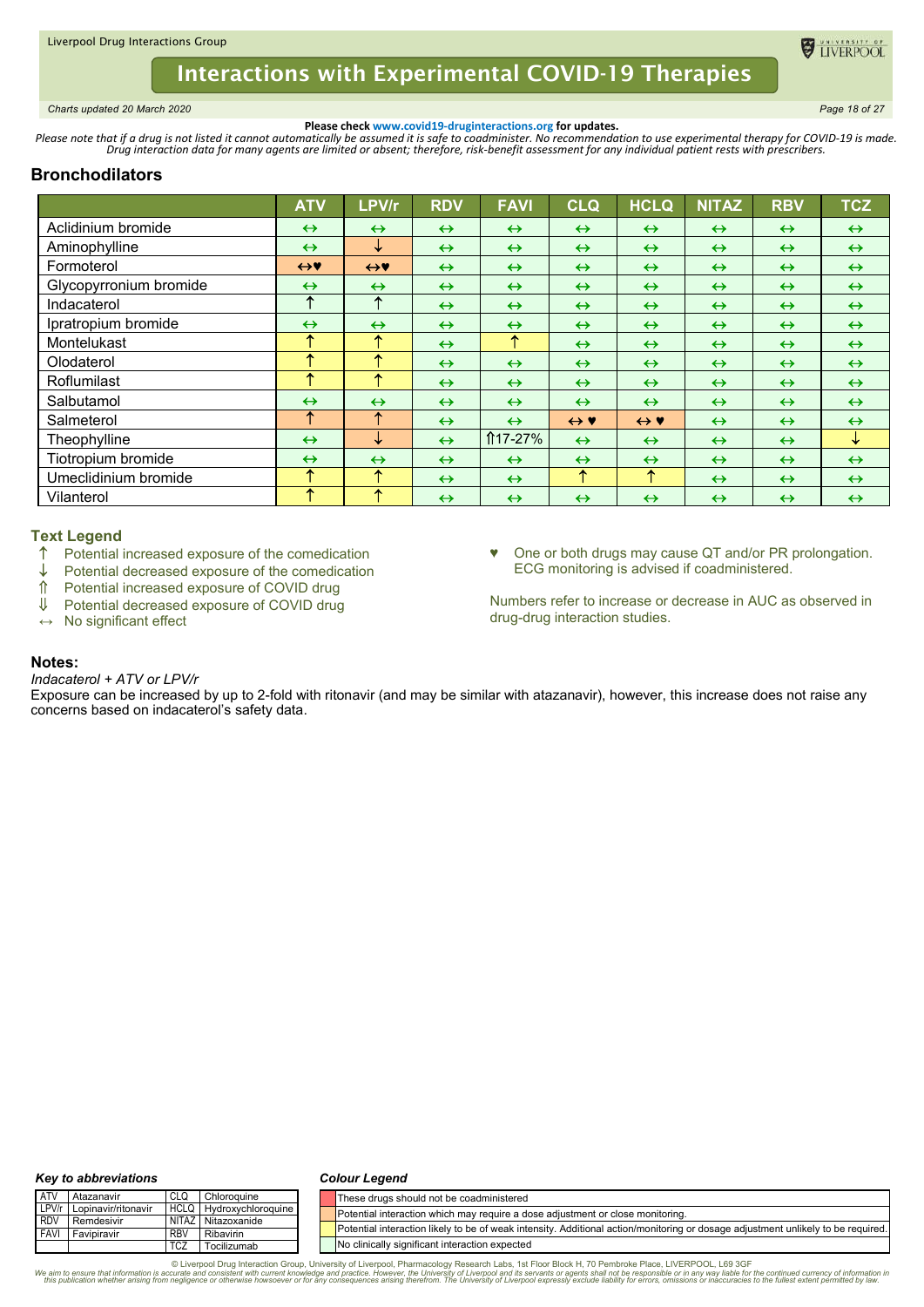<span id="page-18-0"></span>*Charts updated 20 March 2020 Page 19 of 27*

**ELIVERPOO** 

**Please check www.covid19-druginteractions.org for updates.**<br>.Please note that if a drug is not listed it cannot automatically be assumed it is safe to coadminister. No recommendation to use experimental therapy for COVID-

# **Calcium Channel Blockers**

|              | <b>ATV</b> | LPV/r | <b>RDV</b>        | <b>FAVI</b>       | CLQ               | <b>HCLQ</b>       | <b>NITAZ</b>      | <b>RBV</b>        | <b>TCZ</b>        |
|--------------|------------|-------|-------------------|-------------------|-------------------|-------------------|-------------------|-------------------|-------------------|
| Amlodipine   | TV.        | ↑♥    | $\leftrightarrow$ | $\leftrightarrow$ | $\leftrightarrow$ | $\leftrightarrow$ | $\leftrightarrow$ | $\leftrightarrow$ | $\leftrightarrow$ |
| Diltiazem    | 125%♥      | ↑♥    | $\leftrightarrow$ | $\leftrightarrow$ | $\leftrightarrow$ | $\leftrightarrow$ | $\leftrightarrow$ | $\leftrightarrow$ | $\leftrightarrow$ |
| Felodipine   | TV.        | ↑♥    | $\leftrightarrow$ | $\leftrightarrow$ | $\leftrightarrow$ | $\leftrightarrow$ | $\leftrightarrow$ | $\leftrightarrow$ | $\leftrightarrow$ |
| Nicardipine  | TV         | ↑♥    | $\leftrightarrow$ | $\leftrightarrow$ | $\leftrightarrow$ | $\leftrightarrow$ | $\leftrightarrow$ | $\leftrightarrow$ | $\leftrightarrow$ |
| Nifedipine   | TV.        | ↑♥    | $\leftrightarrow$ | $\leftrightarrow$ | $\leftrightarrow$ | $\leftrightarrow$ | $\leftrightarrow$ | $\leftrightarrow$ | $\leftrightarrow$ |
| Nisoldipine  | TV         | ↑♥    | $\leftrightarrow$ | $\leftrightarrow$ | $\leftrightarrow$ | $\leftrightarrow$ | $\leftrightarrow$ | $\leftrightarrow$ | $\leftrightarrow$ |
| Nitrendipine | TV         | ↑♥    | $\leftrightarrow$ | $\leftrightarrow$ | $\leftrightarrow$ | $\leftrightarrow$ | $\leftrightarrow$ | $\leftrightarrow$ | $\leftrightarrow$ |
| Verapamil    | ↑♥         | ↑♥    | $\leftrightarrow$ | $\leftrightarrow$ | ⇑                 | ⇑                 | $\leftrightarrow$ | $\leftrightarrow$ | $\leftrightarrow$ |

# **Text Legend**

- $\uparrow$  Potential increased exposure of the comedication
- $\downarrow$  Potential decreased exposure of the comedication<br>  $\uparrow$  Potential increased exposure of COVID drug
- ↑ Potential increased exposure of COVID drug<br>Ⅱ Potential decreased exposure of COVID drug
- Potential decreased exposure of COVID drug
- **↔** No significant effect

♥ One or both drugs may cause QT and/or PR prolongation. ECG monitoring is advised if coadministered.

Numbers refer to increase or decrease in AUC as observed in drug-drug interaction studies.

# **Notes:**

*Amlodipine + LPV/r*

If coadministration is indicated, consider a dose reduction for amlodipine of 50%.

#### *Diltiazem + ATV*

If coadministration is indicated, an initial dose reduction of diltiazem by 50% is recommended, with subsequent titration as needed and ECG monitoring.

#### *Key to abbreviations*

#### *Colour Legend*

| <b>ATV</b>  | Atazanavir          | CLQ         | Chloroauine        | These drugs should not be coadministered                                                                                         |
|-------------|---------------------|-------------|--------------------|----------------------------------------------------------------------------------------------------------------------------------|
| LPV/r       | Lopinavir/ritonavir | <b>HCLQ</b> | Hydroxychloroquine | Potential interaction which may require a dose adjustment or close monitoring.                                                   |
| <b>RDV</b>  | Remdesivir          |             | NITAZ Nitazoxanide | Potential interaction likely to be of weak intensity. Additional action/monitoring or dosage adjustment unlikely to be required. |
| <b>FAVI</b> | Favipiravir         | <b>RBV</b>  | Ribavirin          |                                                                                                                                  |
|             |                     | <b>TCZ</b>  | Tocilizumab        | No clinically significant interaction expected                                                                                   |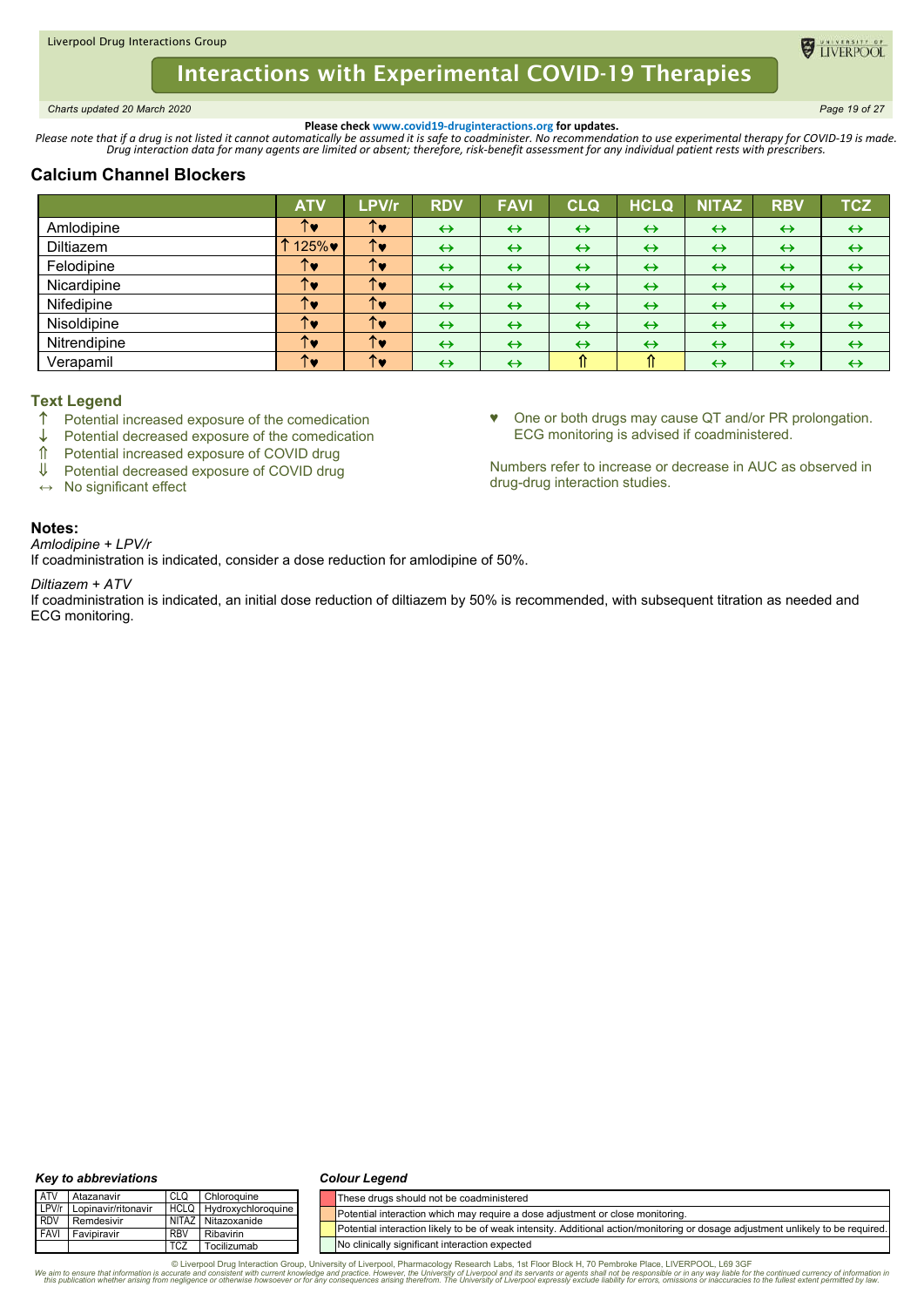<span id="page-19-0"></span>*Charts updated 20 March 2020 Page 20 of 27*

**ELIVERPOC** 

**Please check www.covid19-druginteractions.org for updates.**<br>.Please note that if a drug is not listed it cannot automatically be assumed it is safe to coadminister. No recommendation to use experimental therapy for COVID-

# **Contraceptives**

|                                 | <b>ATV</b>        | LPV/r             | <b>RDV</b>        | <b>FAVI</b>       | <b>CLQ</b>        | <b>HCLQ</b>       | <b>NITAZ</b>      | <b>RBV</b>        | <b>TCZ</b>        |
|---------------------------------|-------------------|-------------------|-------------------|-------------------|-------------------|-------------------|-------------------|-------------------|-------------------|
| Desogestrel (COC)               | ↑                 | ᠰ                 | $\leftrightarrow$ | ↑                 | $\leftrightarrow$ | $\leftrightarrow$ | $\leftrightarrow$ | $\leftrightarrow$ | $\leftrightarrow$ |
| Desogestrel (POP)               | ↑                 | ₳                 | $\leftrightarrow$ | ↑                 | $\leftrightarrow$ | $\leftrightarrow$ | $\leftrightarrow$ | $\leftrightarrow$ | $\leftrightarrow$ |
| Drospirenone (COC)              | 个                 | ተ                 | $\leftrightarrow$ | ↑                 | $\leftrightarrow$ | $\leftrightarrow$ | $\leftrightarrow$ | $\leftrightarrow$ | $\leftrightarrow$ |
| Ethinylestradiol                | 48%               | $\downarrow$ 42%  | $\leftrightarrow$ | ↑43%              | $\leftrightarrow$ | $\leftrightarrow$ | $\leftrightarrow$ | $\leftrightarrow$ | $\leftrightarrow$ |
| Etonogestrel (implant)          |                   | ↑ 52%             | $\leftrightarrow$ | ↑                 | $\leftrightarrow$ | $\leftrightarrow$ | $\leftrightarrow$ | $\leftrightarrow$ | $\leftrightarrow$ |
| Etonogestrel (vaginal ring)     | ↑                 | ᠰ                 | $\leftrightarrow$ | ↑                 | $\leftrightarrow$ | $\leftrightarrow$ | $\leftrightarrow$ | $\leftrightarrow$ | $\leftrightarrow$ |
| Gestodene (COC)                 | ↑                 | 个                 | $\leftrightarrow$ | ↑                 | $\leftrightarrow$ | $\leftrightarrow$ | $\leftrightarrow$ | $\leftrightarrow$ | $\leftrightarrow$ |
| Levonorgestrel (COC)            | ↑                 | ᠰ                 | $\leftrightarrow$ | ↑                 | $\leftrightarrow$ | $\leftrightarrow$ | $\leftrightarrow$ | $\leftrightarrow$ | $\leftrightarrow$ |
| Levonorgestrel (emergency con.) | ↑                 | ᠰ                 | $\leftrightarrow$ | ↑                 | $\leftrightarrow$ | $\leftrightarrow$ | $\leftrightarrow$ | $\leftrightarrow$ | $\leftrightarrow$ |
| Levonorgestrel (implant)        | ↑                 | ᠰ                 | $\leftrightarrow$ | ↑                 | $\leftrightarrow$ | $\leftrightarrow$ | $\leftrightarrow$ | $\leftrightarrow$ | $\leftrightarrow$ |
| Levonorgestrel (IUD)            | $\leftrightarrow$ | $\leftrightarrow$ | $\leftrightarrow$ | $\leftrightarrow$ | $\leftrightarrow$ | $\leftrightarrow$ | $\leftrightarrow$ | $\leftrightarrow$ | $\leftrightarrow$ |
| Levonorgestrel (POP)            | ↑                 | ተ                 | $\leftrightarrow$ | ↑                 | $\leftrightarrow$ | $\leftrightarrow$ | $\leftrightarrow$ | $\leftrightarrow$ | $\leftrightarrow$ |
| Medroxyprogesterone (depot inj) | $\leftrightarrow$ | <b>170%</b>       | $\leftrightarrow$ | $\leftrightarrow$ | $\leftrightarrow$ | $\leftrightarrow$ | $\leftrightarrow$ | $\leftrightarrow$ | $\leftrightarrow$ |
| Norelgestromin (patch)          | ↑                 | 183%              | $\leftrightarrow$ | ↑                 | $\leftrightarrow$ | $\leftrightarrow$ | $\leftrightarrow$ | $\leftrightarrow$ | $\leftrightarrow$ |
| Norethisterone (COC)            | ↑ 110%            | $\downarrow$ 17%  | $\leftrightarrow$ | <b>147%</b>       | $\leftrightarrow$ | $\leftrightarrow$ | $\leftrightarrow$ | $\leftrightarrow$ | $\leftrightarrow$ |
| Norethisterone (IM depot)       | $\leftrightarrow$ | $\leftrightarrow$ | $\leftrightarrow$ | ↑                 | $\leftrightarrow$ | $\leftrightarrow$ | $\leftrightarrow$ | $\leftrightarrow$ | $\leftrightarrow$ |
| Norethisterone(POP)             | ↑                 | ↑                 | $\leftrightarrow$ | ↑                 | $\leftrightarrow$ | $\leftrightarrow$ | $\leftrightarrow$ | $\leftrightarrow$ | $\leftrightarrow$ |
| Norgestimate (COC)              | 个                 | 个                 | $\leftrightarrow$ | ↑                 | $\leftrightarrow$ | $\leftrightarrow$ | $\leftrightarrow$ | $\leftrightarrow$ | $\leftrightarrow$ |
| Norgestrel (COC)                | ↑                 | 个                 | $\leftrightarrow$ | ↑                 | $\leftrightarrow$ | $\leftrightarrow$ | $\leftrightarrow$ | $\leftrightarrow$ | $\leftrightarrow$ |
| Ulipristal                      | ᠰ                 | ᠰ                 | $\leftrightarrow$ | ↑                 | $\leftrightarrow$ | $\leftrightarrow$ | $\leftrightarrow$ | $\leftrightarrow$ | $\leftrightarrow$ |

## **Text Legend**

- $\uparrow$  Potential increased exposure of the comedication  $\downarrow$  Potential decreased exposure of the comedication
- Potential decreased exposure of the comedication
- Potential increased exposure of COVID drug
- Potential decreased exposure of COVID drug

One or both drugs may cause QT and/or PR prolongation. ECG monitoring is advised if coadministered.

Numbers refer to increase or decrease in AUC as observed in drug-drug interaction studies.

# **↔** No significant effect

#### **Notes:**

*COC – Combined oral contraceptive; POP – Progestogen only pill; IUD – Intra-uterine device*

### *Contraceptives + RBV*

Extreme care must be taken to avoid pregnancy in female patients and in female partners of male patients taking ribavirin. The European product labels for ribavirin state that effective contraception must be used during ribavirin treatment and for 4 months after treatment has been concluded in female patients and for 7 months in female partners of male patients. The US product labels for ribavirin state that effective contraception must be used during ribavirin treatment and for 6 months after treatment has been concluded in female patients and female partners of male patients.

### *Ethinylestradiol and/or progestins + ATV, LPV/r, FAVI*

Concentrations of ethinylestradiol and progestins may be affected but no action is needed due to the short treatment duration of the COVID-19 therapy.

*Levonorgestrel (emergency contraception) and Ulipristal + ATV or LPV/r*

Any increase in exposure of levonorgestrel or ulipristal is unlikely to be clinically significant when used as a single dose.

#### *Key to abbreviations*

#### *Colour Legend*

| <b>ATV</b> | Atazanavir                | CLQ        | Chloroquine                    |  | These drugs should not be coadministered                                                                                         |
|------------|---------------------------|------------|--------------------------------|--|----------------------------------------------------------------------------------------------------------------------------------|
|            | LPV/r Lopinavir/ritonavir |            | <b>HCLQ Hydroxychloroquine</b> |  | Potential interaction which may require a dose adjustment or close monitoring.                                                   |
| <b>RDV</b> | Remdesivir                |            | NITAZ Nitazoxanide             |  |                                                                                                                                  |
| i FAVI     | Favipiravir               | <b>RBV</b> | Ribavirin                      |  | Potential interaction likely to be of weak intensity. Additional action/monitoring or dosage adjustment unlikely to be required. |
|            |                           | <b>TCZ</b> | Tocilizumab                    |  | No clinically significant interaction expected                                                                                   |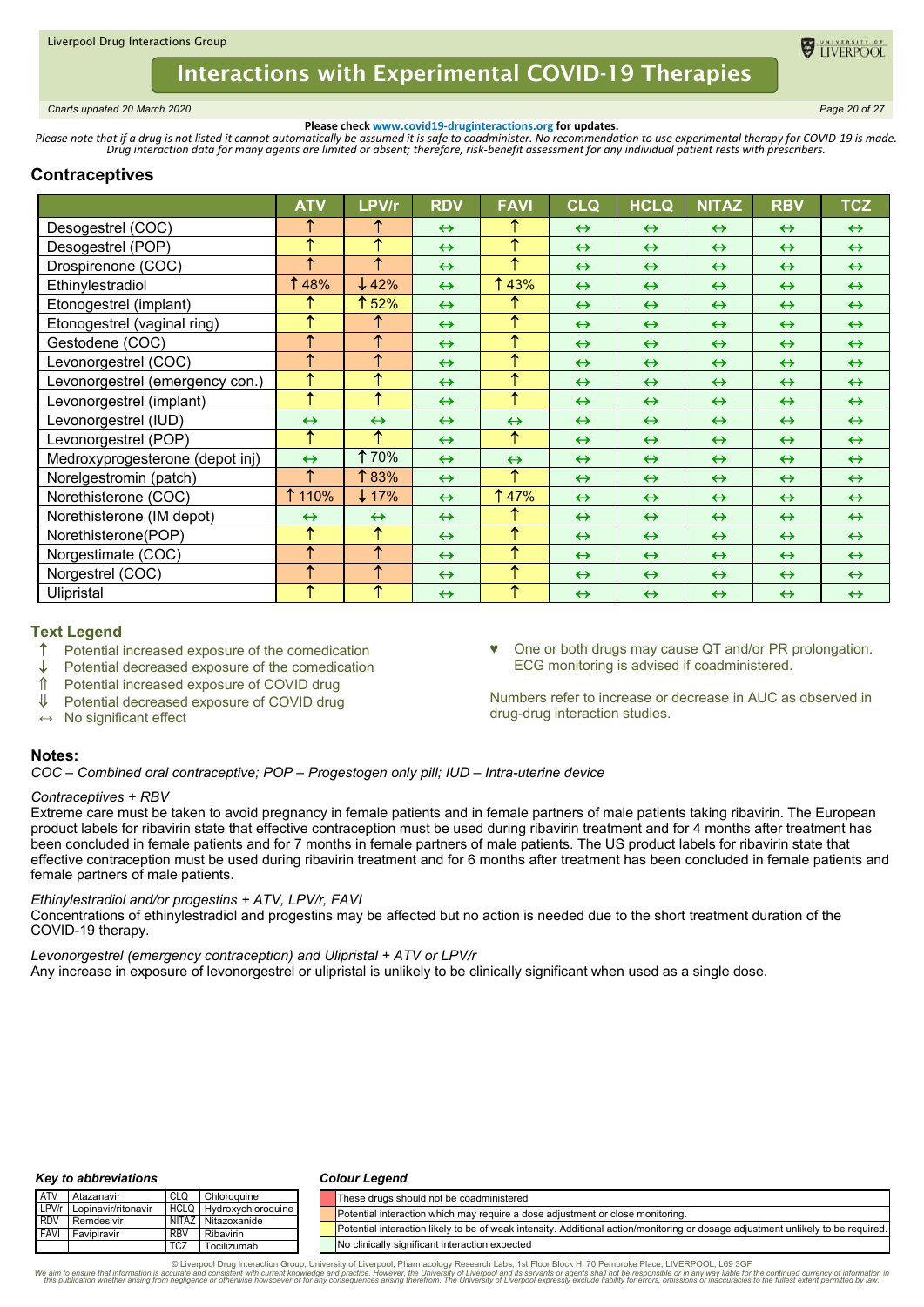<span id="page-20-0"></span>*Charts updated 20 March 2020 Page 21 of 27*

TIVERPOO

**Please check www.covid19-druginteractions.org for updates.**<br>.Please note that if a drug is not listed it cannot automatically be assumed it is safe to coadminister. No recommendation to use experimental therapy for COVID-

# **Gastrointestinal Agents**

|              | <b>ATV</b>              | LPV/r              | <b>RDV</b>        | <b>FAVI</b>       | <b>CLQ</b>                | <b>HCLQ</b>         | <b>NITAZ</b>      | <b>RBV</b>        | <b>TCZ</b>        |
|--------------|-------------------------|--------------------|-------------------|-------------------|---------------------------|---------------------|-------------------|-------------------|-------------------|
| Alosetron    | $\leftrightarrow$       | ↓                  | $\leftrightarrow$ | $\leftrightarrow$ | $\leftrightarrow$         | $\leftrightarrow$   | $\leftrightarrow$ | $\leftrightarrow$ | $\leftrightarrow$ |
| Antacids     | ⇓                       | $\leftrightarrow$  | $\leftrightarrow$ | $\leftrightarrow$ | $\overline{\Downarrow}$   | ⇓                   | $\leftrightarrow$ | $\leftrightarrow$ | $\leftrightarrow$ |
| Bisacodyl    | $\leftrightarrow$       | $\leftrightarrow$  | $\leftrightarrow$ | $\leftrightarrow$ | $\leftrightarrow$         | $\leftrightarrow$   | $\leftrightarrow$ | $\leftrightarrow$ | $\leftrightarrow$ |
| Cimetidine   | $\overline{\mathsf{U}}$ | $\leftrightarrow$  | $\leftrightarrow$ | $\leftrightarrow$ | $\leftrightarrow$         | $\leftrightarrow$   | $\leftrightarrow$ | $\leftrightarrow$ | $\leftrightarrow$ |
| Cisapride    | ↑<br>$\bullet$          | $\uparrow \bullet$ | $\leftrightarrow$ | $\leftrightarrow$ | $\leftrightarrow \bullet$ | $\leftrightarrow$ Y | $\leftrightarrow$ | $\leftrightarrow$ | $\leftrightarrow$ |
| Esomeprazole | ⇓                       | $\leftrightarrow$  | $\leftrightarrow$ | $\leftrightarrow$ | $\leftrightarrow$         | $\leftrightarrow$   | $\leftrightarrow$ | $\leftrightarrow$ | $\leftrightarrow$ |
| Famotidine   | <b>U</b> 41%            | $\leftrightarrow$  | $\leftrightarrow$ | $\leftrightarrow$ | $\leftrightarrow$         | $\leftrightarrow$   | $\leftrightarrow$ | $\leftrightarrow$ | $\leftrightarrow$ |
| Lactulose    | $\leftrightarrow$       | $\leftrightarrow$  | $\leftrightarrow$ | $\leftrightarrow$ | $\leftrightarrow$         | $\leftrightarrow$   | $\leftrightarrow$ | $\leftrightarrow$ | $\leftrightarrow$ |
| Lansoprazole | ⇓                       | $\leftrightarrow$  | $\leftrightarrow$ | $\leftrightarrow$ | $\leftrightarrow$         | $\leftrightarrow$   | $\leftrightarrow$ | $\leftrightarrow$ | $\leftrightarrow$ |
| Loperamide   | $\uparrow\bullet$       | $\uparrow \bullet$ | $\leftrightarrow$ | $\leftrightarrow$ | $\leftrightarrow$         | $\leftrightarrow$   | $\leftrightarrow$ | $\leftrightarrow$ | $\leftrightarrow$ |
| Mesalazine   | $\leftrightarrow$       | $\leftrightarrow$  | $\leftrightarrow$ | $\leftrightarrow$ | $\leftrightarrow$         | $\leftrightarrow$   | $\leftrightarrow$ | $\leftrightarrow$ | $\leftrightarrow$ |
| Omeprazole   | ⇓                       | $\leftrightarrow$  | $\leftrightarrow$ | $\leftrightarrow$ | $\leftrightarrow$         | $\leftrightarrow$   | $\leftrightarrow$ | $\leftrightarrow$ | $\leftrightarrow$ |
| Pantoprazole | ⇓                       | $\leftrightarrow$  | $\leftrightarrow$ | $\leftrightarrow$ | $\leftrightarrow$         | $\leftrightarrow$   | $\leftrightarrow$ | $\leftrightarrow$ | $\leftrightarrow$ |
| Prucalopride | $\leftrightarrow$       | $\leftrightarrow$  | $\leftrightarrow$ | $\leftrightarrow$ | $\leftrightarrow$         | $\leftrightarrow$   | $\leftrightarrow$ | $\leftrightarrow$ | $\leftrightarrow$ |
| Rabeprazole  | ⇓                       | $\leftrightarrow$  | $\leftrightarrow$ | $\leftrightarrow$ | $\leftrightarrow$         | $\leftrightarrow$   | $\leftrightarrow$ | $\leftrightarrow$ | $\leftrightarrow$ |
| Ranitidine   | ⇓                       | $\leftrightarrow$  | $\leftrightarrow$ | $\leftrightarrow$ | $\leftrightarrow$         | $\leftrightarrow$   | $\leftrightarrow$ | $\leftrightarrow$ | $\leftrightarrow$ |
| Senna        | $\leftrightarrow$       | $\leftrightarrow$  | $\leftrightarrow$ | $\leftrightarrow$ | $\leftrightarrow$         | $\leftrightarrow$   | $\leftrightarrow$ | $\leftrightarrow$ | $\leftrightarrow$ |

## **Text Legend**

- Potential increased exposure of the comedication
- $\downarrow$  Potential decreased exposure of the comedication<br>  $\hat{\mathbb{I}}$  Potential increased exposure of COVID drug
- Potential increased exposure of COVID drug
- ↓ Potential decreased exposure of COVID drug
- **↔** No significant effect

♥ One or both drugs may cause QT and/or PR prolongation. ECG monitoring is advised if coadministered.

Numbers refer to increase or decrease in AUC as observed in drug-drug interaction studies.

# **Notes:**

# *Antacids + ATV*

Antacids can reduce absorption of atazanavir. Atazanavir should be taken at least 2 h before or 1 h after antacids.

### *Antacids + CLQ*

Antacids can reduce absorption of chloroquine. Antacids should be taken at least 2 h before or 2 h after chloroquine.

### *Antacids +HCLQ*

Antacids can reduce absorption of hydroxychloroquine. Antacids should be taken at least 4 h before or 4 h after hydroxychloroquine.

### *Cimetidine, famotidine, ranitidine + ATV*

Unboosted atazanavir is not recommended with H2RAs as they can reduce absorption of atazanavir. If coadministration is necessary, atazanavir 400 mg once daily with food should be administered at least 2 hours before and at least 10 hours after a dose of the H2RA.

*Esomeprazole, lansoprazole, omeprazole, pantoprazole, rabeprazole + ATV* When possible, discontinue proton pump inhibitor treatment for the duration of atazanavir treatment.

### *Loperamide + ATV or LPV/r*

Caution is advised with high doses of loperamide used for reducing stoma output, particularly as patients may be at increased risk of cardiac events due to electrolytes disturbances.

#### *Key to abbreviations*

#### *Colour Legend*

| <b>ATV</b>   | Atazanavir          | CLQ        | Chloroauine                    |  | These drugs should not be coadministered                                                                                         |
|--------------|---------------------|------------|--------------------------------|--|----------------------------------------------------------------------------------------------------------------------------------|
| LPV/r        | Lopinavir/ritonavir |            | <b>HCLQ</b> Hydroxychloroquine |  | Potential interaction which may require a dose adiustment or close monitoring.                                                   |
| <b>I RDV</b> | Remdesivir          |            | NITAZ Nitazoxanide             |  |                                                                                                                                  |
| <b>FAVI</b>  | Favipiravir         | <b>RBV</b> | Ribavirin                      |  | Potential interaction likely to be of weak intensity. Additional action/monitoring or dosage adjustment unlikely to be required. |
|              |                     | <b>TCZ</b> | Tocilizumab                    |  | No clinically significant interaction expected                                                                                   |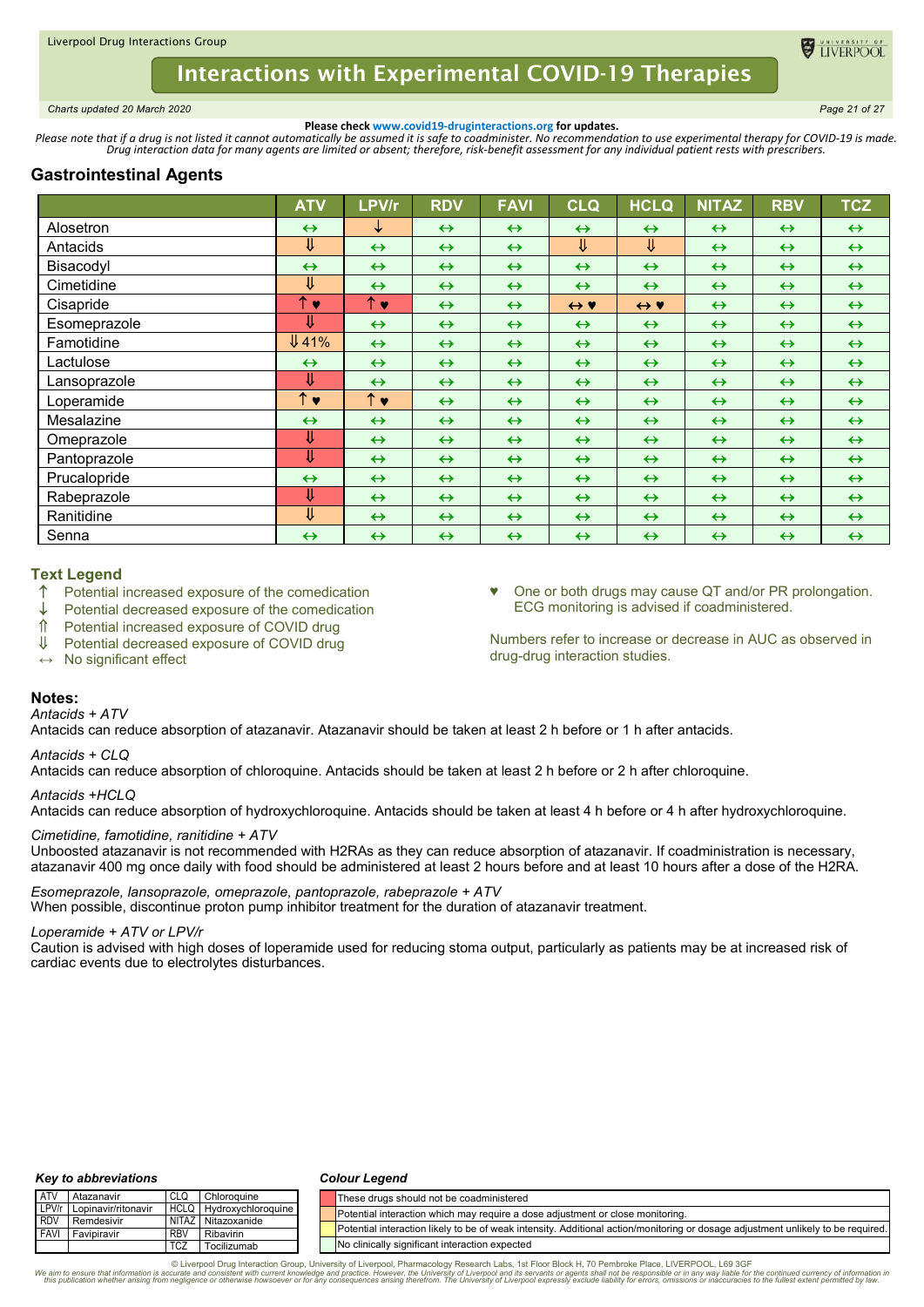<span id="page-21-0"></span>*Charts updated 20 March 2020 Page 22 of 27*

**DE TIVERPOOL** 

**Please check www.covid19-druginteractions.org for updates.**<br>.Please note that if a drug is not listed it cannot automatically be assumed it is safe to coadminister. No recommendation to use experimental therapy for COVID-

# **Gastrointestinal Agents – Anti-emetics**

|                  | <b>ATV</b>          | LPV/r                             | <b>RDV</b>        | <b>FAVI</b>       | <b>CLQ</b>          | <b>HCLQ</b>         | <b>NITAZ</b>      | <b>RBV</b>        | <b>TCZ</b>        |
|------------------|---------------------|-----------------------------------|-------------------|-------------------|---------------------|---------------------|-------------------|-------------------|-------------------|
| Aprepitant       |                     |                                   | $\leftrightarrow$ | $\leftrightarrow$ | $\leftrightarrow$   | $\leftrightarrow$   | $\leftrightarrow$ | $\leftrightarrow$ | $\leftrightarrow$ |
| Dolasetron       | $\bullet$           | $\leftrightarrow$ Y               | $\leftrightarrow$ | $\leftrightarrow$ | $\leftrightarrow$ Y | $\leftrightarrow$ Y | $\leftrightarrow$ | $\leftrightarrow$ | $\leftrightarrow$ |
| Domperidone      | v                   | ×                                 | $\leftrightarrow$ | $\leftrightarrow$ | $\leftrightarrow$ Y | $\leftrightarrow$ Y | $\leftrightarrow$ | $\leftrightarrow$ | $\leftrightarrow$ |
| Dronabinol       |                     |                                   | $\leftrightarrow$ | $\leftrightarrow$ | $\leftrightarrow$   | $\leftrightarrow$   | $\leftrightarrow$ | $\leftrightarrow$ | $\leftrightarrow$ |
| Granisetron      | <b>V</b>            | 灬<br><b>v</b>                     | $\leftrightarrow$ | $\leftrightarrow$ | $\leftrightarrow$ Y | $\leftrightarrow$ Y | $\leftrightarrow$ | $\leftrightarrow$ | $\leftrightarrow$ |
| Metoclopramide   | $\leftrightarrow$   | $\leftrightarrow$                 | $\leftrightarrow$ | $\leftrightarrow$ | $\leftrightarrow$   | $\leftrightarrow$   | $\leftrightarrow$ | $\leftrightarrow$ | $\leftrightarrow$ |
| Ondansetron      | ∽<br><b>A</b>       | $\ddot{\phantom{1}}$<br>$\bullet$ | $\leftrightarrow$ | $\leftrightarrow$ | $\leftrightarrow$ Y | $\leftrightarrow$ Y | $\leftrightarrow$ | $\leftrightarrow$ | $\leftrightarrow$ |
| Prochlorperazine | $\leftrightarrow$ Y | ∽<br><b>v</b>                     | $\leftrightarrow$ | $\leftrightarrow$ |                     | ↑♥                  | $\leftrightarrow$ | $\leftrightarrow$ | $\leftrightarrow$ |

# **Text Legend**

- Potential increased exposure of the comedication
- $\downarrow$  Potential decreased exposure of the comedication<br>  $\uparrow$  Potential increased exposure of COVID drug
- ↑ Potential increased exposure of COVID drug<br>Ⅱ Potential decreased exposure of COVID drug
- Potential decreased exposure of COVID drug
- **↔** No significant effect

♥ One or both drugs may cause QT and/or PR prolongation. ECG monitoring is advised if coadministered.

Numbers refer to increase or decrease in AUC as observed in drug-drug interaction studies.

#### *Key to abbreviations*

#### *Colour Legend*

| <b>ATV</b> | Atazanavir                | CLC        | Chloroguine                    | These drugs should not be coadministered                                                                                         |
|------------|---------------------------|------------|--------------------------------|----------------------------------------------------------------------------------------------------------------------------------|
|            | LPV/r Lopinavir/ritonavir |            | <b>HCLQ</b> Hydroxychloroquine | Potential interaction which may require a dose adjustment or close monitoring.                                                   |
| <b>RDV</b> | Remdesivir                |            | NITAZ Nitazoxanide             |                                                                                                                                  |
|            | <b>FAVI</b> Favipiravir   | RB\        | Ribavirin                      | Potential interaction likely to be of weak intensity. Additional action/monitoring or dosage adjustment unlikely to be required. |
|            |                           | <b>TCZ</b> | Tocilizumab                    | No clinically significant interaction expected                                                                                   |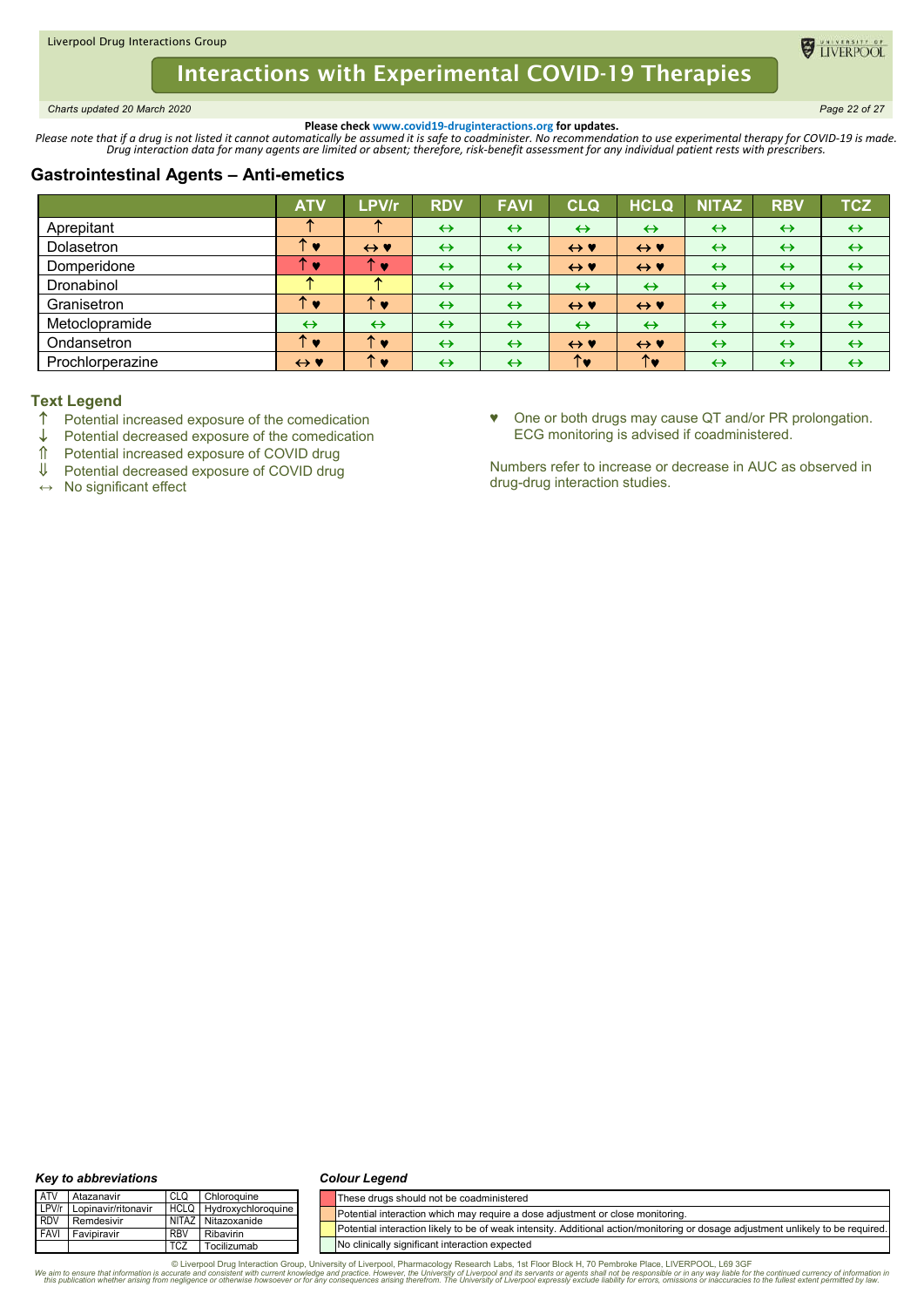#### <span id="page-22-0"></span>Liverpool Drug Interactions Group

# **Interactions with Experimental COVID-19 Therapies**

*Charts updated 20 March 2020 Page 23 of 27*

**Please check www.covid19-druginteractions.org for updates.**<br>.Please note that if a drug is not listed it cannot automatically be assumed it is safe to coadminister. No recommendation to use experimental therapy for COVID-

# **Hormone Replacement Therapy**

|                            | <b>ATV</b> | <b>LPV/r</b> | <b>RDV</b>        | <b>FAVI</b>       | <b>CLQ</b>        | <b>HCLQ</b>       | <b>NITAZ</b>      | <b>RBV</b>        | <b>TCZ</b>        |
|----------------------------|------------|--------------|-------------------|-------------------|-------------------|-------------------|-------------------|-------------------|-------------------|
| Drospirenone (HRT)         |            |              | $\leftrightarrow$ | $\leftrightarrow$ | $\leftrightarrow$ | $\leftrightarrow$ | $\leftrightarrow$ | $\leftrightarrow$ | $\leftrightarrow$ |
| Dydrogesterone (HRT)       |            |              | $\leftrightarrow$ |                   | $\leftrightarrow$ | $\leftrightarrow$ | $\leftrightarrow$ | $\leftrightarrow$ | $\leftrightarrow$ |
| Estradiol                  |            |              | $\leftrightarrow$ |                   | $\leftrightarrow$ | $\leftrightarrow$ | $\leftrightarrow$ | $\leftrightarrow$ | $\leftrightarrow$ |
| Levonorgestrel (HRT)       |            |              | $\leftrightarrow$ |                   | $\leftrightarrow$ | $\leftrightarrow$ | $\leftrightarrow$ | $\leftrightarrow$ | $\leftrightarrow$ |
| Medroxyprogesterone (oral) |            |              | $\leftrightarrow$ |                   | $\leftrightarrow$ | $\leftrightarrow$ | $\leftrightarrow$ | $\leftrightarrow$ | $\leftrightarrow$ |
| Norethisterone (HRT)       |            |              | $\leftrightarrow$ |                   | $\leftrightarrow$ | $\leftrightarrow$ | $\leftrightarrow$ | $\leftrightarrow$ | $\leftrightarrow$ |
| Norgestrel (HRT)           |            |              | $\leftrightarrow$ |                   | $\leftrightarrow$ | $\leftrightarrow$ | $\leftrightarrow$ | $\leftrightarrow$ | ↔                 |

# **Text Legend**

- ↑ Potential increased exposure of the comedication<br>↓ Potential decreased exposure of the comedication
- $\downarrow$  Potential decreased exposure of the comedication<br>  $\uparrow$  Potential increased exposure of COVID drug
- ↑ Potential increased exposure of COVID drug<br>Ⅱ Potential decreased exposure of COVID drug
- Potential decreased exposure of COVID drug
- **↔** No significant effect

## **Notes:**

*Estradiol and + ATV, LPV/r or FAVI* Concentrations of estradiol may alter but no action is needed due to the short treatment duration of the COVID-19 therapy.

### *Progestins + ATV, LPV/r or FAVI*

Concentrations of progestins may increase but no action is needed due to the short treatment duration of the COVID-19 therapy.

#### *Key to abbreviations*

#### *Colour Legend*

| <b>ATV</b>  | Atazanavir                | CLQ        | Chloroquine             | These drugs should not be coadministered                                                                                         |
|-------------|---------------------------|------------|-------------------------|----------------------------------------------------------------------------------------------------------------------------------|
|             | LPV/r Lopinavir/ritonavir |            | HCLQ Hydroxychloroquine | Potential interaction which may require a dose adjustment or close monitoring.                                                   |
| <b>RDV</b>  | Remdesivir                |            | NITAZ Nitazoxanide      |                                                                                                                                  |
| <b>FAVI</b> | Favipiravir               | <b>RBV</b> | Ribavirin               | Potential interaction likely to be of weak intensity. Additional action/monitoring or dosage adjustment unlikely to be required. |
|             |                           | TCZ        | Tocilizumab             | No clinically significant interaction expected                                                                                   |

© Liverpool Drug Interaction Group, University of Liverpool, Pharmacology Research Labs, 1st Floor Block H, 70 Pembroke Place, LIVERPOOL, L69 3GF (@Starmachor sequence that information is contract on the virant the virant

♥ One or both drugs may cause QT and/or PR prolongation. ECG monitoring is advised if coadministered.

Numbers refer to increase or decrease in AUC as observed in drug-drug interaction studies.

TIVERPOO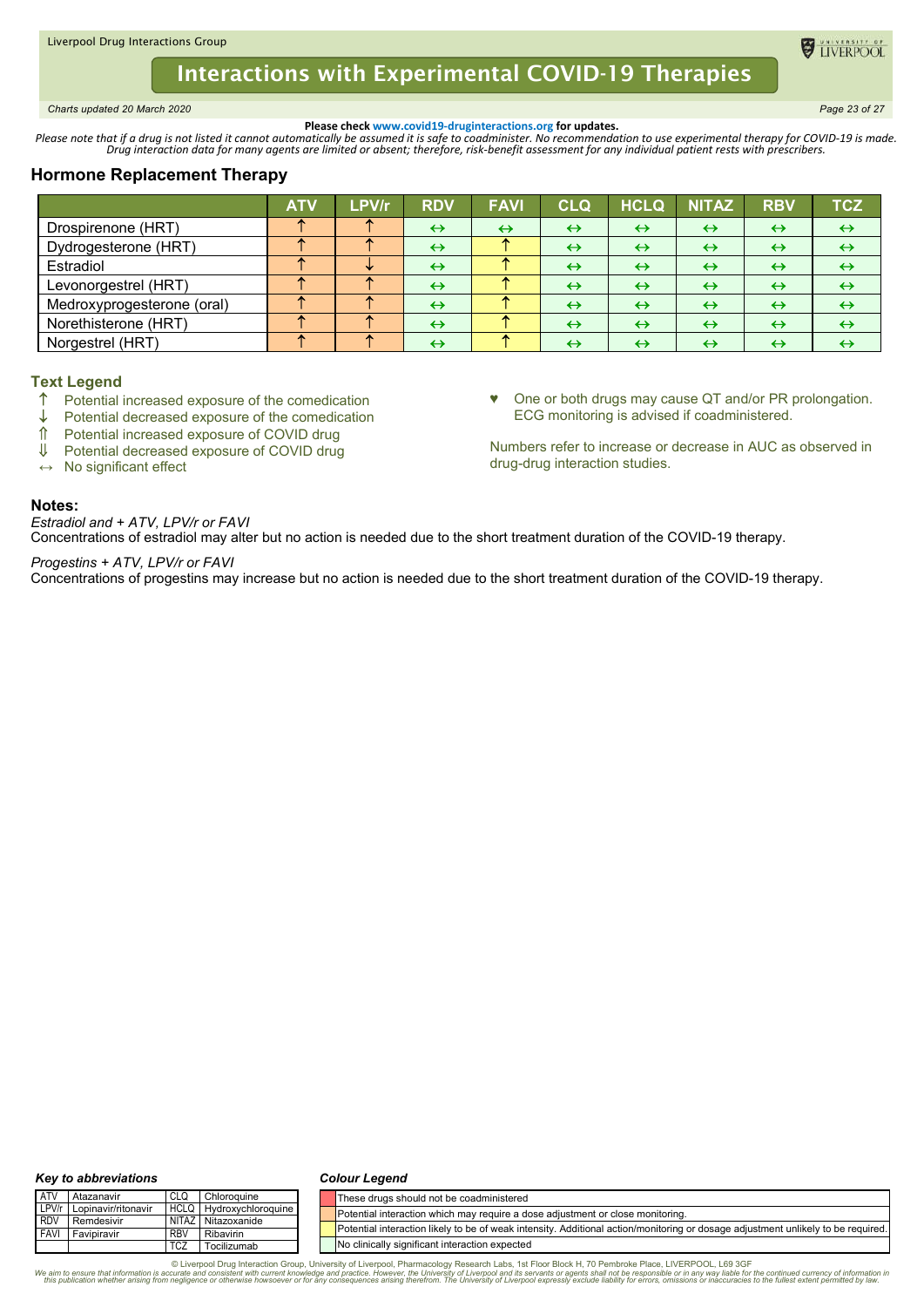<span id="page-23-0"></span>*Charts updated 20 March 2020 Page 24 of 27*

**ELIVERPOC** 

**Please check www.covid19-druginteractions.org for updates.**<br>.Please note that if a drug is not listed it cannot automatically be assumed it is safe to coadminister. No recommendation to use experimental therapy for COVID-

# **Immunosuppressants**

|                         | <b>ATV</b>        | <b>LPVIr</b>      | <b>RDV</b>        | <b>FAVI</b>       | <b>CLQ</b>        | <b>HCLQ</b>       | <b>NITAZ</b>      | <b>RBV</b>        | <b>TCZ</b>        |
|-------------------------|-------------------|-------------------|-------------------|-------------------|-------------------|-------------------|-------------------|-------------------|-------------------|
| Adalimumab              | $\leftrightarrow$ | $\leftrightarrow$ | $\leftrightarrow$ | $\leftrightarrow$ | $\leftrightarrow$ | $\leftrightarrow$ | $\leftrightarrow$ | $\leftrightarrow$ | $\leftrightarrow$ |
| Anti-thymocyte globulin | $\leftrightarrow$ | $\leftrightarrow$ | $\leftrightarrow$ | $\leftrightarrow$ | $\leftrightarrow$ | $\leftrightarrow$ | $\leftrightarrow$ | $\leftrightarrow$ | $\leftrightarrow$ |
| Azathioprine            | $\leftrightarrow$ | $\leftrightarrow$ | $\leftrightarrow$ | $\leftrightarrow$ | $\leftrightarrow$ | $\leftrightarrow$ | $\leftrightarrow$ | ÷.                | $\leftrightarrow$ |
| Basiliximab             | $\leftrightarrow$ | $\leftrightarrow$ | $\leftrightarrow$ | $\leftrightarrow$ | $\leftrightarrow$ | $\leftrightarrow$ | $\leftrightarrow$ | $\leftrightarrow$ | $\leftrightarrow$ |
| <b>Belatacept</b>       | $\leftrightarrow$ | $\leftrightarrow$ | $\leftrightarrow$ | $\leftrightarrow$ | $\leftrightarrow$ | $\leftrightarrow$ | $\leftrightarrow$ | $\leftrightarrow$ | $\leftrightarrow$ |
| Ciclosporin             |                   | ́                 | $\leftrightarrow$ | $\leftrightarrow$ |                   |                   | $\leftrightarrow$ | $\leftrightarrow$ | ₩                 |
| Mycophenolate           | $\leftrightarrow$ | $T+$              | $\leftrightarrow$ | $\leftrightarrow$ | $\leftrightarrow$ | $\leftrightarrow$ | $\leftrightarrow$ | $\leftrightarrow$ | $\leftrightarrow$ |
| Sirolimus               |                   |                   | $\leftrightarrow$ | $\leftrightarrow$ |                   |                   | $\leftrightarrow$ | $\leftrightarrow$ | ₩                 |
| Tacrolimus              | 灬                 |                   | $\leftrightarrow$ | $\leftrightarrow$ |                   |                   | $\leftrightarrow$ | $\leftrightarrow$ | ÷.                |

## **Text Legend**

- $\uparrow$  Potential increased exposure of the comedication
- Potential decreased exposure of the comedication
- ↑ Potential increased exposure of COVID drug<br>Ⅱ Potential decreased exposure of COVID drug
- Potential decreased exposure of COVID drug

**↔** No significant effect

# ♥ One or both drugs may cause QT and/or PR prolongation. ECG monitoring is advised if coadministered.

Numbers refer to increase or decrease in AUC as observed in drug-drug interaction studies.

# **Notes:**

## *Adalimumab and azathioprine + CLQ or HCLQ*

The risk of haematological toxicity may be potentially increased as adalimumab, azathioprine, chloroquine and hydroxychloroquine can cause myelosuppression. Closely monitor haematological parameters.

### *Adalimumab + RBV*

The risk of haematological toxicity may be potentially increased as adalimumab and ribavirin can cause myelosuppression. Closely monitor haematological parameters.

### *Adalimumab and basiliximab + TCZ*

Avoid coadministration due to the enhanced immunosuppressive effect.

#### *Azathioprine + RBV*

Ribavirin may interfere with azathioprine metabolism possibly leading to an accumulation of 6-methylthioinosine monophosphate, which has been associated with myelotoxicity.

# *Azathioprine + TCZ*

Caution is required due to potential additive haematological toxicity.

#### *Key to abbreviations*

#### *Colour Legend*

| ATV        | Atazanavir                | CLQ        | Chloroguine             | These drugs should not be coadministered                                                                                         |
|------------|---------------------------|------------|-------------------------|----------------------------------------------------------------------------------------------------------------------------------|
|            | LPV/r Lopinavir/ritonavir |            | HCLQ Hydroxychloroquine | Potential interaction which may require a dose adjustment or close monitoring.                                                   |
| <b>RDV</b> | Remdesivir                |            | NITAZ Nitazoxanide      |                                                                                                                                  |
|            | <b>FAVI Favipiravir</b>   | <b>RBV</b> | Ribavirin               | Potential interaction likely to be of weak intensity. Additional action/monitoring or dosage adjustment unlikely to be required. |
|            |                           | <b>TCZ</b> | Tocilizumab             | No clinically significant interaction expected                                                                                   |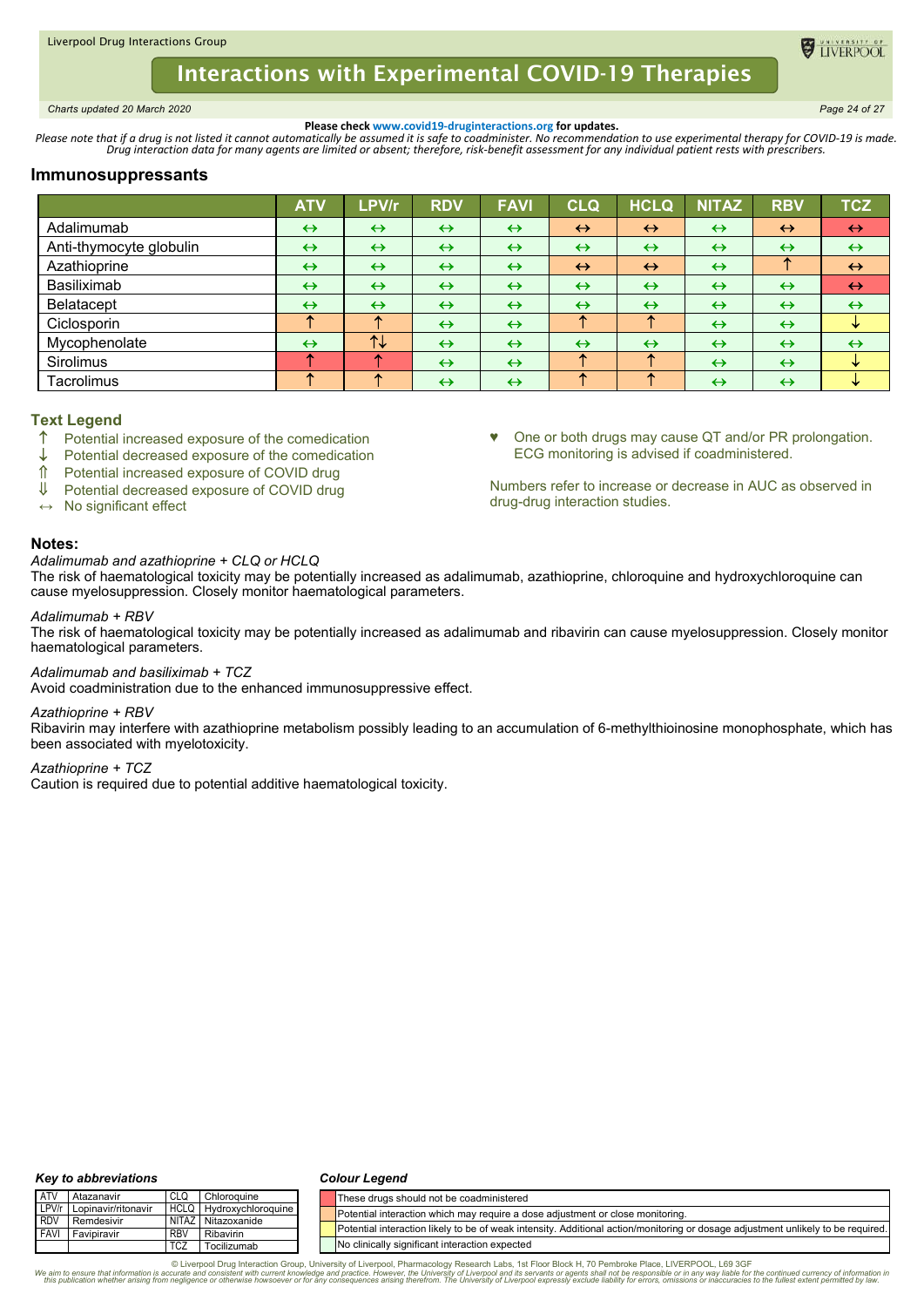<span id="page-24-0"></span>*Charts updated 20 March 2020 Page 25 of 27*

**O** TIVERPOO

**Please check www.covid19-druginteractions.org for updates.**<br>.Please note that if a drug is not listed it cannot automatically be assumed it is safe to coadminister. No recommendation to use experimental therapy for COVID-

## **Inotropes & Vasopressors**

|                          | <b>ATV</b> | <b>LPVIr</b>      | <b>RDV</b>        | <b>FAVI</b>       | CLO               | <b>HCLQ</b>       | NITAZ                  | <b>RBV</b>        | rcz               |
|--------------------------|------------|-------------------|-------------------|-------------------|-------------------|-------------------|------------------------|-------------------|-------------------|
| Adrenaline (Epinephrine) | ↔          | ↔                 | $\leftrightarrow$ | ↔                 | ↔                 | $\leftrightarrow$ | $\leftrightarrow$      | ↔                 | $\leftrightarrow$ |
| Dobutamine               | ↔          | $\leftrightarrow$ | ↔                 | $\rightarrow$     | ↔                 | $\leftrightarrow$ | ↔                      | $\leftrightarrow$ | ↔                 |
| Noradrenaline            | ↔          | ↔                 | ↔                 | $\leftrightarrow$ | ↔                 | ↔                 | ↔                      | $\leftrightarrow$ | $\leftrightarrow$ |
| Vasopressin              | ⊖          | ↔                 | ↔                 | ↔                 | $\leftrightarrow$ | ↔                 | $\bm{\leftrightarrow}$ | $\leftrightarrow$ | $\leftrightarrow$ |

## **Text Legend**

- $\uparrow$  Potential increased exposure of the comedication<br>
L. Potential decreased exposure of the comedication
- $\downarrow$  Potential decreased exposure of the comedication<br>  $\uparrow$  Potential increased exposure of COVID drug
- <del>∩</del> Potential increased exposure of COVID drug<br>↓ Potential decreased exposure of COVID drug
- Potential decreased exposure of COVID drug
- **↔** No significant effect

♥ One or both drugs may cause QT and/or PR prolongation. ECG monitoring is advised if coadministered.

Numbers refer to increase or decrease in AUC as observed in drug-drug interaction studies.

# **Notes:**

*Remdesivir*

Pressor requirement to maintain blood pressure is a key exclusion criteria to eligibility for remdesivir use. See https://rdvcu.gilead.com/ for further details.

#### *Key to abbreviations*

#### *Colour Legend*

| <b>ATV</b>  | Atazanavir          | CLG                   | Chloroquine               | These drugs should not be coadministered                                                                                         |
|-------------|---------------------|-----------------------|---------------------------|----------------------------------------------------------------------------------------------------------------------------------|
| LPV/r       | Lopinavir/ritonavir | <b>HCLQ</b>           | <b>Hydroxychloroguine</b> | Potential interaction which may require a dose adiustment or close monitoring.                                                   |
| <b>RDV</b>  | Remdesivir          | <b>NITAZ</b>          | Nitazoxanide              |                                                                                                                                  |
| <b>FAVI</b> | Favipiravir         | <b>RBV</b>            | Ribavirin                 | Potential interaction likely to be of weak intensity. Additional action/monitoring or dosage adjustment unlikely to be required. |
|             |                     | <b>TC<sub>Z</sub></b> | Tocilizumab               | No clinically significant interaction expected                                                                                   |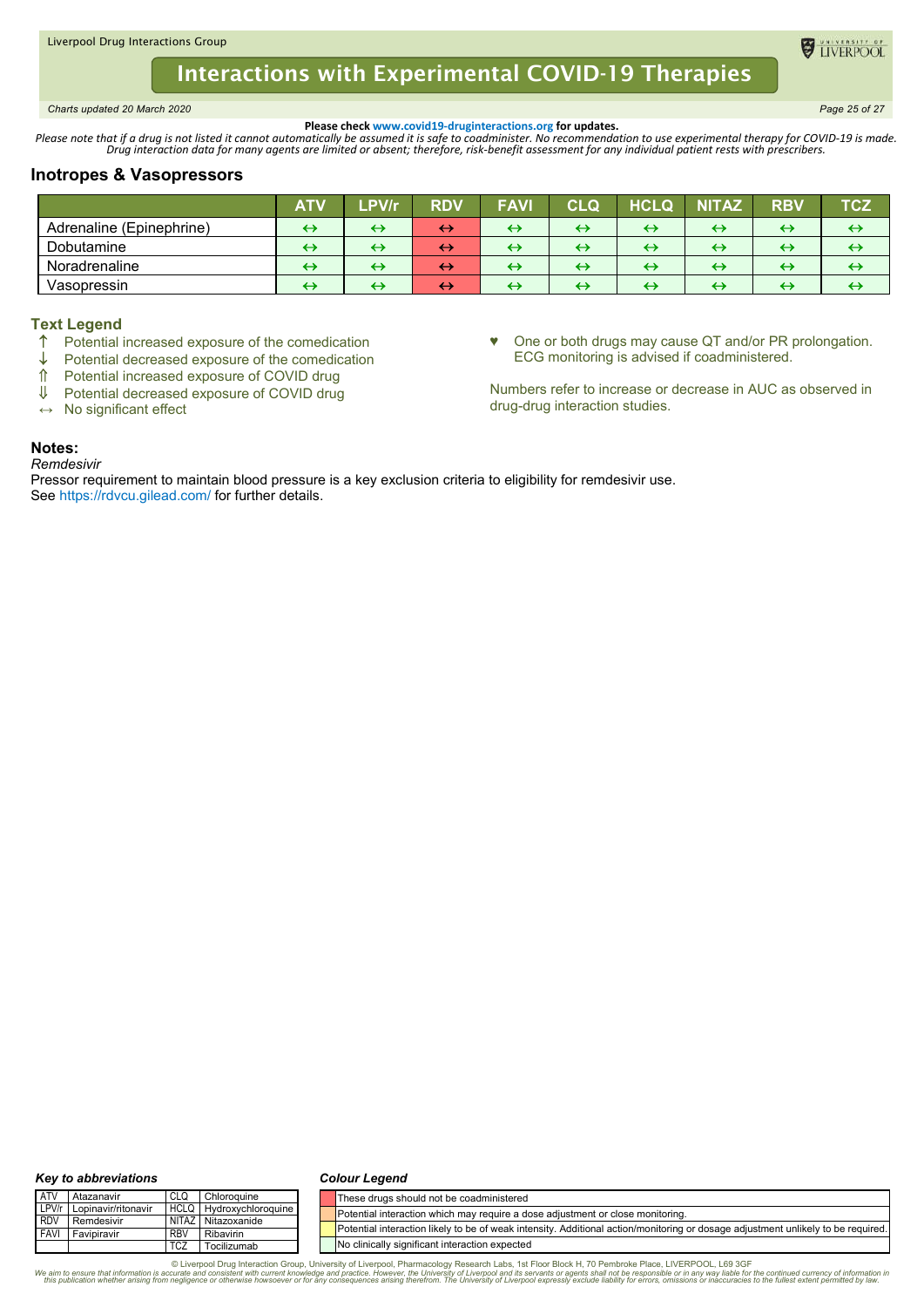<span id="page-25-0"></span>*Charts updated 20 March 2020 Page 26 of 27*

**ELIVERPOO** 

**Please check www.covid19-druginteractions.org for updates.**<br>.Please note that if a drug is not listed it cannot automatically be assumed it is safe to coadminister. No recommendation to use experimental therapy for COVID-

# **Lipid Lowering Agents**

|                    | <b>ATV</b>        | LPV/r             | <b>RDV</b>        | <b>FAVI</b>       | <b>CLQ</b>        | <b>HCLQ</b>       | <b>NITAZ</b>      | <b>RBV</b>        | <b>TCZ</b>        |
|--------------------|-------------------|-------------------|-------------------|-------------------|-------------------|-------------------|-------------------|-------------------|-------------------|
| Atorvastatin       | ᠰ                 | ↑490%             | $\leftrightarrow$ | $\leftrightarrow$ | $\leftrightarrow$ | $\leftrightarrow$ | $\leftrightarrow$ | $\leftrightarrow$ | $\leftrightarrow$ |
| <b>Bezafibrate</b> | $\leftrightarrow$ | $\leftrightarrow$ | $\leftrightarrow$ | $\leftrightarrow$ | $\leftrightarrow$ | $\leftrightarrow$ | $\leftrightarrow$ | $\leftrightarrow$ | $\leftrightarrow$ |
| Clofibrate         | $\leftrightarrow$ | $\leftrightarrow$ | $\leftrightarrow$ | $\leftrightarrow$ | $\leftrightarrow$ | $\leftrightarrow$ | $\leftrightarrow$ | $\leftrightarrow$ | $\leftrightarrow$ |
| Evolocumab         | $\leftrightarrow$ | $\leftrightarrow$ | $\leftrightarrow$ | $\leftrightarrow$ | $\leftrightarrow$ | $\leftrightarrow$ | $\leftrightarrow$ | $\leftrightarrow$ | $\leftrightarrow$ |
| Ezetimibe          | ↑                 | $\leftrightarrow$ | $\leftrightarrow$ | $\leftrightarrow$ | $\leftrightarrow$ | $\leftrightarrow$ | $\leftrightarrow$ | $\leftrightarrow$ | $\leftrightarrow$ |
| Fenofibrate        | $\leftrightarrow$ | $\leftrightarrow$ | $\leftrightarrow$ | $\leftrightarrow$ | $\leftrightarrow$ | $\leftrightarrow$ | $\leftrightarrow$ | $\leftrightarrow$ | $\leftrightarrow$ |
| Fish oils          | $\leftrightarrow$ | $\leftrightarrow$ | $\leftrightarrow$ | $\leftrightarrow$ | $\leftrightarrow$ | $\leftrightarrow$ | $\leftrightarrow$ | $\leftrightarrow$ | $\leftrightarrow$ |
| Fluvastatin        | ᠰ                 | $\leftrightarrow$ | $\leftrightarrow$ | $\leftrightarrow$ | $\leftrightarrow$ | $\leftrightarrow$ | $\leftrightarrow$ | $\leftrightarrow$ | $\leftrightarrow$ |
| Gemfibrozil        | $\leftrightarrow$ | $\downarrow$ 41%  | $\leftrightarrow$ | $\leftrightarrow$ | $\leftrightarrow$ | $\leftrightarrow$ | $\leftrightarrow$ | $\leftrightarrow$ | $\leftrightarrow$ |
| Lovastatin         | ᠰ                 | œ                 | $\leftrightarrow$ | $\leftrightarrow$ | $\leftrightarrow$ | $\leftrightarrow$ | $\leftrightarrow$ | $\leftrightarrow$ | $\leftrightarrow$ |
| Pitavastatin       | ↑ 31%             | $\downarrow$ 20%  | $\leftrightarrow$ | $\leftrightarrow$ | $\leftrightarrow$ | $\leftrightarrow$ | $\leftrightarrow$ | $\leftrightarrow$ | $\leftrightarrow$ |
| Pravastatin        |                   | $\uparrow$ 33%    | $\leftrightarrow$ | $\leftrightarrow$ | $\leftrightarrow$ | $\leftrightarrow$ | $\leftrightarrow$ | $\leftrightarrow$ | $\leftrightarrow$ |
| Rosuvastatin       |                   | 1 108%            | $\leftrightarrow$ | $\leftrightarrow$ | $\leftrightarrow$ | $\leftrightarrow$ | $\leftrightarrow$ | $\leftrightarrow$ | $\leftrightarrow$ |
| Simvastatin        | ᠰ                 |                   | $\leftrightarrow$ | $\leftrightarrow$ | $\leftrightarrow$ | $\leftrightarrow$ | $\leftrightarrow$ | $\leftrightarrow$ | $\leftrightarrow$ |

# **Text Legend**

- Potential increased exposure of the comedication
- $\downarrow$  Potential decreased exposure of the comedication<br>  $\hat{\mathbb{I}}$  Potential increased exposure of COVID drug
- <del>f</del> Potential increased exposure of COVID drug<br>↓ Potential decreased exposure of COVID drug
- Potential decreased exposure of COVID drug

**↔** No significant effect

♥ One or both drugs may cause QT and/or PR prolongation. ECG monitoring is advised if coadministered.

Numbers refer to increase or decrease in AUC as observed in drug-drug interaction studies.

## **Notes:**

*Atorvastatin + ATV*

Coadministration is not recommended. If the use of atorvastatin is considered necessary, use the lowest possible dose of atorvastatin with careful safety monitoring. The daily atorvastatin dose should not exceed 10 mg.

*Atorvastatin + LPV/r*

Do not exceed a daily dose of 20 mg with careful safety monitoring.

*Evolocumab + TCZ*

Avoid coadministration due to the enhanced immunosuppressive effect.

*Rosuvastatin + ATV or LPV/r* Do not exceed rosuvastatin 10 mg/day.

#### *Key to abbreviations*

#### *Colour Legend*

| <b>ATV</b> | Atazanavir          |            | Chloroquine             | These drugs should not be coadministered                                                                                         |
|------------|---------------------|------------|-------------------------|----------------------------------------------------------------------------------------------------------------------------------|
| LPV/r      | Lopinavir/ritonavir |            | HCLQ Hydroxychloroquine | Potential interaction which may require a dose adjustment or close monitoring.                                                   |
| <b>RDV</b> | Remdesivir          |            | NITAZ Nitazoxanide      |                                                                                                                                  |
| FAVI       | Favipiravir         | RBV        | <b>Ribavirin</b>        | Potential interaction likely to be of weak intensity. Additional action/monitoring or dosage adjustment unlikely to be required. |
|            |                     | <b>TCZ</b> | Tocilizumab             | No clinically significant interaction expected                                                                                   |